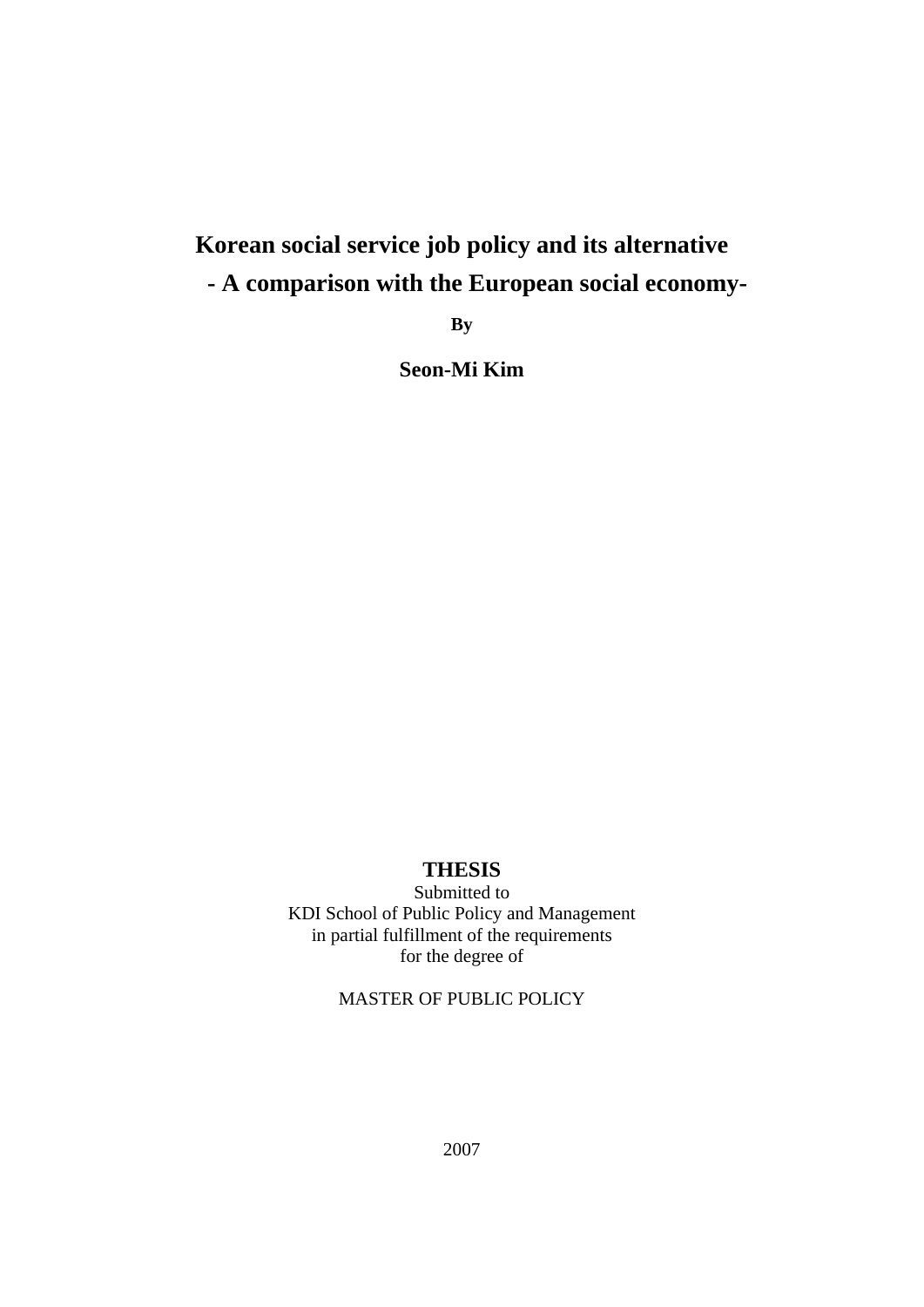# **Korean social service job policy and its alternative - A comparison with the European social economy-**

**By** 

**Seon-Mi Kim** 

## **THESIS**

Submitted to KDI School of Public Policy and Management in partial fulfillment of the requirements for the degree of

## MASTER OF PUBLIC POLICY

2007 Professor Jong-Il You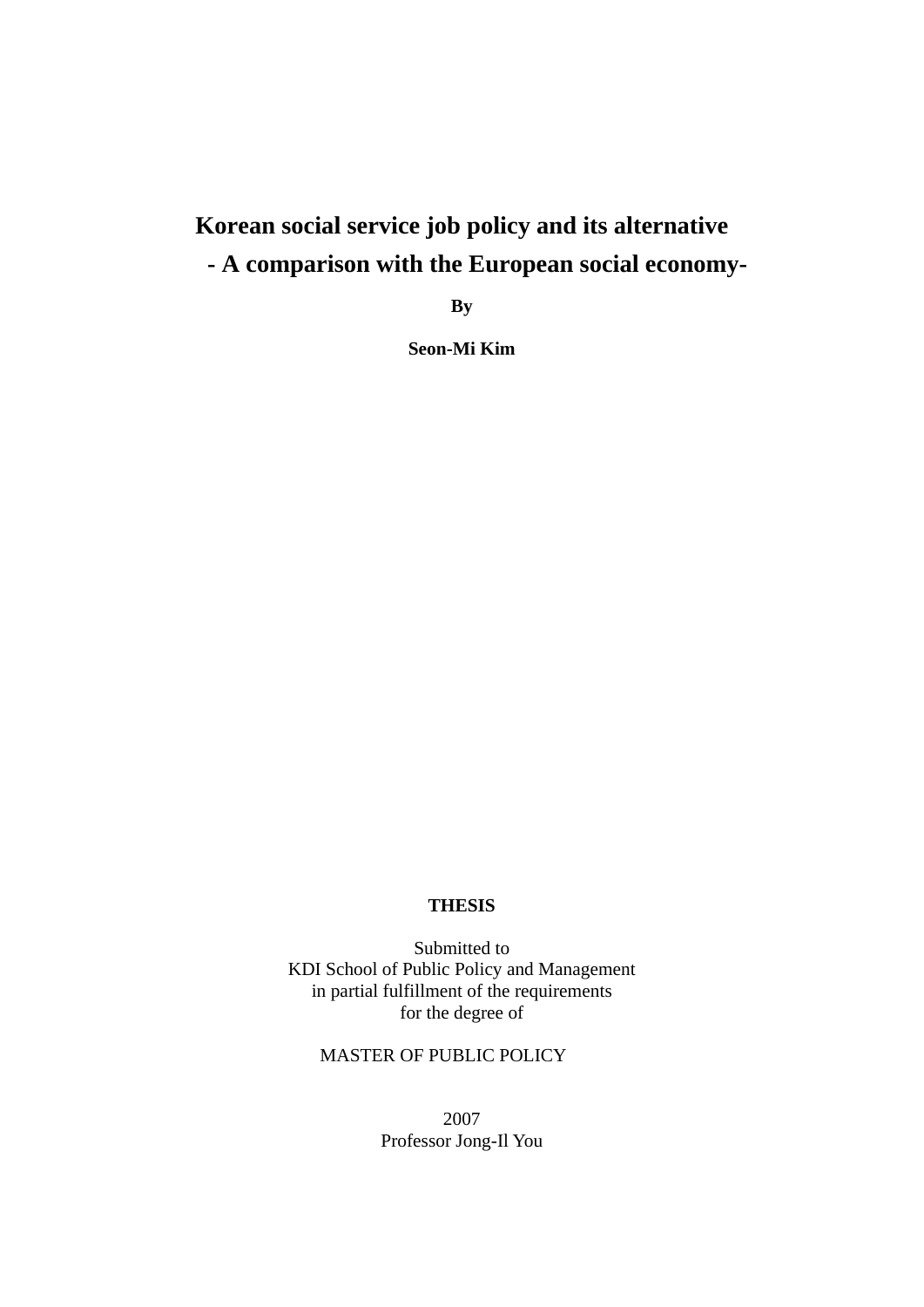# **Korean social service job policy and its alternative - A comparison with the European social economy-**

**By** 

**Seon-Mi Kim** 

## **THESIS**

Submitted to KDI School of Public Policy and Management in partial fulfillment of the requirements for the degree of

MASTER OF PUBLIC POLICY

Approval as of August 31, 2007

Supervisor Jong-Il Yoo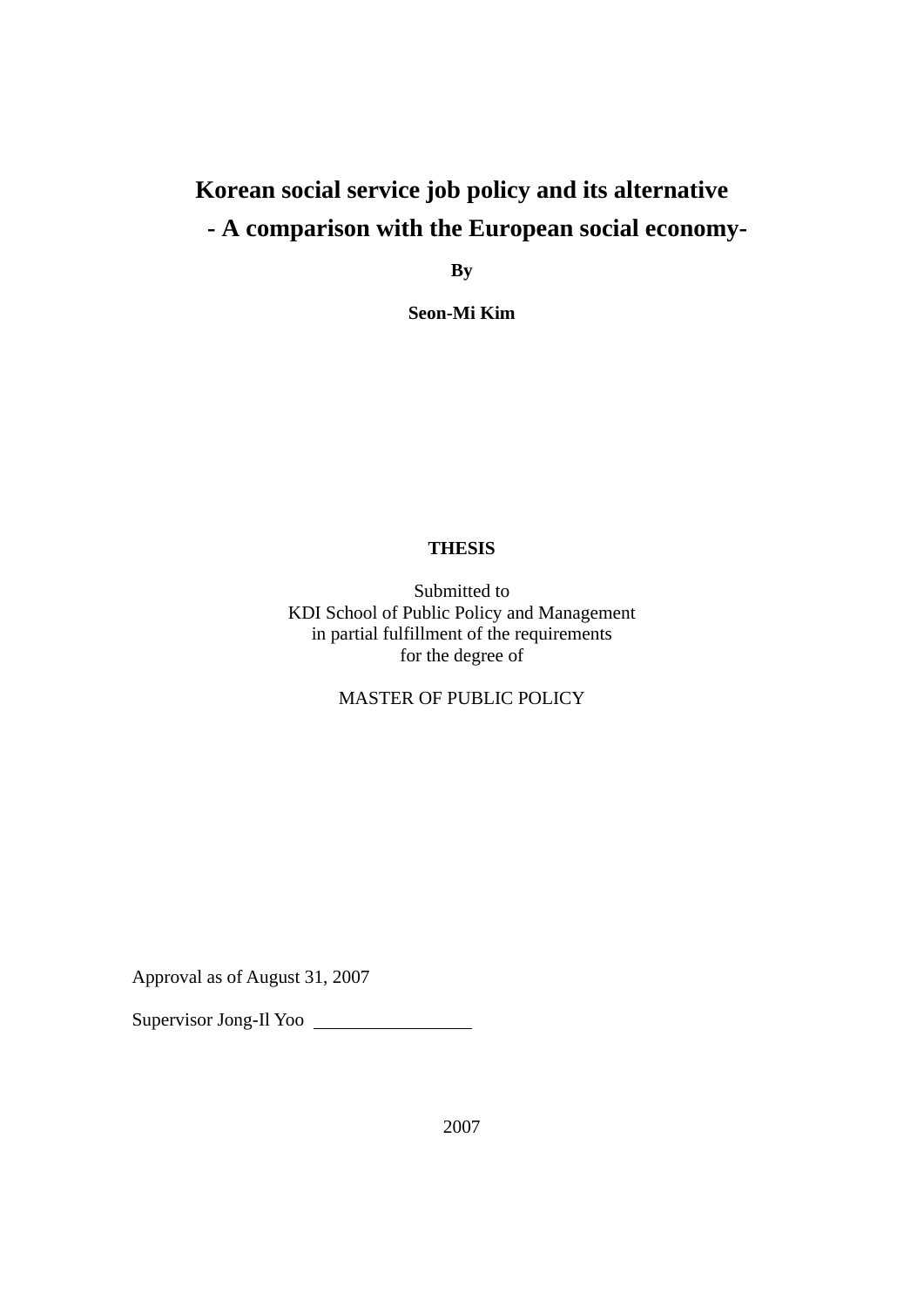## **ABSTRACT**

# **Korean social service job policy and its alternative - A comparison with the European social economy-**

**By** 

#### **Seon-Mi Kim**

In Korea, after the economic crisis in 1997, a 'social job policy' was initiated to solve the chronic unemployment and insufficient welfare services by the Kim Dae Jung administration. Since its beginning the initiative has been extended to a 'social service job policy' which doesn't mean humble job only for the poor but for the middle class peoples in Noh Mu Hyun administration. The budget and amount of social service job has been increased by almost 4 times from the first stage.

But nowadays, the social service job policy is being criticized severely by both the left and right wing. Even, the left wing which is interested in welfare expansion is blaming that social service job policy no longer encompasses the meaning of 'social' because of the government's attempts to make it a more market oriented strategy- low wage, low job security, introducing a profit making & competition system and preferential treatment for large participant groups linked to large corporations. The left critics charges that social service job policy is a neoliberal tool to mobilize the civil organization's resource for welfare cheaply. On the other hands, the right wing is criticizes that the efficiency of social service jobs is so low as to cause wasteful government expenditures. Therefore, the social service job policy is confronting a major crisis 10 years after its introduction.

This thesis argues that in Korea, the social service job policy has failed to provide stable jobs and good quality welfare services to people, and to generate sufficient positive to defend against the criticisms from the right wing. What is responsible for this failing? To achieve the goals of the social service job policymanely, employment  $\&$  good welfare  $\&$  social integration - how should the current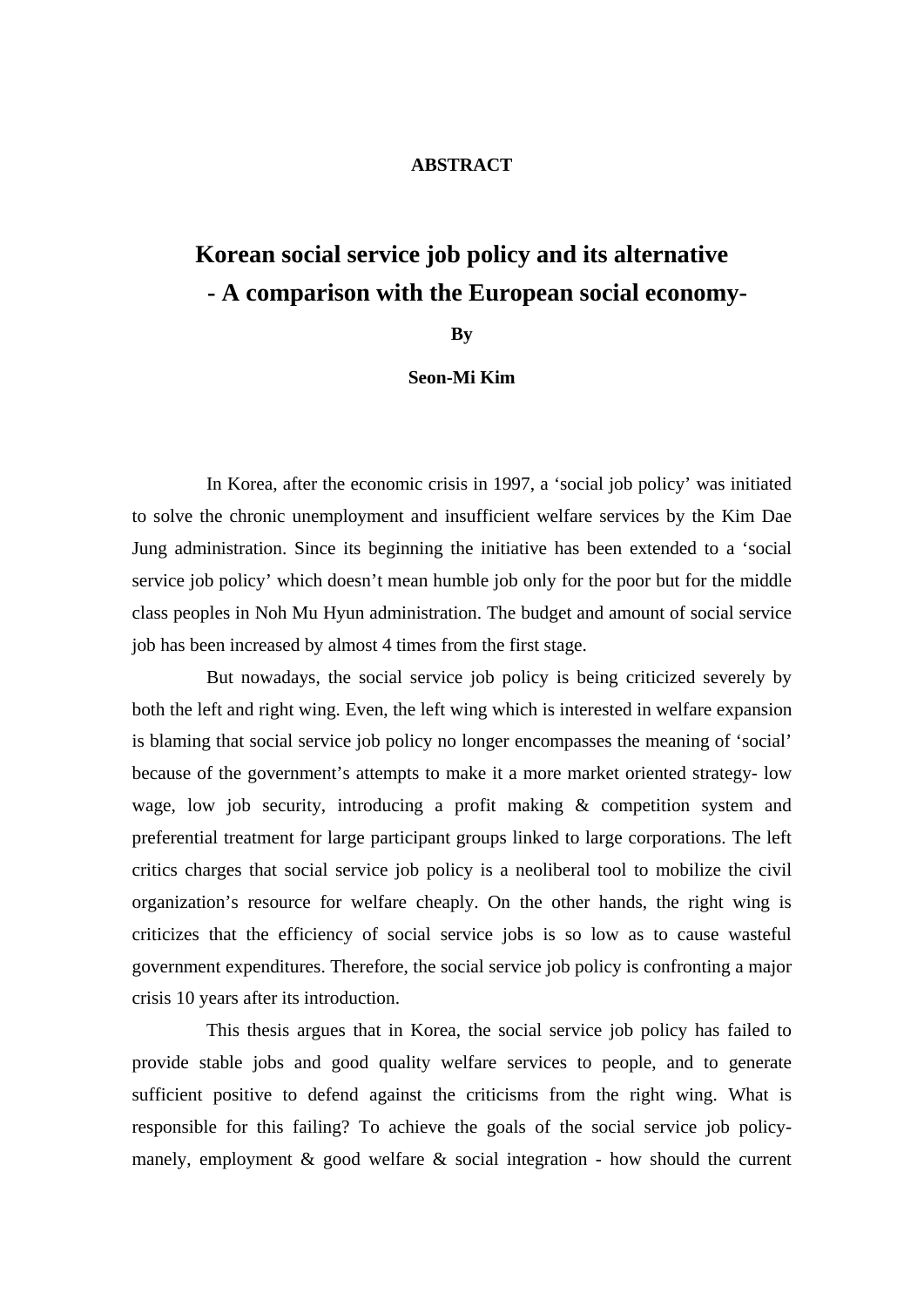policy be changed? And what's the suitable policy direction for it? These are main research questions of this thesis.

To answer these questions, this thesis compares European social economy policy with Korean the social service job policy, to find the commonalities and differences between them. Because European social economy policy provided the inspiration and model when Kim administration considered and designed the social job policy, we need to find which differences, and similarities exist between them and what explains these.

This thesis uses four category levels to study the social job policy: 1) theoretical  $\&$  philosophical, 2) historical, 3) the state's role and level of welfare base, and 4) social expenditure. And it characterizes the social economy of Europe into 3 categories based on Anheiers and Salamon's (1999) analysis which divided the social economy into liberal, social democratic, cooperative models and a statistic model according to the scale of social economy and coverage of government's expenditure for social welfare. This thesis selects UK as a liberal model, Sweden as a social democratic model, and Germany as a cooperative model. The thesis verifies that Korea could be categorized into a statistic model with Japan through analysis.

According to the comparative analysis between European social economy and Korean social service policy in terms of four categories, this thesis finds that there are decisive differences between them, even though the social service job policy was introduced in Korea through the investigation of European policy. In Europe, the social economy has developed as an alternative economic movement from the beginning capitalism based on different economical and philosophical basis. Therefore, the social economy has been acknowledged as an alternative actor at the community level. And due to that history, the social economy could maintain its characteristics such as selfgovernance, democracy and non-profit principles. Also, a well developed social welfare system and a high percentage of social expenditure became a basic condition to guarantee success of the social economy. Overall, we can conclude that the European social economy has acknowledged and developed its unique area and characteristics with support from the state including the EU.

However, in the Korean context, these characteristics of European social conomy were blocked. In Korea, the state initiated the creation of the social economy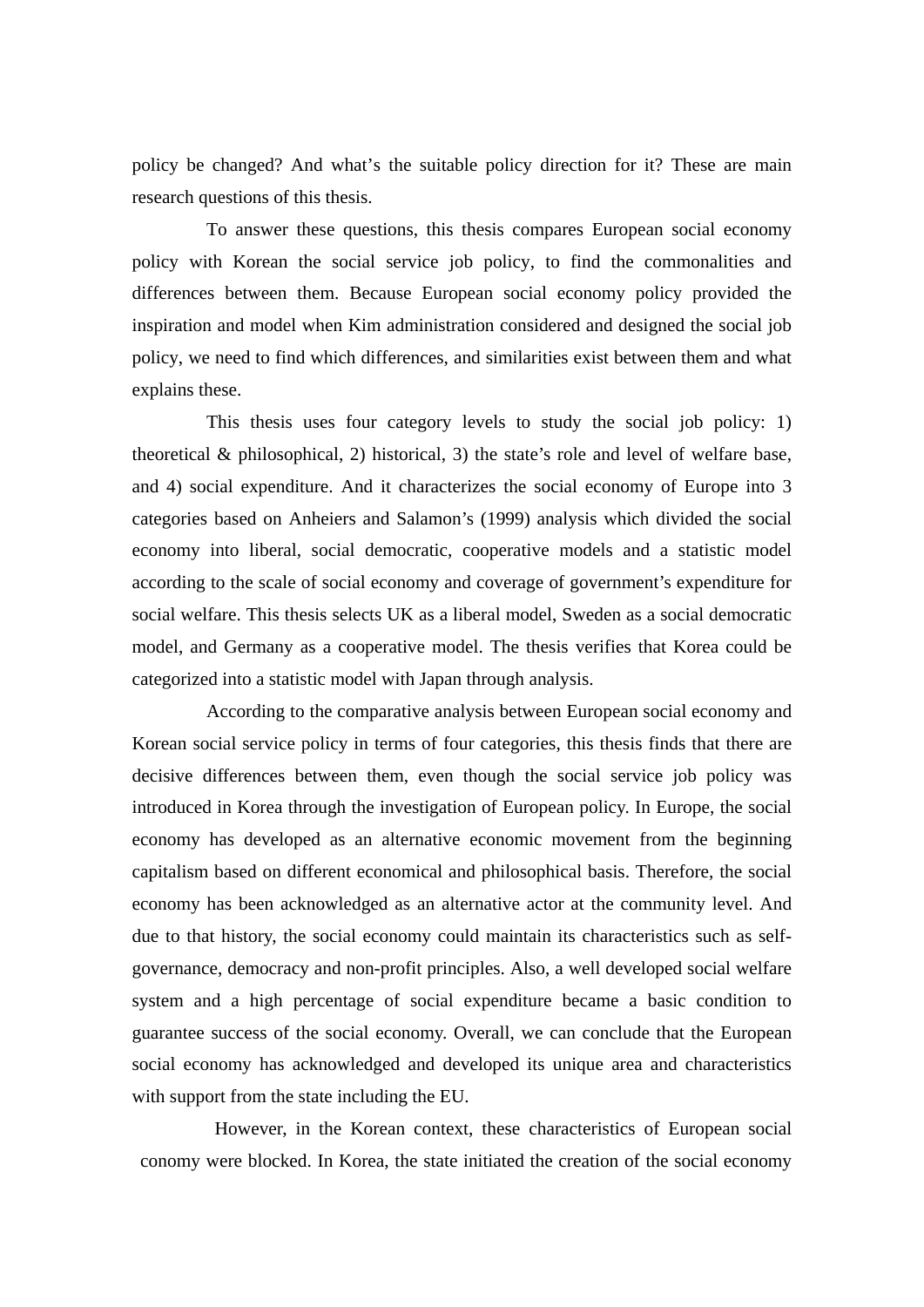through its social job policy when social economy didn't grow up from the grass root level. The Korean social economy didn't take root in the regional base and wasn't acknowledged as important by most of the population. Therefore, social economic organizations could not effectively oppose the government's policy on the social economy uch as the introduction of competition, the preferential treatment of profit & large scale organizations, low wage and so on. The most important principles of European social economy such as self-governance, democratic management and nonprofit principles have been mostly ignored in Korean context. Moreover, the low social expenditure levels in the welfare field have been an obstacle to the development of social economy. This is so because low investment for social expenditure makes people's demand for social economic service fixed at the low rate.

All things considered, we can say that Korean social economy follows the statistic model which is characterized by the state's strong control of the social economy and a restricted scale of the social economy. These characteristics prevent the full development and maturation of the social economy in Korea

Based on the results of the above comparative analysis, this thesis presents alternative approaches. This thesis suggests that the 'Sangbusangjo economy (mutual help economy)' concept is an alternative philosophical approach for social service job policy on the basis of plural economic theory of Laville (2003). 'Sang-Bu-Sang-Jo' is the cultural inheritance from traditional Korean society which means the mutual help in the context of everyday life. The objective of 'Sang-Bu-Sang-Jo' economy is not profit making but rather 'provisioning' and 'redistribution'. The concept of efficiency is changed into 'allocation efficiency' 'dynamic efficiency' which evaluates how much redistribution is achieved and the extent to which the principles of democratic control and reciprocity are satisfied. This alternative philosophical approach is necessary to ensure the success of the social service job policy. If the logic of the market economy & economics is applied to the social service job policy (non-market economy), the policy will fail to achieve its objectives of providing social services and job creation at the community level.

At present, the Korean social service job policy stands at the crossroads facing either further growth or gradual decline. This thesis strongly supports that the only way to assure benefits from the social service job policy is by introducing a different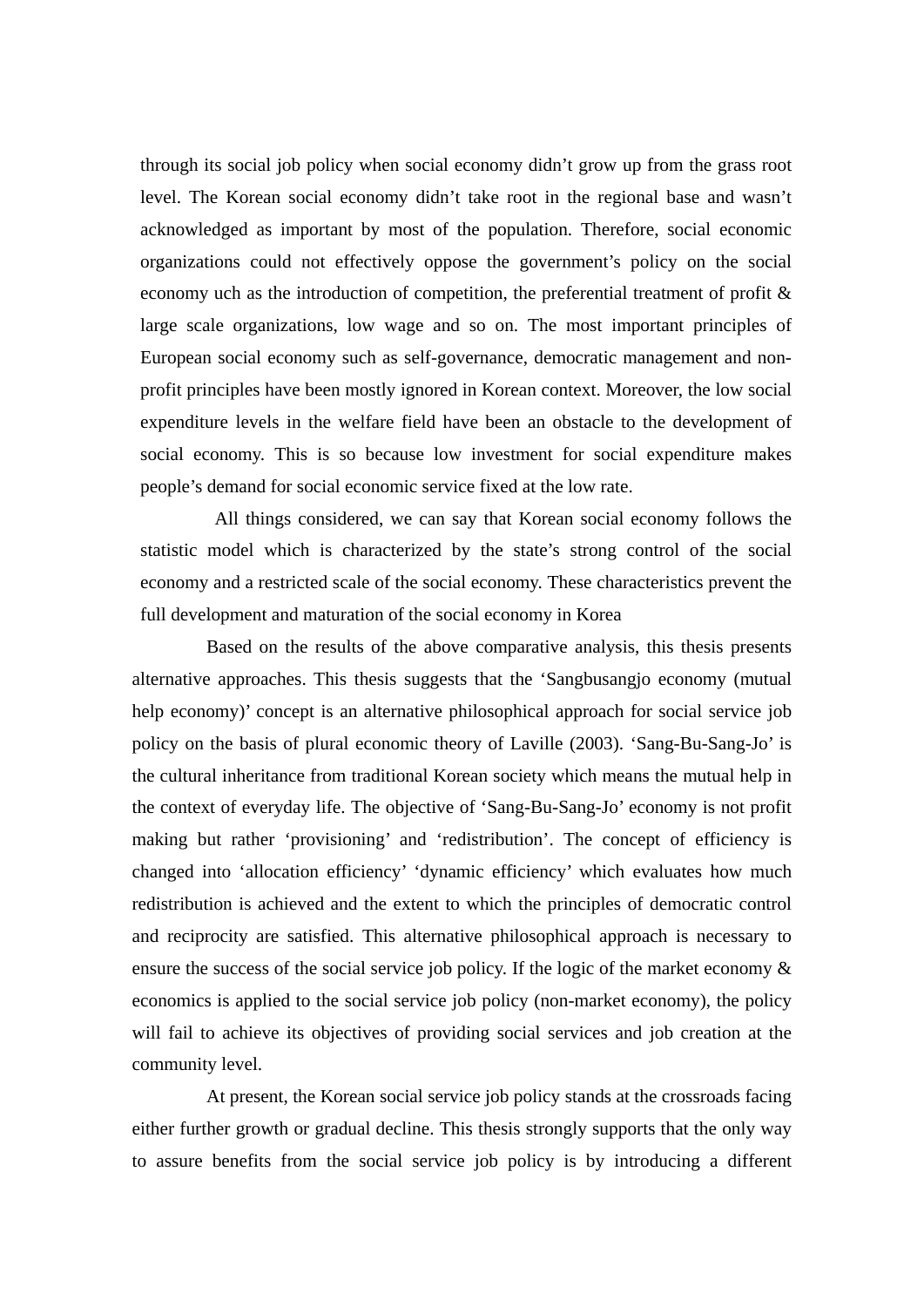philosophy from market oriented economics, namely Sangbusangjo economics.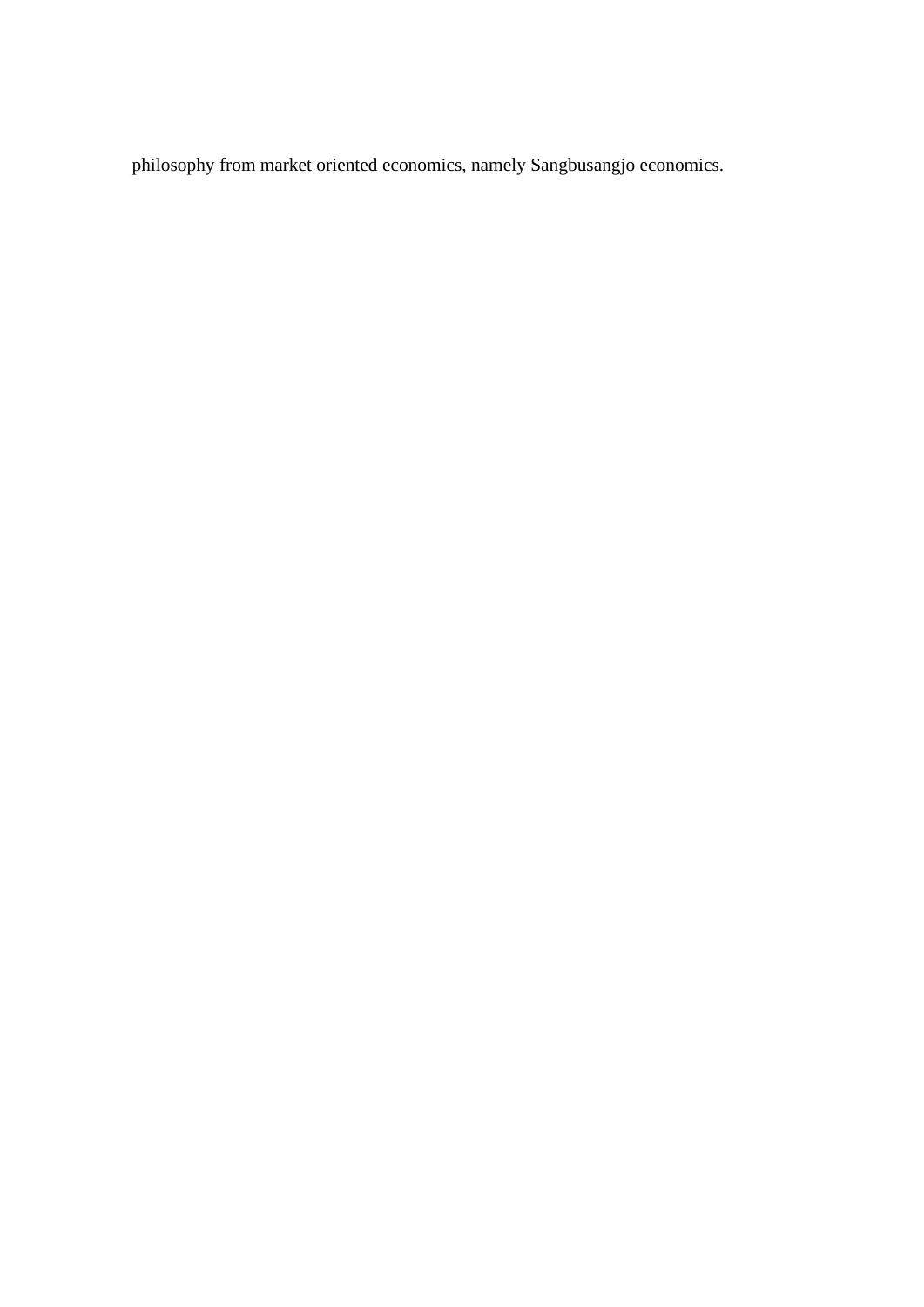**Copyright by** 

**Seon-Mi Kim (Full legal name) 2007 (Year of publication**)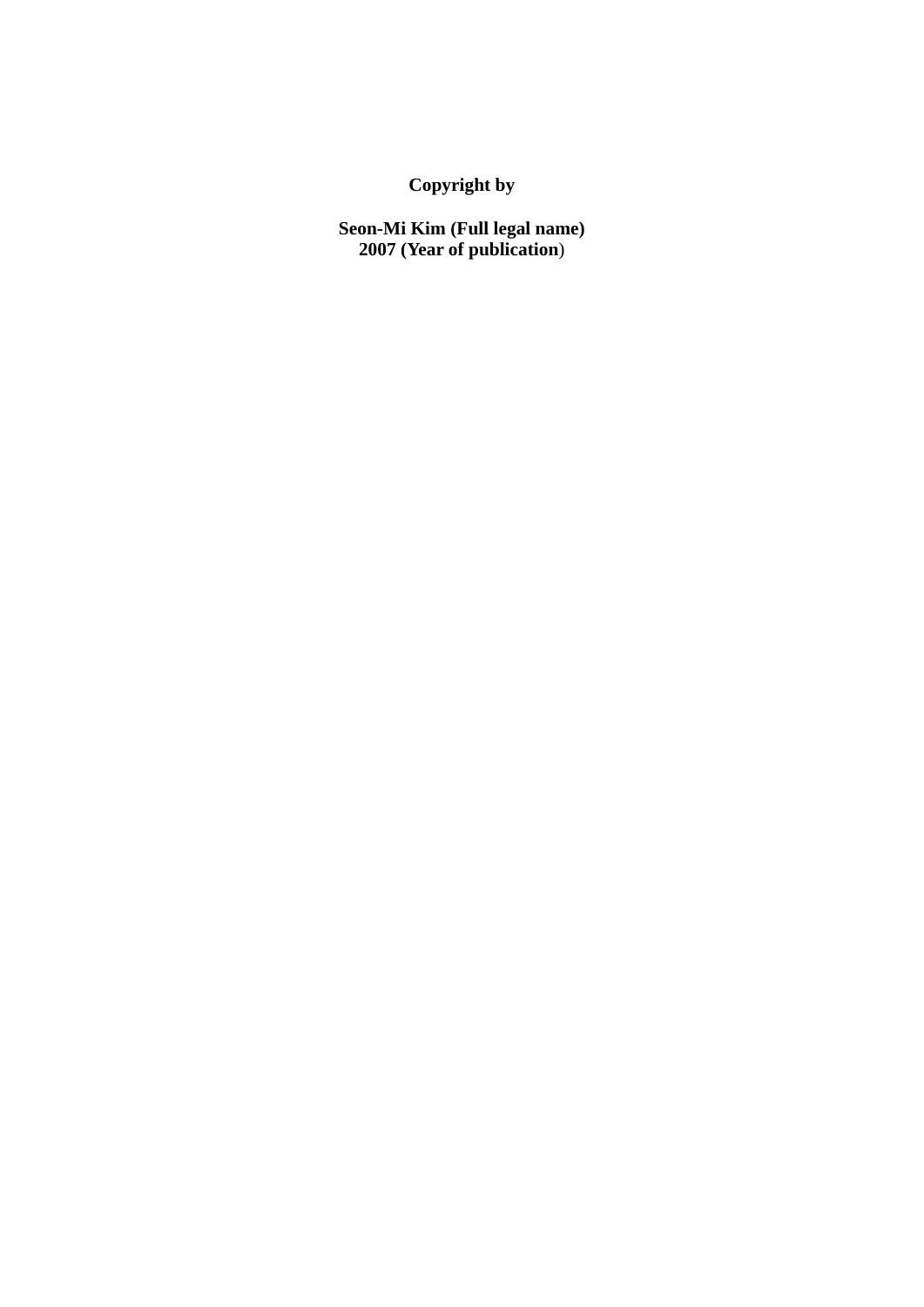# **LIST OF TABLES**

| I. Introduction                                                                                                                | 1  |  |  |  |
|--------------------------------------------------------------------------------------------------------------------------------|----|--|--|--|
| (1) Background and issues                                                                                                      | 1  |  |  |  |
| (2) Framework of analysis                                                                                                      | 6  |  |  |  |
| (3) The premise of analysis                                                                                                    | 7  |  |  |  |
| 1) Validity of analysis term $-$ Social economy $\&$ Social economics                                                          | 7  |  |  |  |
| 2) Validity of analysis term - Categorization of Europe                                                                        |    |  |  |  |
| II. Comparison between 'social economy' in Europe and 'social service job<br>policy' in Korea                                  | 12 |  |  |  |
| $(1)$ Analysis 1: Theoretical & philosophical level                                                                            | 12 |  |  |  |
| 1) Theoretical & philosophical base of social economy in Europe<br>Social<br>Economics                                         | 12 |  |  |  |
| A. Social economics' criticism on neoliberal market economy and alternatives                                                   | 16 |  |  |  |
| B. Logical consistency between social economics and social economy of EU                                                       | 16 |  |  |  |
| 2) Theoretical base of social service job policy in Korea – productive welfarism                                               | 20 |  |  |  |
| 3) Comparison of the theoretical $\&$ philosophical level                                                                      | 25 |  |  |  |
| (2) Analysis 2: Level of the history and the state's role                                                                      | 27 |  |  |  |
| 1) History of social economy and the state's role in Europe                                                                    | 27 |  |  |  |
| 2) History of social economy and the state's role in Korea                                                                     | 37 |  |  |  |
| 3) Comparison of history and the role of the state                                                                             | 42 |  |  |  |
| (3) Analysis 3: The welfare base - the level of social expenditure                                                             | 45 |  |  |  |
| <b>III.</b> Conclusion                                                                                                         | 54 |  |  |  |
| (1) The conclusion of comparision between European social economy and Korean<br>social service job policy                      | 54 |  |  |  |
| (2) Towards an alternative policy for success of the social service job policy in<br>Korea: Sangbusangjo economy and economics | 57 |  |  |  |
| Reference                                                                                                                      | 62 |  |  |  |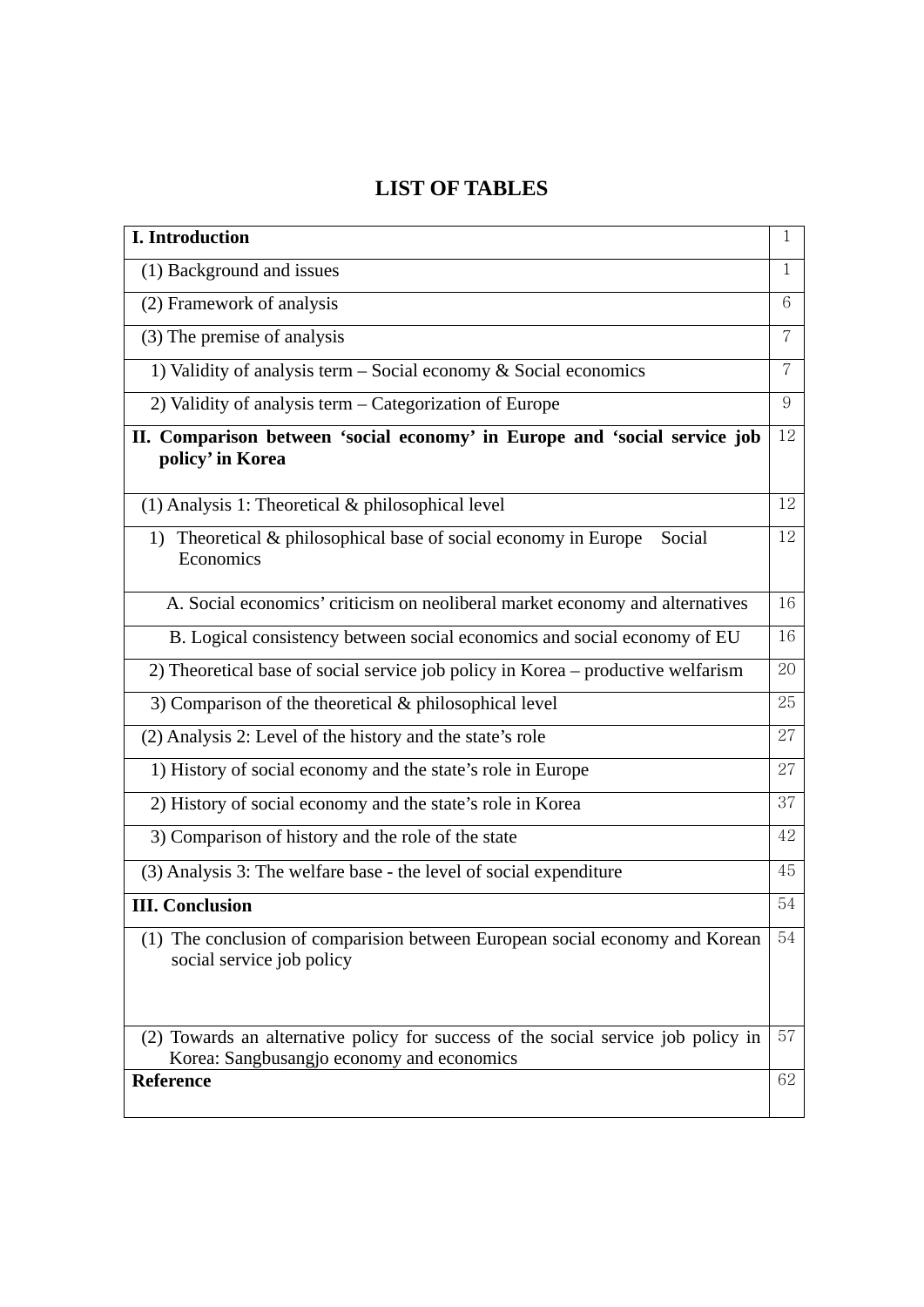# **LIST OF TABLE**

| TABLE 3: The employment ratio of social economy in EU (1995~1997)------------ 36           |  |
|--------------------------------------------------------------------------------------------|--|
| TABLE 4: General overview of European social economy in 1998---------------------37        |  |
| TABLE 5: Change of the number of self-help organization---------------------------------40 |  |
|                                                                                            |  |
|                                                                                            |  |
|                                                                                            |  |
|                                                                                            |  |

# **LIST OF DIAGRAM**

| $\sim$ |  |
|--------|--|
|        |  |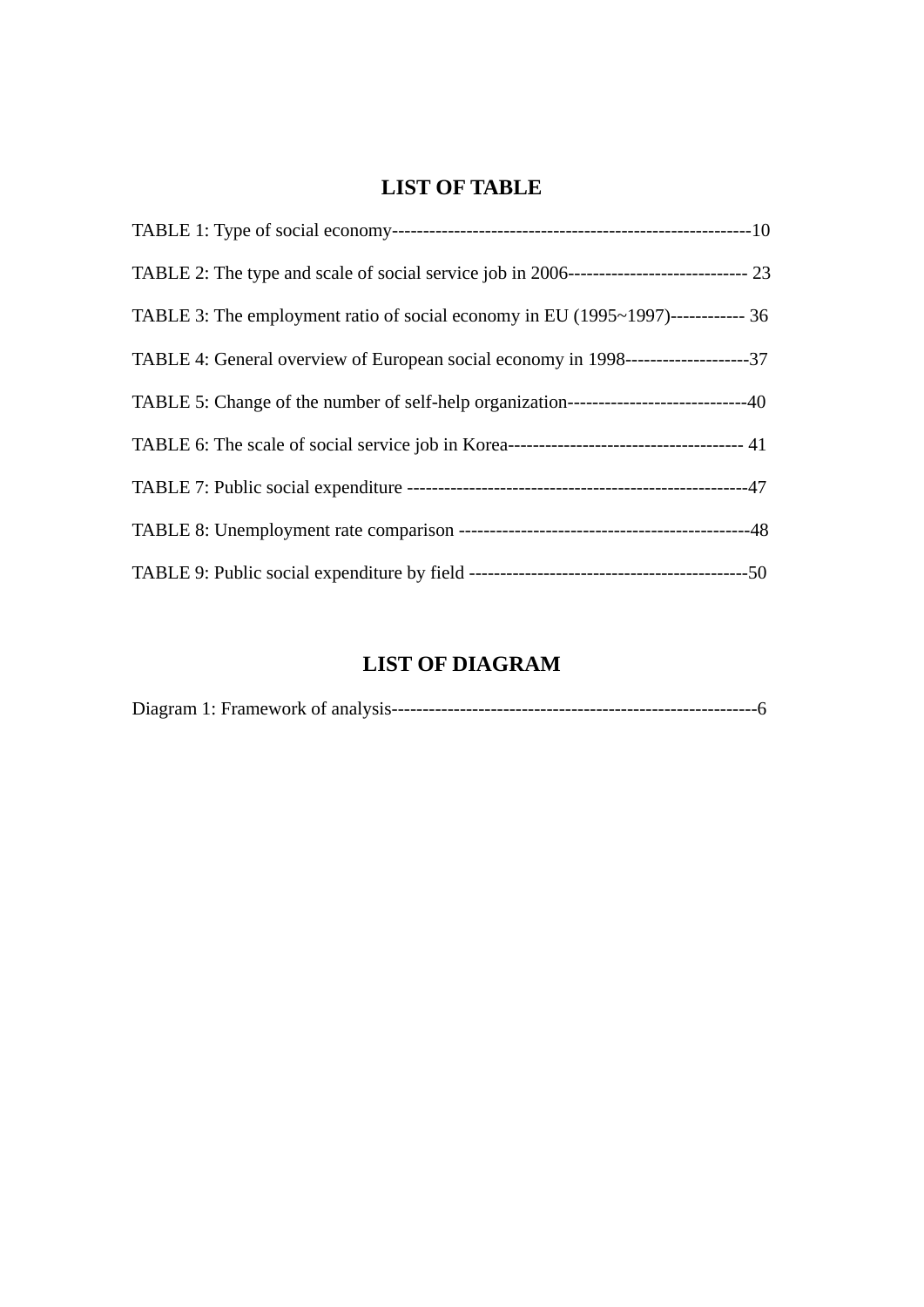#### **I. INTRODUCTION**

-

#### **(1) Background and issues**

In Korea, the concept of 'Social job' appeared on the governmental policy stage in 1998 when Korean economy suffered from economic crisis and unemployment became a serious social issue. At that time, social job was defined as 'the job which is useful for society but can't be supplied by the market due to low profit rate' (planning committee for improving the quality of life, the Blue House, 2000). However, in practice, this concept was regarded as the job which government provides the finance for the poor.

Social job policy was a representative of 'productive welfare'<sup>1</sup> by Kim Dae Jung administration which came to power right after economic crisis (1998~2003). 'The productive welfare' was a new policy trial to overcome social problems caused by economic crisis like reduction of employment and expansion of the poor. Not only social need for welfare caused by economic crisis, but also political ideology of Kim Dae Jung administration – a parallel democracy with market economy-were main reasons to make Kim administration develop 'the productive welfare'. In Korea, people's desire for welfare had been repressed for a long time under the dictatorship,

<sup>&#</sup>x27;The productive welfare' was defined as a main ruling ideology to improve the quality of life and pursue social development at the same time through guaranteeing basic life standard for all people to maintain the dignity of human and extending the opportunity to participate in economic  $\&$  social activity independently and raising the equity of division' (planning committee for improving the quality of life, the Blue House, 2000).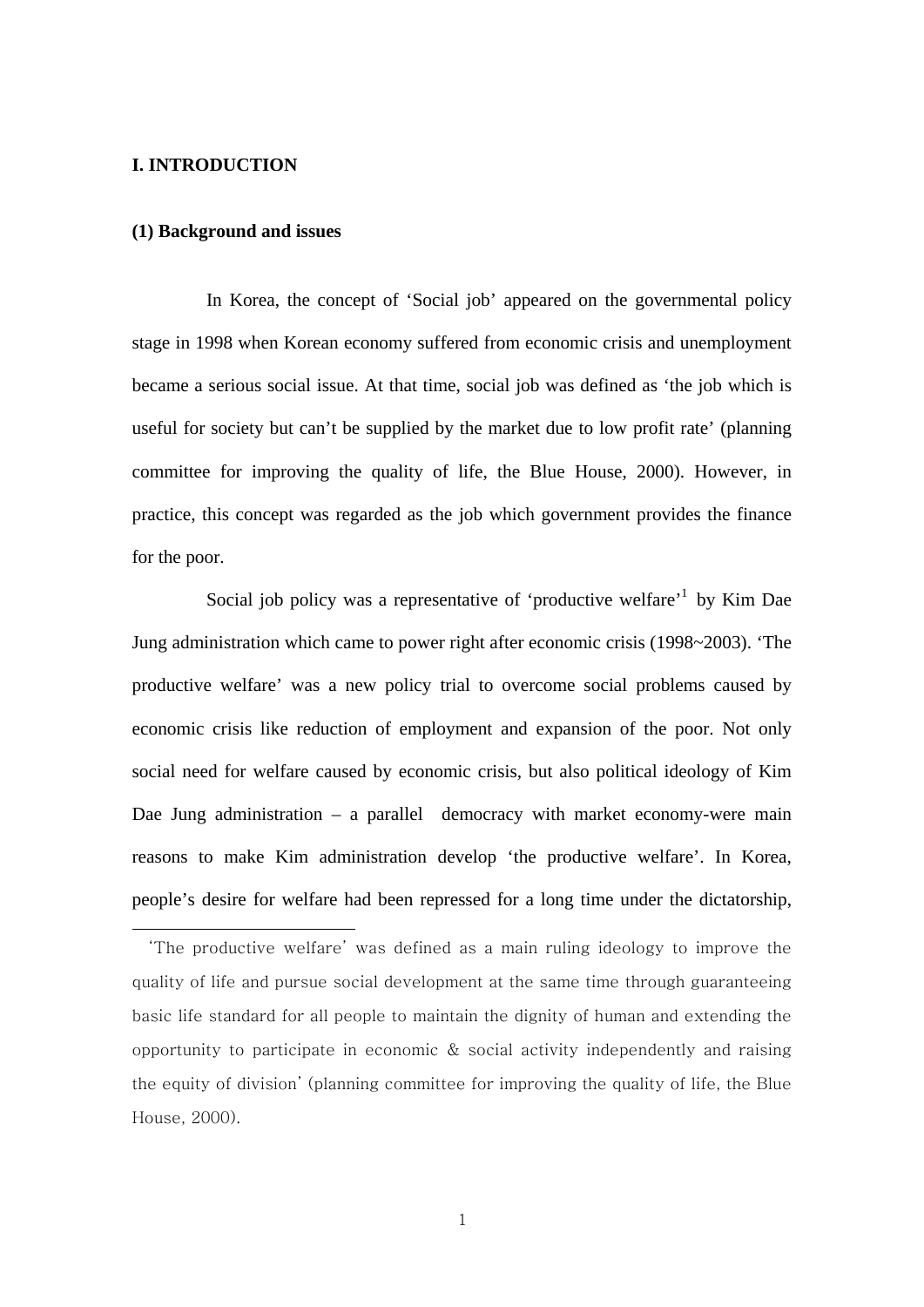and even basic social welfare system had been ignored for rapid economic development. In this social condition, democracy of Kim administration couldn't only contain political concept but include economic approach. It was improving distribution system through extension of welfare system compared to previous administration.

In addition to these domestic conditions, outside circumstance also affect the concept of 'productive welfare' and the social job policy of Kim administration. The concept of social job policy was initiated in Europe where long term unemployment problem came into question in 1980s. The social job policy has been included in a concept of social economy in Europe. According as the social economy has been an official term in EU, the social economy became a widely used concept instead of the social job in Europe.

After late of 1990s, EU started to launch pilot projects and structural initiatives have stressed the importance of creating institutional and policy entities that combine economic goals with social objectives in an effort 'to meet the needs unsatisfied the market' and to promote 'a new sense of entrepreneurship' (Laville, 2003 : 390~391).

Especially, the meeting of the European Council in Luxembourg, 1997, declared that the member states would examine the opportunities to create employment supplied by the social economy. The definition of social economy selected by the EU confines it to four types of entrepreneurial and organizational forms- namely Cooperative, Mutual, Associations and Foundation. The description of the term's content arrived at by the working party was as follows: "Social economy means organized bodies which have primarily social purpose, are based on democratic values and are organizationally independent of the public sector. Their social and economic

2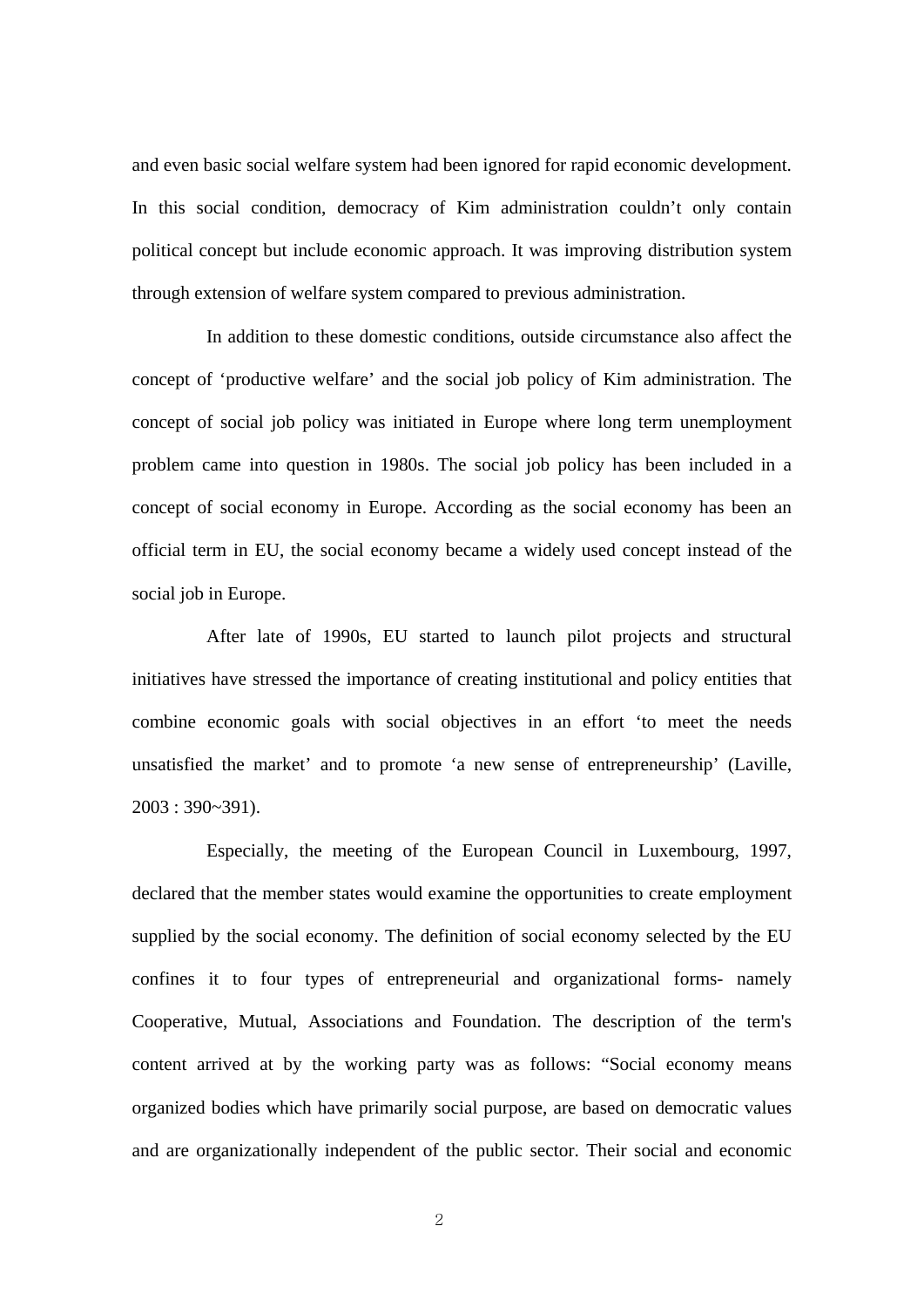activities are conducted mainly in associations, cooperative, foundations and similar bodies. Activities in the social economy have the public good or the good of their members, not private interests as the principal driving force (Westlund, 2003: 163~4)".

In view of above recognition and definition on social economy in EU, it shares several similarities with the social job policy under Kim administration. We can find several similar social backgrounds like social needs to solve unemployment and poverty issues, and to provide welfare system effectively under the economic depression mainly caused by rapid globalization. To be specific, several similar objectives between them are recognized: job creation, provision of socially benefit service unsatisfied by the market, combination economic goals with social objectives (welfare). These similarities reflect that the social job policy of Kim administration was affected by European debate and policy trial on social economy.

Since the social job policy was launched in 1998 in Korea, quantitatively, it has been dramatically extended by four times in 2007 and social entrepreneur policy was supplemented to it. Under Noh Mu Hyun administration, an ideological successor of Kim administration, the social job policy has evolved into the social service job. The social service job was a term to differentiate new objectives of policy from old social job policy under Kim administration. Compared to old social job policy, Social service job policy stressed the extension of social service and job creation for all people not just for the poor.

However, this policy has been criticized by the right and left wing at the same time. Even, the left wing which has insisted the extension of welfare system has blamed the social (service) job policy of Kim and Noh administration. Their main criticism has been that social (service) job policy has lost the meaning of *'social'*. They criticize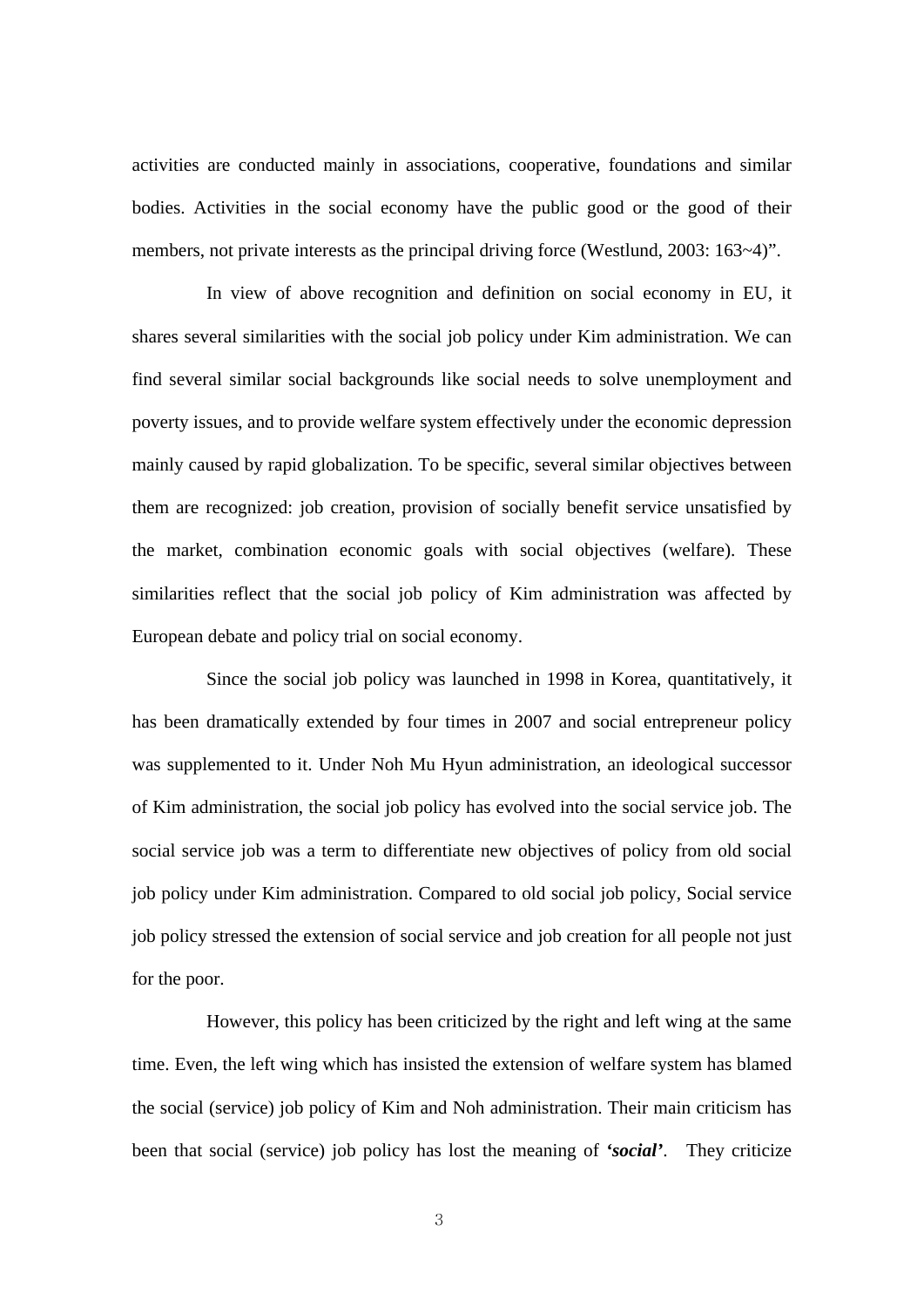that low wage and job insecurity of social service job, and mainly, that government is trying to provide low quality welfare service with low cost. On the other hand, the right wing is strongly blaming the social service job policy on the ground that it is waste of money because of low efficiency.

Now, social service job policy is leading to controversy after 10 years since it was introduced. This policy was a new trial to solve unemployment and lagging welfare problem at the same time, and lots of budget has been invested in this policy. Therefore, failure of this social service job policy means the failure of new policy trial and waste of both a blood tax and the period of last ten years. Accordingly, we need to analyze the issues caused by the social service policy thoroughly and to examine whether it is solvable issues or not, and also whether there is still enough social needs to support social service job policy or not. If it is solvable issues and there are enough social needs to maintain social service job policy, consequently, we should find the alternative way to achieve the goal of social service job policy.

To analyze the issues and find the alternative way of social service job policy, we need to compare European and Korean approach for it because this policy was initiated in Europe and Korean government had an idea from that.

As I have mentioned, in view of the objective of policy, Korean and European policy on social service job shared several similarities between them. But in spite of these similarities, historical and social difference has made big difference between them. Of course, policy should reflect the social environment and based on its social special characteristics. But on the contrary, that difference can distort the origin contents and direction of the policy.

4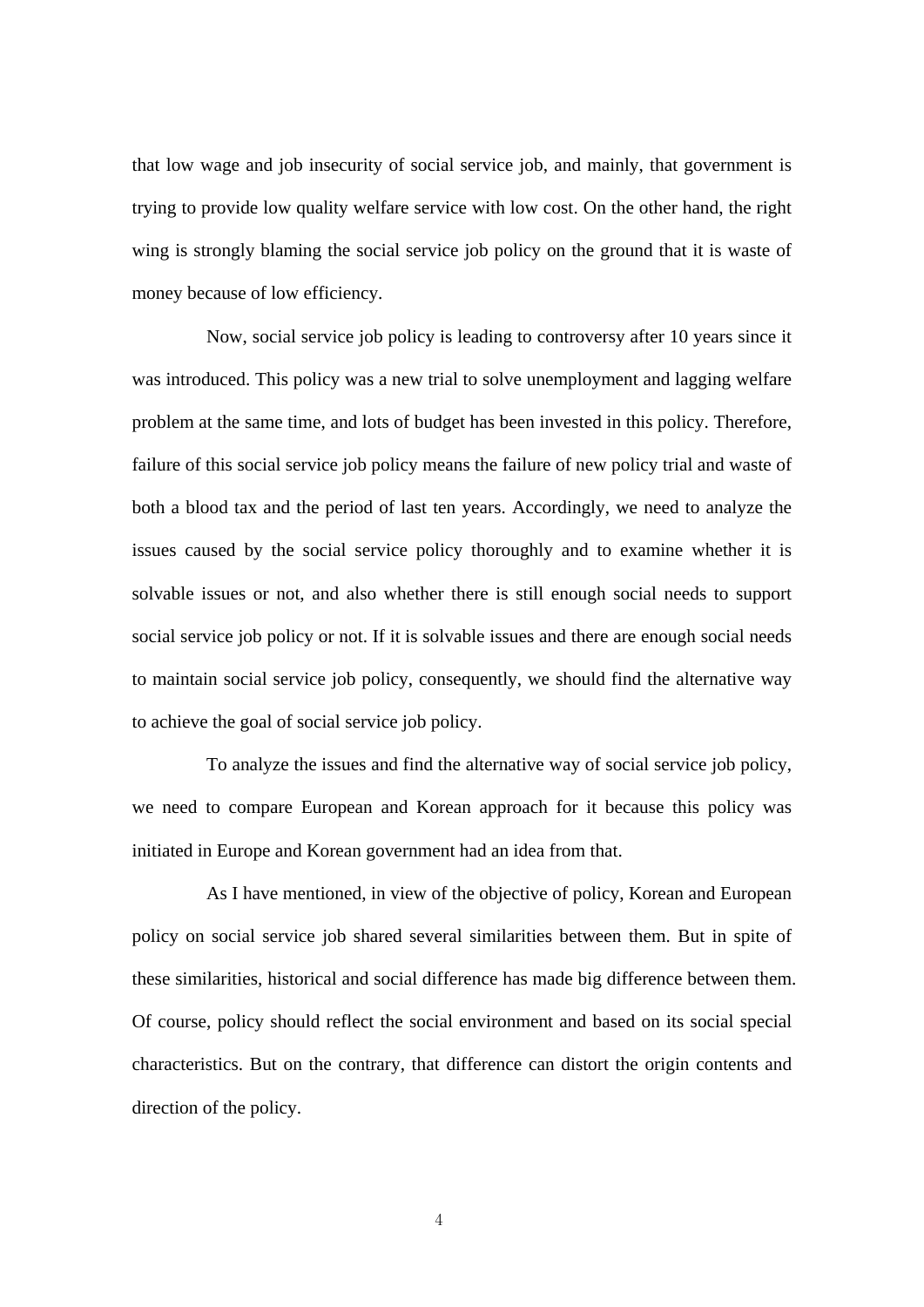Therefore, I shall analyze what's the difference between European social economy and Korean social service job policy and what kinds of factors induce the differences. Of course, European approach to social economy is not unanimous within the EU. Yet, more and more there is a more dominant view of EU integration that reduces all activity to a single market that no room for a civil society based perspective. So, we could take common ground from diverse European approaches to social economy. I shall take four category levels as an analysis indicator: theoretical & philosophical level, historical level, and level of the state's role, the welfare base-the level of social expenditure. According to comparative anaylysis, this thesis will present the different factors between European social economy and Korean social service job policy and what factors have gave rise to big difference between them at each analysis category.

Finally, this thesis will suggest the alternative philosophical base and concrete policy method of Korean social service job policy to achieve original policy goal.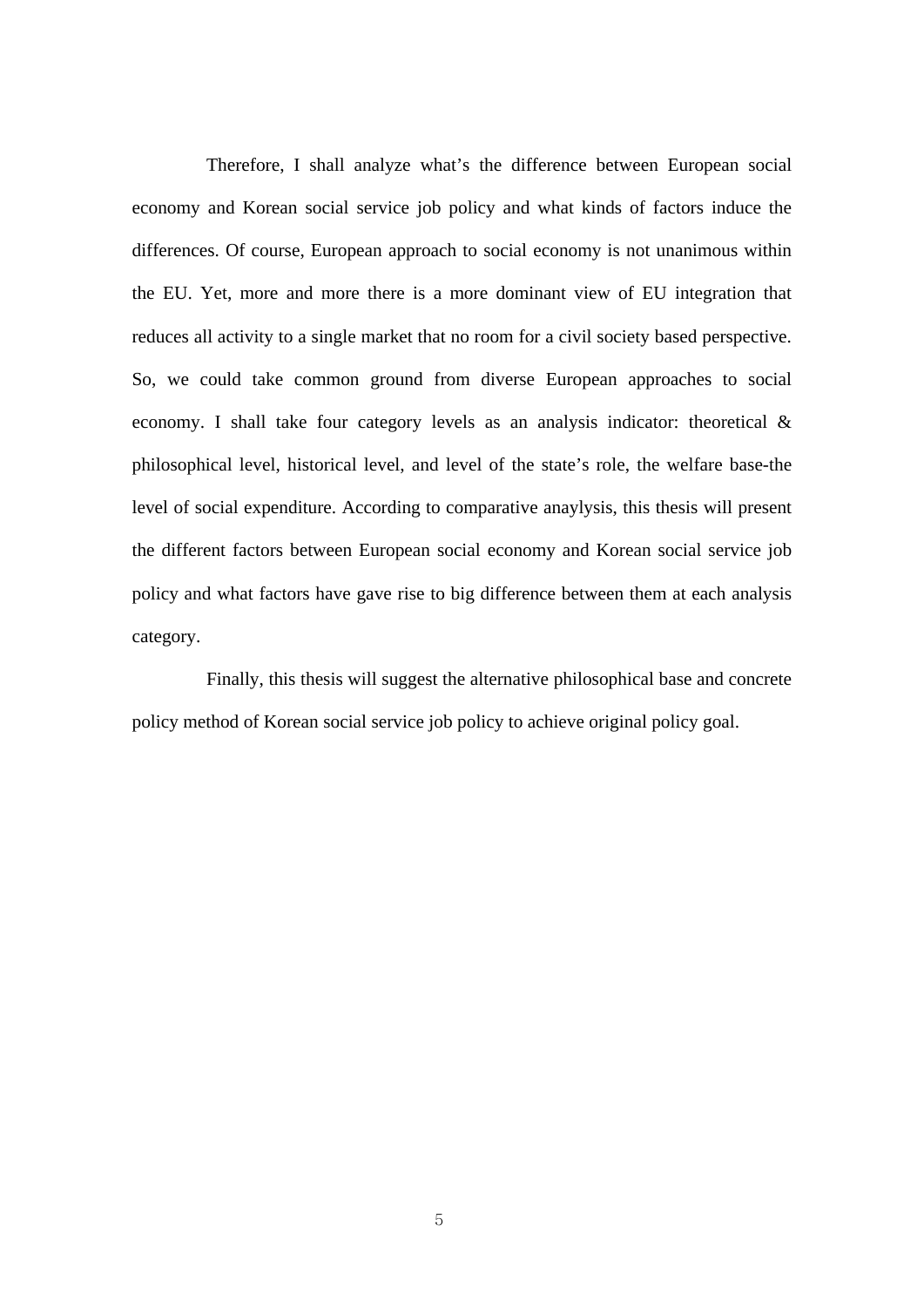**(2) Framework of analysis** 

**<Diagram 1: Framework of analysis>** 



# <Framework of analysis>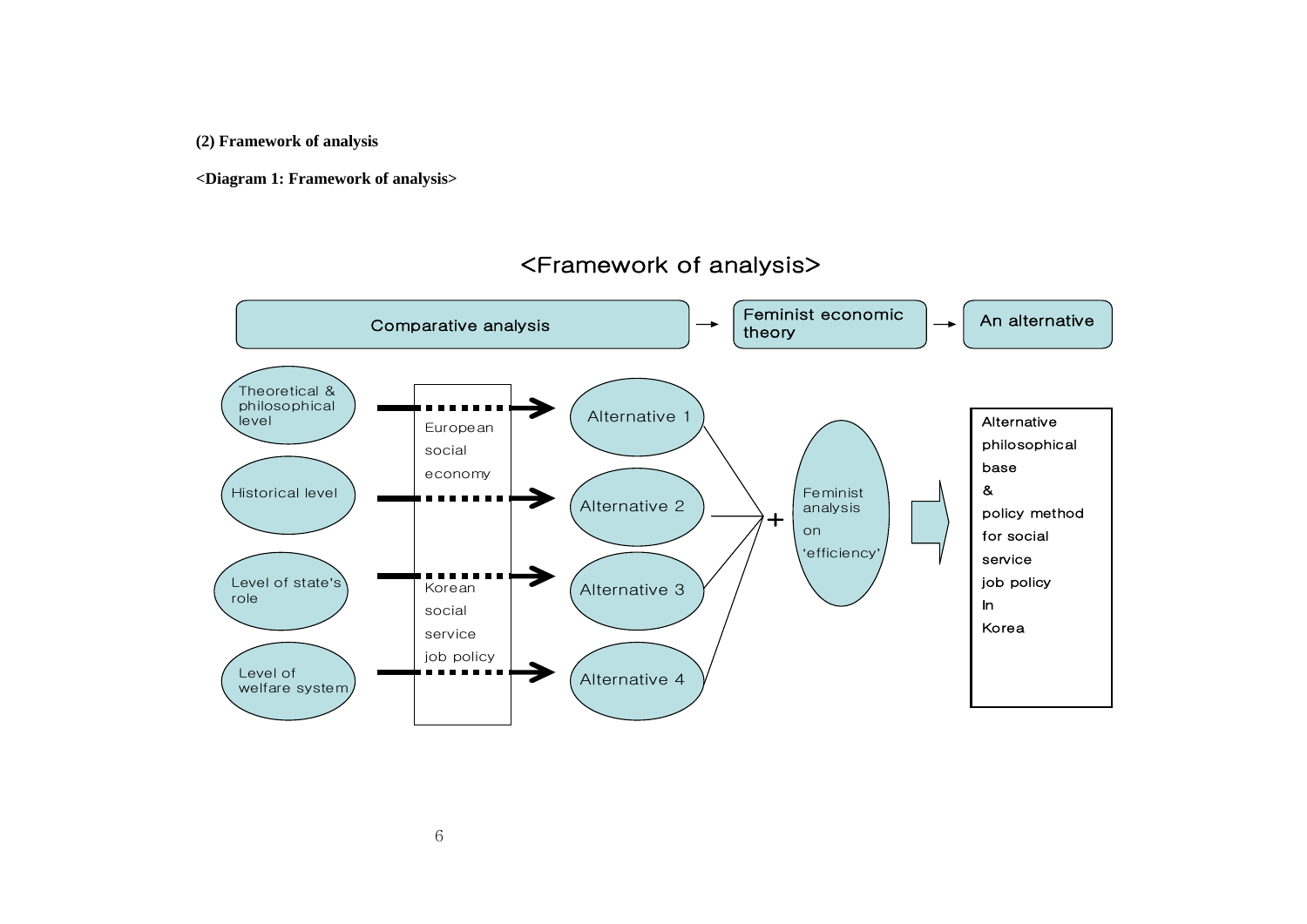#### **(3) The premise of analysis**

#### **1) Validity of analysis term – Social economy & Social economics**

Lutz, Social economist, provided the more understandable definition for social economy. According to his definition, the social economy is seen as an organic community that features a harmonious relationship of its various parts, with a general agreement on personal and social values, in which individual desires are modified by the need to meet the needs of others. The goal of the social economy is to provide for the basic needs of all-food, clothing and shelter- and to provide opportunity for each to achieve self-fulfillment and self-satisfaction. The economy as social relationship within the larger community, motivated by common recognition of social values, is contrasted with the view of the economy as competing individuals, motivated by materialist acquisitiveness, whose conflicts are converted to harmony by market forces (Fusfeld, 2001:93).

Before EU's concern, 'Social economy' was already no novelty concept in Europe. For a long time, it has been the branch of scholarship concerned with organizations of production and distribution for achieving the greatest possible sum of public good. This concept was first used in France. It seems to have been used there for the first time in 1830, by Charles Dunoyer in his paper *Nouveau traité d économie sociale.* 19 century France was marked by violent class conflicts. The free market seemed to be creating the forces which would lead to its own collapse, as Marx had predicted. Economic thought in France became focused on "finding a compromise, on restraining the market and crass individualism by launching the pedagogical and political program which came to be known as *l'économie sociale*". During the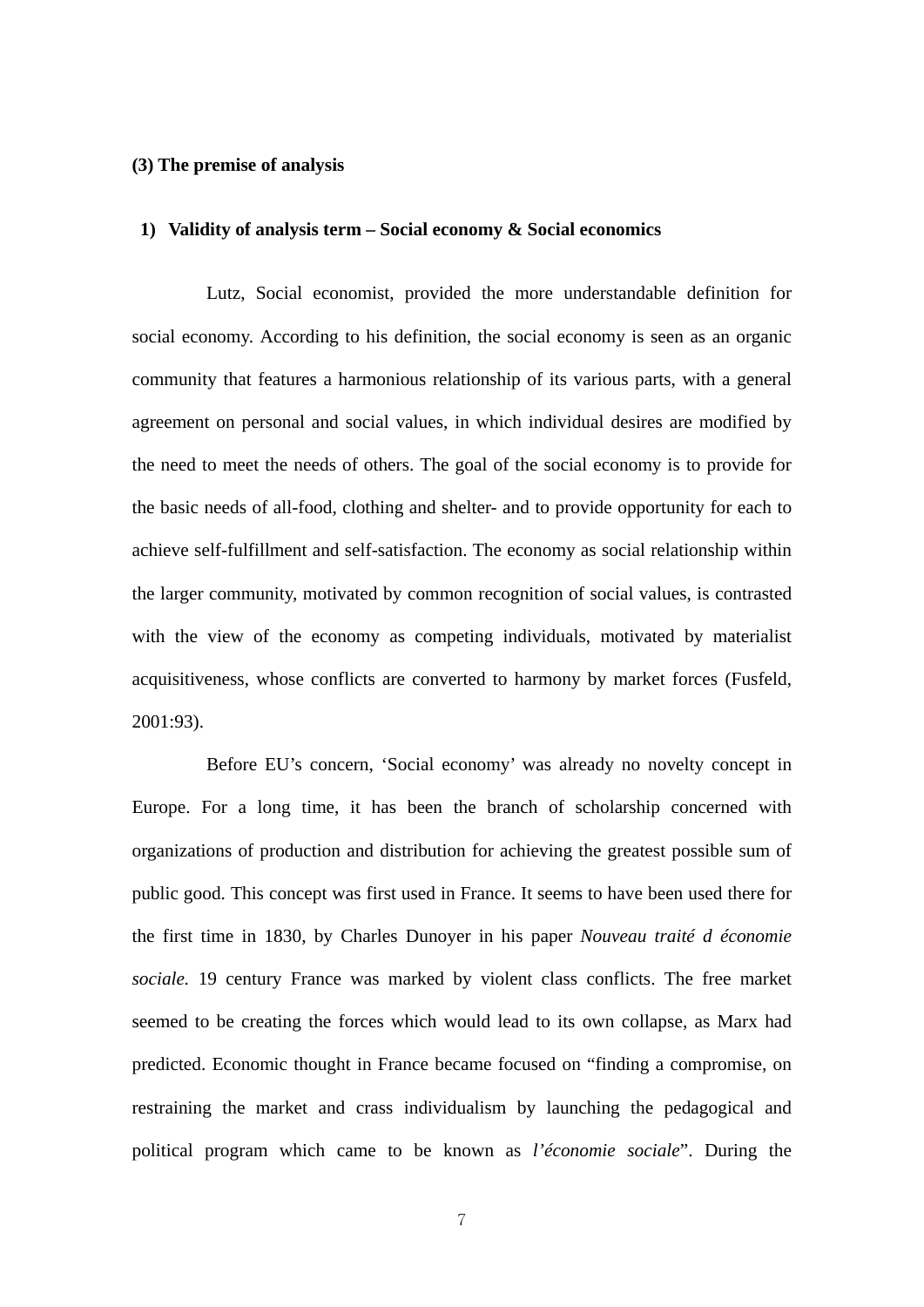nineteenth century the leading social economists directed their attention towards measures for social peace and reduced class conflict, often in a conservative, paternalistic sprit. Profit-sharing was one of the methods advocated (Westlund, 2003: 164).

After Charles Dunoyer's work, social economics which created the theoretical approach on social economy emerged. According to Social economist, Lutz, the spirit and principle of social economics go up to Sismondi's economic thought, who became an advocate of a positive role for government in "the management of the national fortune for the happiness of all" including protection of the poor. And John Stuart Mill who distinct between the physical laws of production in classical economic theory and the social institutions that govern the distribution of income and wealth, then Carlyle and Ruskin, who criticize the materialism of the economy of their time and long for an essentially romantic world of the past that had different value were main theoretical contributors to social economics. And Lutz emphasize the theoretical effect of Karl Polanyi's work which argues that economic activity prior to the emergence of the modern market economy was embedded in other social institutions and Hobson who was one of the chief critics of economic orthodoxy in the early years of the twentieth century, an important advocate of social legislation to benefit working people and the poor (Fusfeld, 2001: 94~96).

Social economist inherited the point of view of above egalitarian scholarships have criticized the marketization perspective of mainstreaming economics. The tension between the social economics and the marketization perspective also forms the backdrop for a growing public debate about the relationship between the economy and society as well as between economic and social goals (Laville, 2003: 391).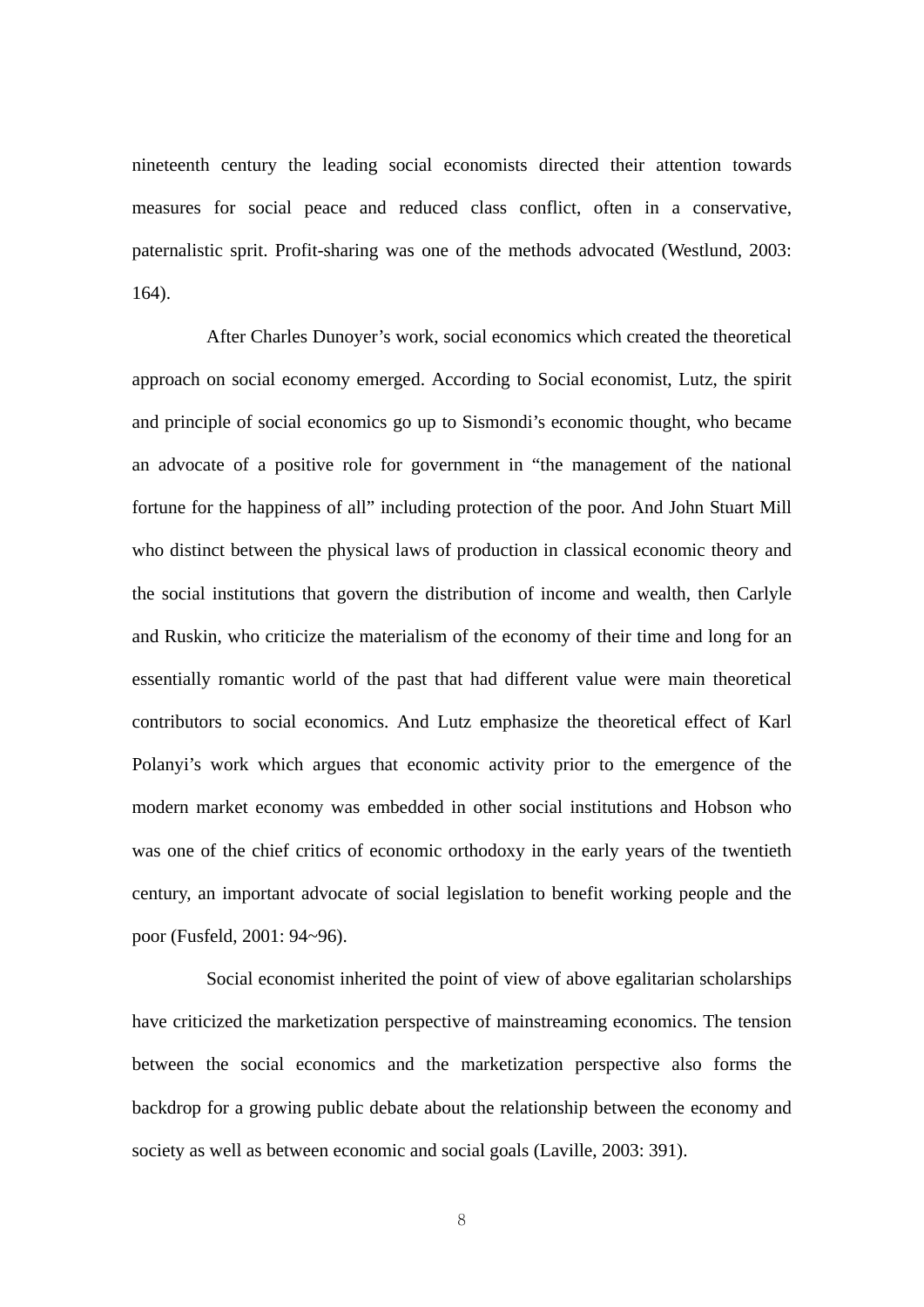And not only theoretical discussion with mainstreaming economists, but they also participated in making framework for the social economy to materialize their thought. The social economists have worked for the growth of related organizations such as "mutual" associations of diverse kinds, e.g. savings banks, credit banks and educational organization.

All things considered, in the analysis of social economy, it is difficult to avoid mentioning the social economics which give theoretical and philosophical perspective to the social economy. Accordingly, in this thesis, social economics as well as social economy is main part of analysis.

## **2) Validity of analysis term – Categorization of Europe**

Of course, each country in Europe has different social structure, experience, historical background in social economy. But the objective of this analysis is not to display those diversities but to find the core characteristics of social economy in Europe and to find the policy alternatives of Korean social service job policy through comparative analysis between Europe and Korean policy. We could find the commonality of social economy in European countries according to EU's analysis documents and guide books on that. So, mainly, I shall follow the EU's definition and policy on social policy for this analysis.

However, in detail analysis, when special characteristics need to be lighted, I shall mention about the each country's case. To do it, first, I shall characterize the social economy of Europe into 3 categories based on Anheiers and Salamon's analysis. Anheiers and Salamon divided the social economy into liberal model, social democratic model, cooperative model and Statist model according to the scale of social economy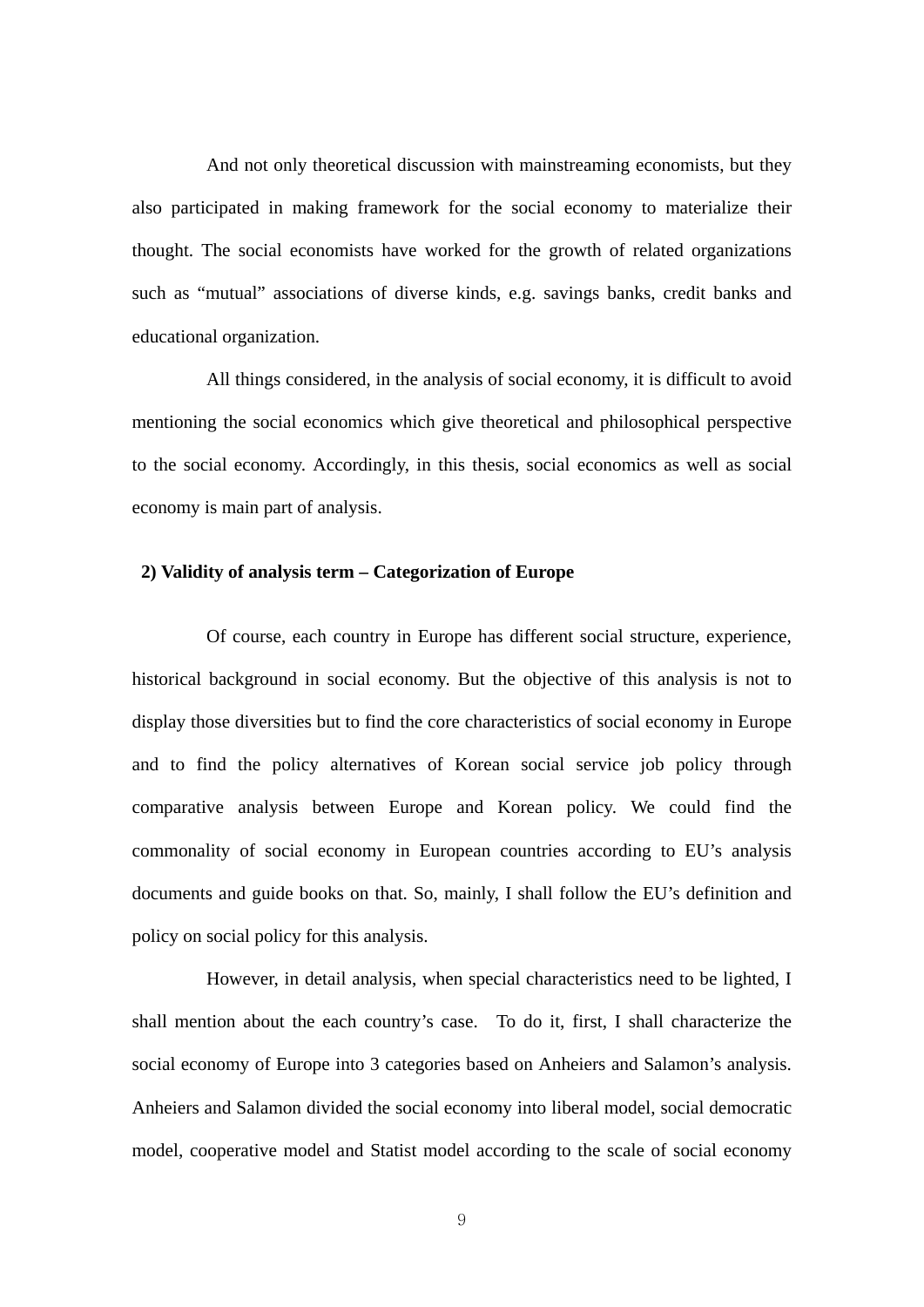and coverage of government's expenditure for social welfare.

| Government's       | Economic scale of social economy |                   |  |  |
|--------------------|----------------------------------|-------------------|--|--|
| social expenditure | Low                              | High              |  |  |
| High               | Social democratic model          | Cooperative model |  |  |
|                    | (Sweden, Finland)                | (German, France)  |  |  |
| Low                | Statistic model                  | Liberal model     |  |  |
|                    | (Japan)                          | (USA, UK)         |  |  |

**<TABLE 1> Type of social economy** 

<Anheiers and Salamon, 1999: 63>

A liberal model is characterized by a large third sector coinciding with a low level of welfare expenditure and a statistic model is characterized by little state commitment, limited size of the third sector and the prevalence of care by the family. And a social democratic model is with a high level of state welfare spending and limited extent of the third sector and finally a corporateist model characterized by high levels of government spending on welfare and a strong third sector. This variety of regimes would also explain, according to the authors, the existence of different funding model: The liberal model with the relative predominance of voluntary and private contributions: the social democratic model together with the corporatist model with the predominance of government funding: the statist model with a predominance of funding coming from fees (Ranci, 2002).

According to this categorization, I shall select the representative countries of each category. I shall select UK for a liberal model, Sweden for a social democratic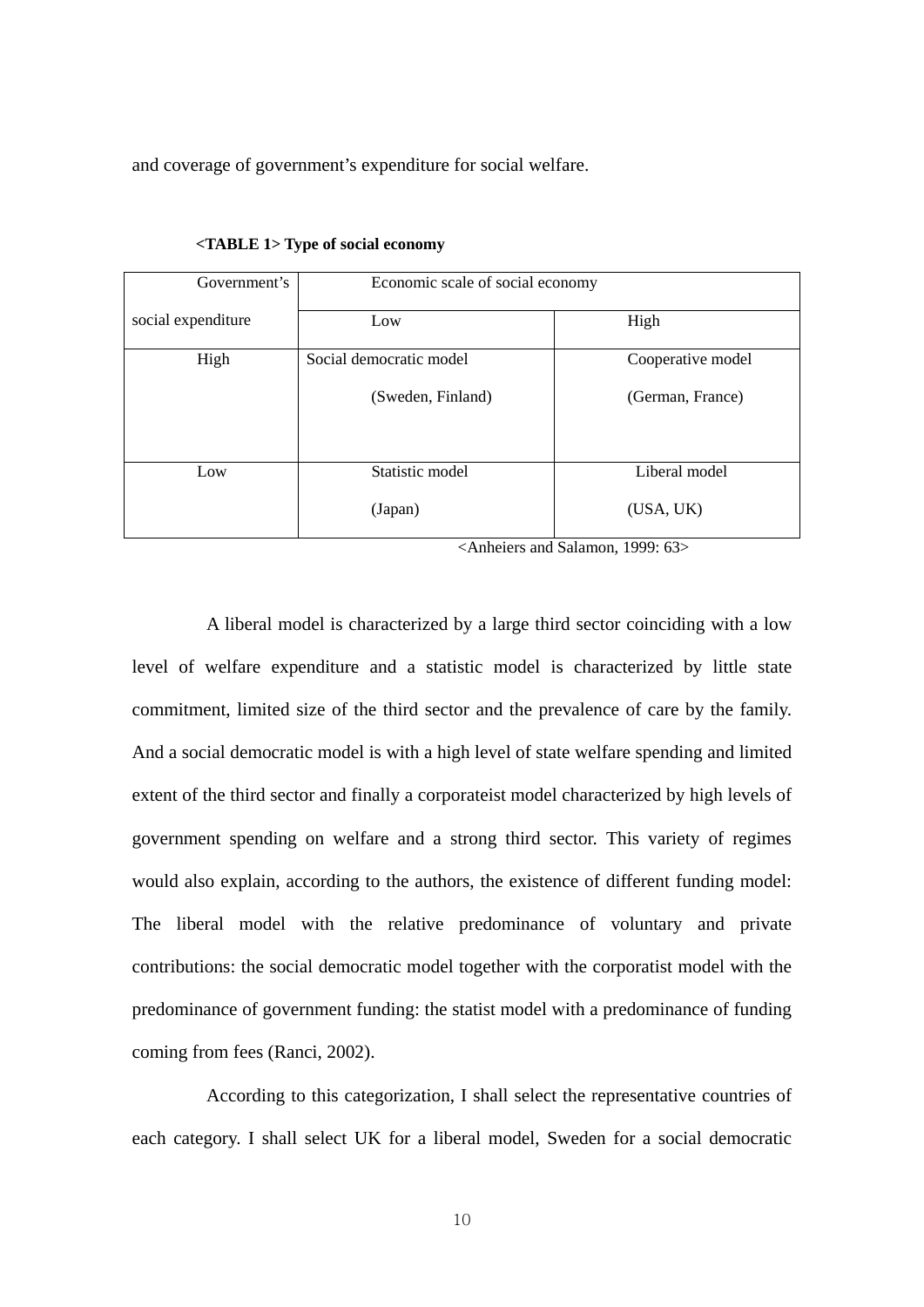model, German for a cooperative model. And Let me verify that Korea could be categorized into a statist model with Japan through following analysis. In each analysis category, I shall mention detail characters of representative countries.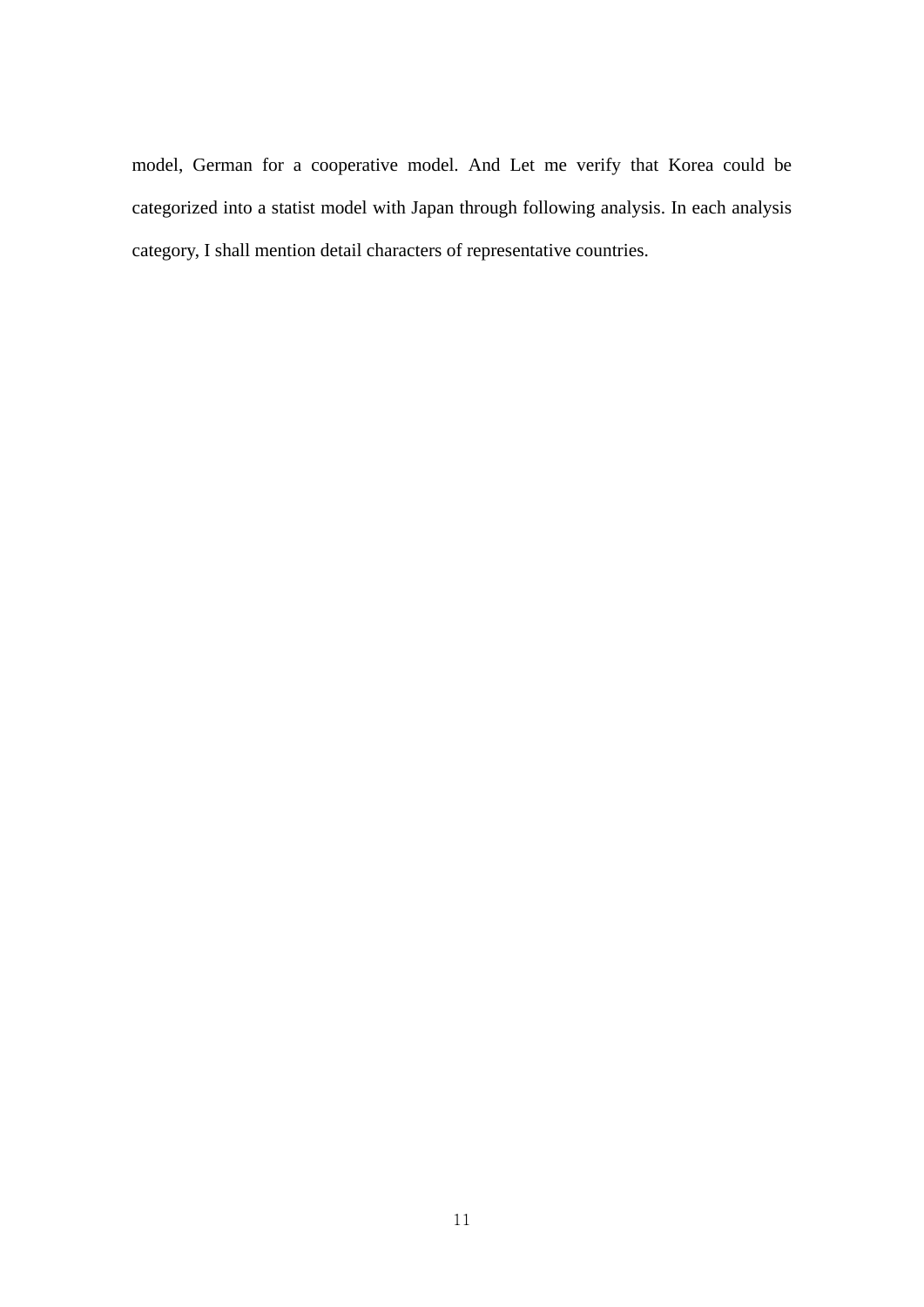## **II. Comparison between 'social economy' in Europe and 'social service job policy' in Korea**

#### **(1) Analysis 1: Theoretical & philosophical level**

## **1) Theoretical & philosophical base of social economy in Europe – Social economics**

The main characteristics of social economy by EU's definition-Cooperative, Mutuals, Associations, Fundations- is in accordance with concern of social economics. Westlund evaluated that social economists worked for the growth of cooperations as well as mutual associations in Europe (Westlund, 2003: 164).

The theoretical perspective of social economics has focused on the practice of social economy and making concrete alternative through cooperations and associations.

#### **A. Social economics' criticism on neoliberal market economy and alternatives**

Their first work of social economics was to challenge the hypothesis of market economics-self interest, individual choices, rational agents, interpersonal comparisons, pareto optimum, selfishness in market. Through criticism, they have produced the alternative hypothesis of social economics to assist the social economy.

A first point of departure from the neoclassical market economics concerns individual choice, self- interest and selfish agent. They argue that the basic error of neoclassical market economics is the assumption that all choices are individual choices caused solely by internalized value. The social dimension and social choices are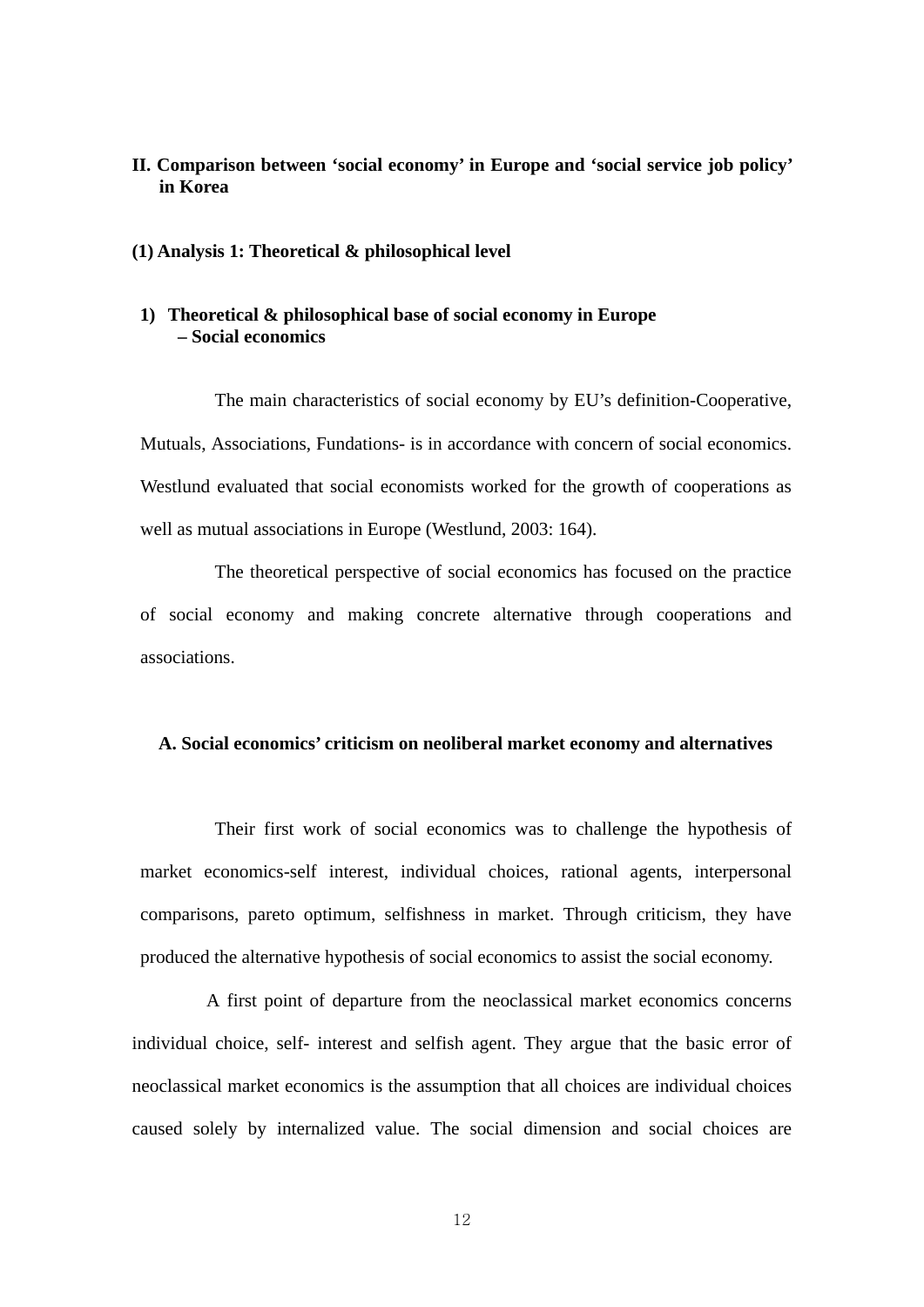excluded, as if social relationships don't exist. But social economists argue that all knowledge raising choice is already relational and contextual, in that its meaning depends upon interpretative frameworks and circumstances (Langlois2001: Nooteboom 2000). Therefore, in the social economy perspective, self interest is not a fixed and dominant driver of human behavior, but rather exists in dynamic relation with an orientation towards cooperation and the common good, with the dialectic between the two being mediated by socio-cultural norms and ethical and moral value (Peacock, 2003: 213, recited). Yet, in the social economy perspective, people should not be seen as essentially cooperative, just as they are not essentially self-interested. Rather, patterns of cooperation should be seen as varying within and across societies, in ways that may be partly endogenous to economic process. In other words, cooperation is not just a matter of self-interested individuals anticipating reciprocity, but rather tends to arise when society as a whole would benefit from it (Starr, 2006: 206). For this reason, constructing social policy to benefit whole society becomes important issue at the social economics.

To challenge the concept of self interest, social economists criticize the notion of the preposition that interpersonal comparisons of utility are unscientific. Lutz argues that if we agree that we cannot prove a marginal dollar has more utility to a poor person than to a rich person, we also cannot prove the opposite. He argues that this proposition is a classic example of Godel's uncertainty principle; any large system of deductive logic must contain one or more propositions that cannot be either proven or disproven. He argues that such propositions must be accepted or rejected on the basis of assumption, casual empiricism, or faith not on the basis of deductive logic.

13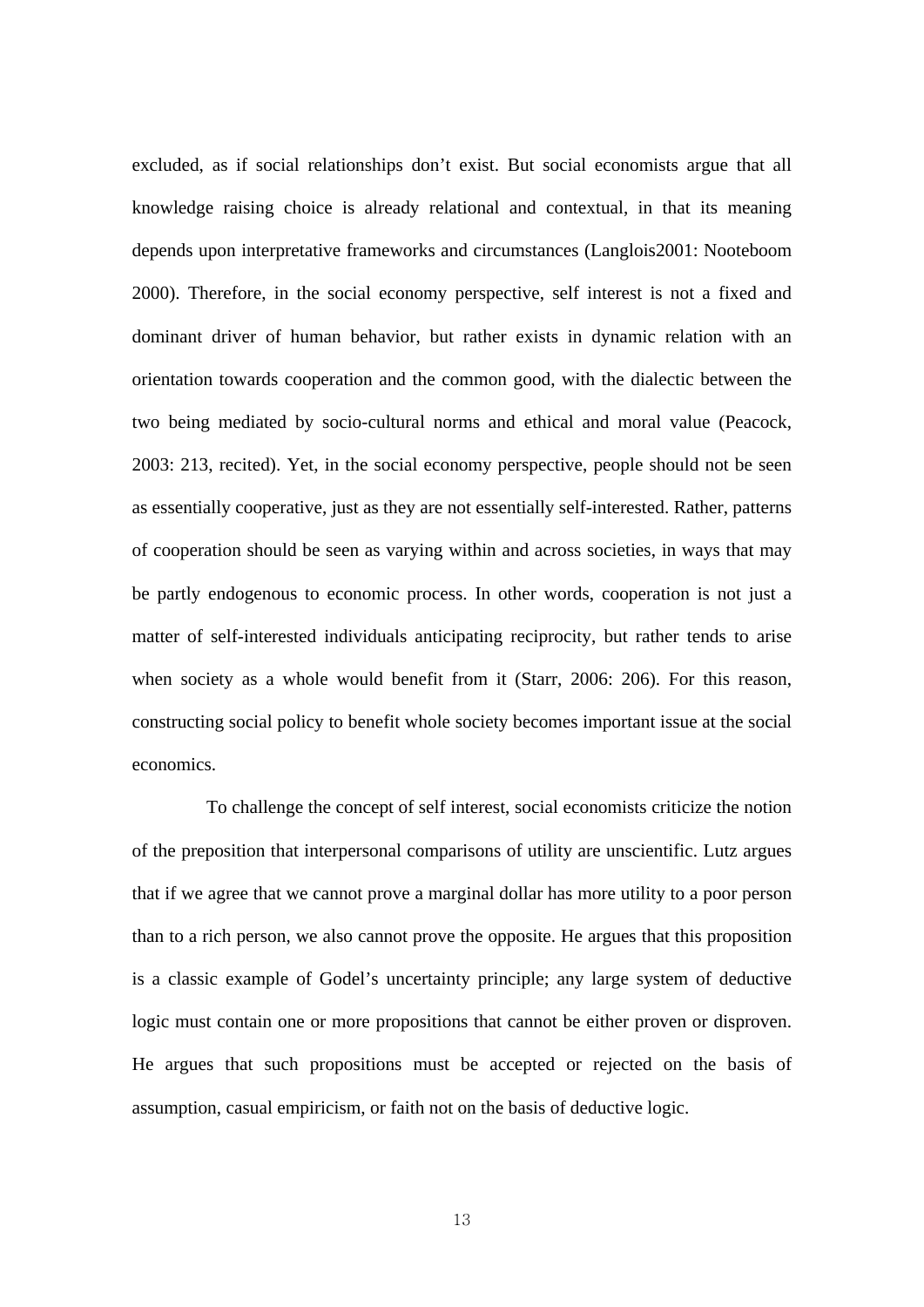This logical problem is connected with one of major principle of neoclassical market economics. That is pareto efficiency and pareto optimum. General equilibrium theory tells us that, given an initial distribution of income and wealth, a perfectly competitive economy, very broadly and carefully defined, will provide the maximum net benefit to both individuals and to society as a whole. But a different initial distribution of income and wealth will lead to a different final distribution, and there is no way to prove that any given initial distribution is optimal like the logical error of impossibility of interpersonal comparison of utility (Fusfeld, 2001: 96).

Finally, they extend their criticism to the concept of 'rational' economic man based on self-interest and choices that seek maximum net satisfaction of individual wants. Peacock investigated the foundations of economic rationality. He indicated that as if social interaction including simple dialogue would impossible without taken for granted assumption and expectation, economic rationality, in the sense of choosing the best means to given ends, is scarcely conceivable in strategic situations if background rationality is absent. In light of this, it seems that background rationality is a moral expectation we make of others-they ought to act normally and we act as if we have a right to such an expectation. He argues that this requires adjusting our picture of the 'rational agent' who is not merely a monadic being pursuing its individual good, but a fundamentally social being whose rationality consists not only in the calculation of costs and benefits, but also in the mastery of social conventions and in the ability to act intelligibly, appropriately, in a word, normally. In order to demonstrate its significance, he made it visible using Holand Garfinkel's experiment and ethonomethodology (Peacock, 2003). To Lutz, it is 'reasoned rationality' that takes higher values into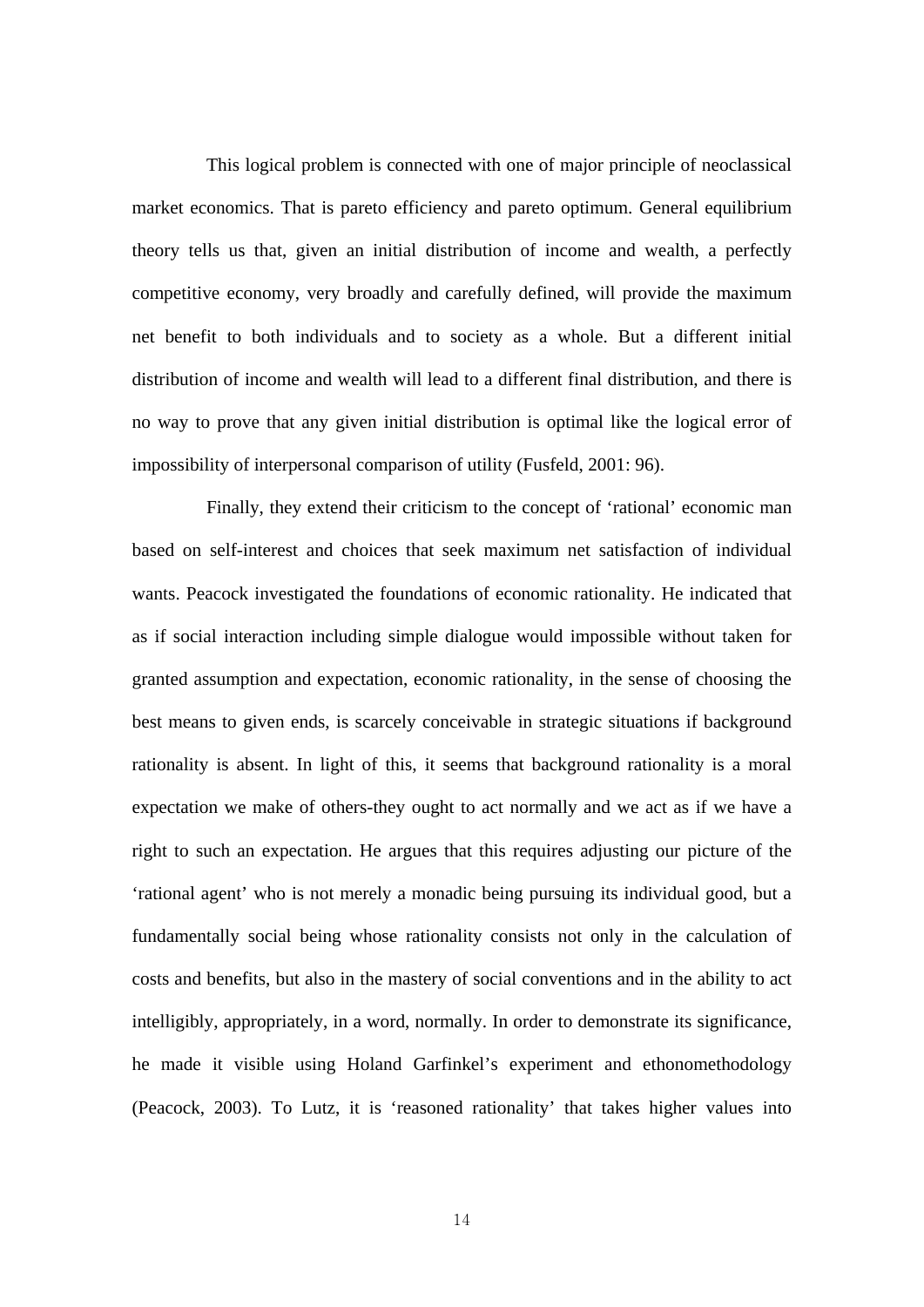account, consistent with social economics, should replace the orthodox concept of rationality based solely on individual preference ordering.

According to criticism on basic assumption of neoclassical market economics, social economists have tried to alternative assumption for social economics. Social economics see people as social animals who are concerned about others and who are affected by others, and who identify with the interests of others and with society in general. Through these trials, social economists have tried to develop the economics which has social harmony vision and moral value. Recognition of the necessity and importance of values and value judgement are important defining features of social economics.

And another important feature of social economics is active seeking the implementation of policies consistent with these values. The main question for economic policy is whose losses, and how we determine whose losses, will go uncompensated (Medema, 1992: 149).

This policy directed character of social economics went forward to criticize on amoral market and create alternative policy to overcome that. But unlikely traditional socialist thought, social economists think it neither possible nor desirable to marginalize markets within a modern complex economy. On the other hand, Hodson asserts, markets differ hugely in their internal mechanism and ramifications (Hodson, 2005: 549). Because the outcomes of markets depend very much on the cultural and institutional contexts in which they operate, social economists claim that we should avoid giving "the market" universally either an unqualified positive or an unqualified negative moral sign. Therefore, following Carl Polany's argument that society is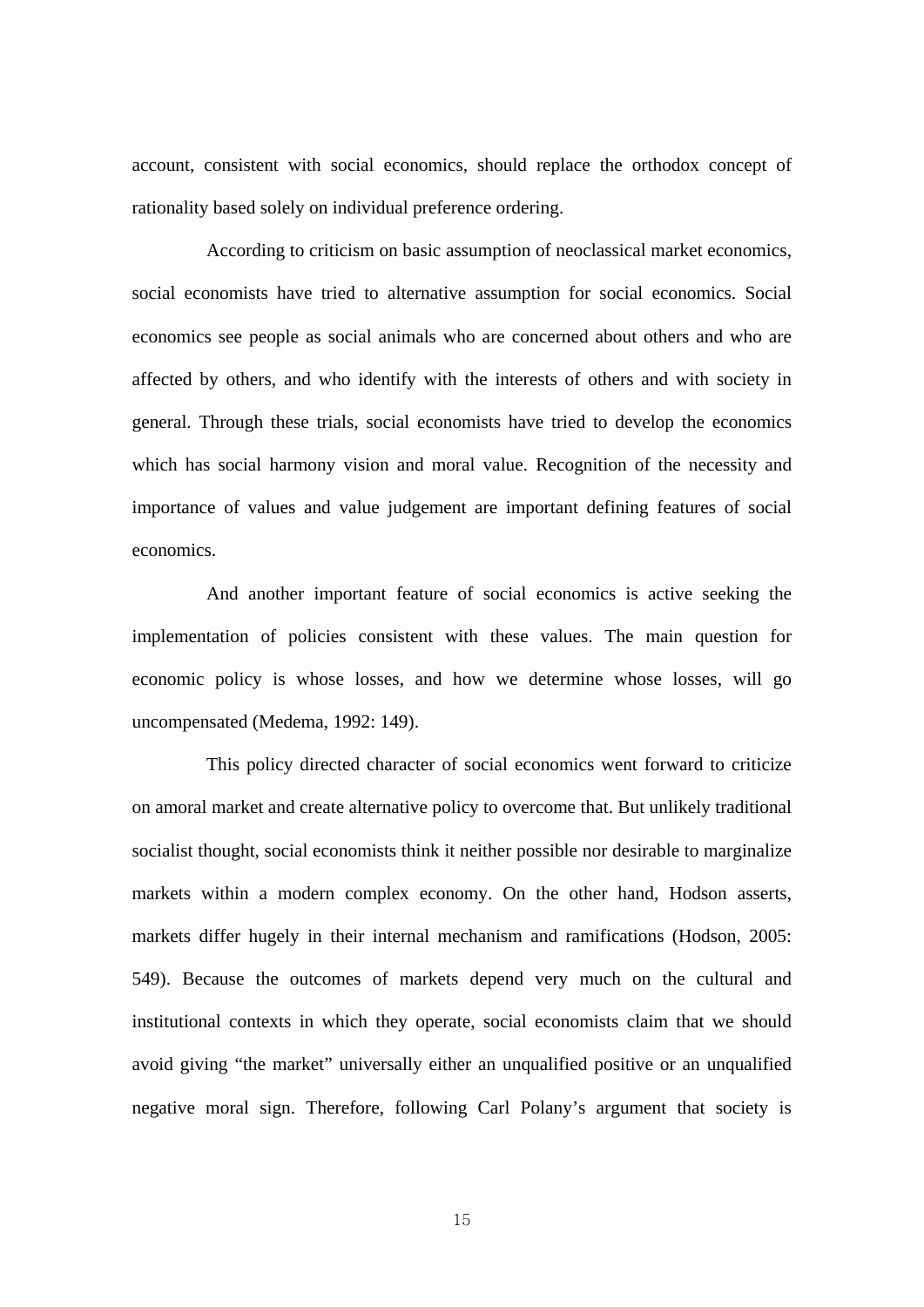embedded in the modern market economy, they want to reverse that situation by asking the government to impose humane goals on an often destructive market system.

At the same time, they mainly point out the limitation of market as missing market problem in human learning, education, provisioning essential goods and food for the poor. Therefore, public policy and civil society's role to compensate for market failure become important issues in social economics. Especially, the presence of a vital network of voluntary associations that is often termed 'civil society' has a function to overcome market failure and supervise the amorality of market in their regional base.

In addition, social economists try to change market boundaries through deconstructing the meaning of the world 'corporation' (Finn, 2003: 154~155). Hodgson argues that the firm is not a market because allocation and coordination are carried out by administrative rather than by market transactions (Hodgson, 2005: 550~551). So, we can deconstruct the meaning of the world 'corporation' to conclude that workers should be in charge of the process of production and should be the residual claimant to the net product. Capital and labor would be paid as part of the cost of production, but the net profit or loss would accrue to workers who carry out the process of production, not to stockholders or owners. And they assume that these labor managed firms will increases the possibility that firms act in the social and environmental interests of their local communities.

#### **B. Logical consistency between social economics and social economy of EU**

With the rise of post-World War II industrialization, social economics progressively lost in importance. However, the rapid globalization process has provoked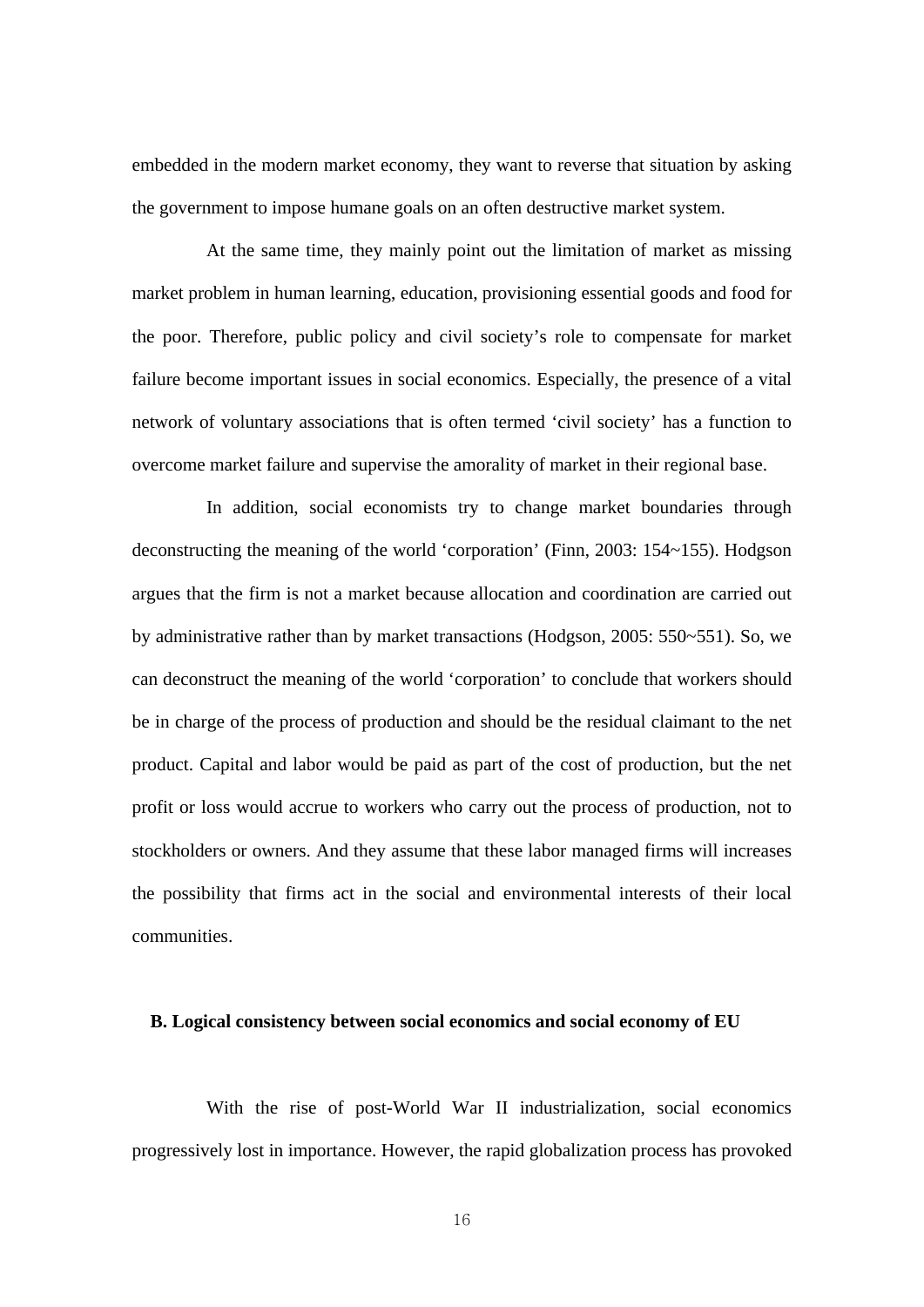a new wave of initiative. This has at least partly regenerated and given new strength to social economics by claiming a new political and social-economic project that contests the absolutization of market-economics and its concomitant market society (Laville, 2003:390).

This regeneration of social economics was closely connected with the revival of social economy entity of Europe. From the end of the 1970s onwards, the interest in the non-profit sector started to grow. The interest of researchers, academic centres, the general public, the European Commission and national governments in the sector steadily increased, particularly due to its ability to provide new social services, its job creation potential-especially in favour of long term unemployed-and its capacity to promote social cohesion. Reemergence and reimforcement of social economy in Europe provided the practical entity of social economist. Because social economics is active seeking the implementation of policies consistent with their values, many social economists were participated in the logical construction of social economy (Westlund, 2003: 164).

In the reality of social economy, philosophical and theoretical connection with social economics can be found. According to EU's document on social economy, EU emphasizes the main purpose and principle of each organization of social economy: Cooperatives, Mutual society, Associations, Foundataions, Social enterprise. The common purpose of these social organizations is serving the needs of their members or community based on solidarity not to make profits or provide a return on capital. These organizations of social economy devote their activities and reinvest their surpluses to achieving a wider social or community objective either in their members' or a wider interest. Organizations of social economy emphasize that voluntarism and democratic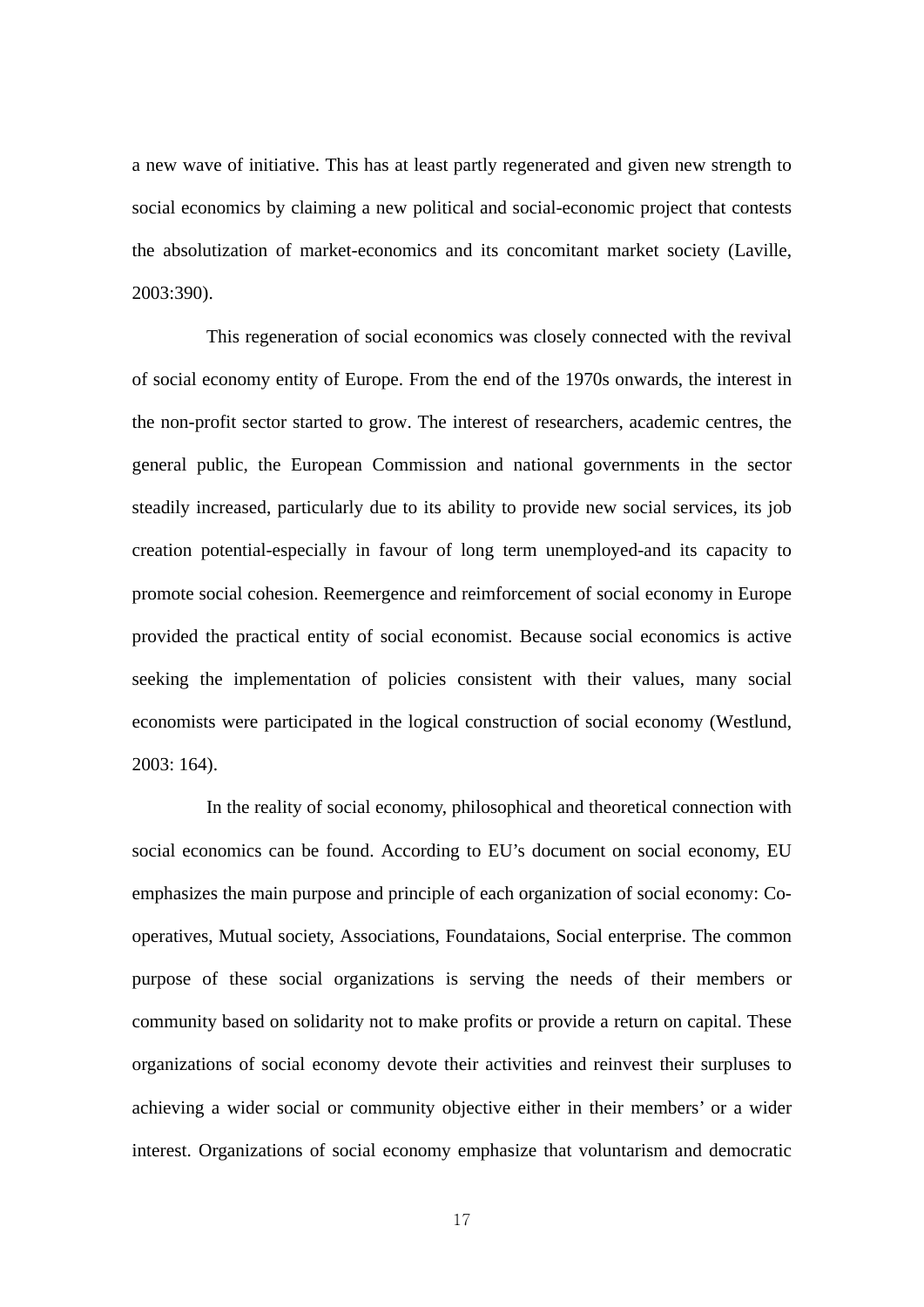structure with each member has one vote, majority decision making and an elected leadership accountable to its members. In these organizations, equitable, fair and distribution of economic result among participant workers are important principles. Therefore there isn't any distinction between employee and employer. Autonomy and independence is another principle of these organizations (1) The conclusion of comparision between European social economy and Korean social service job policy (http://ec.europa.eu/enterprise/entrepreneurship).

Even though EU's definition, real practice of social economy in many European countries shows the main moral purpose and organizational characteristics of social economics. Borzaga and Santuari evaluated that the association, main organizational type of social economy, was born as a "moral entity" for idealistic purposes, originally even hampered by the authorities of the state and rigidly separated from companies at large. They analyzed that the main chracteristics of European social economy. First, social economic organizations pay particular attention to the creation of new jobs, especially for hard-to place people (long-term unemployed youth, for example). Second, they stress the local dimension of their activity, the strong link with a well defined community and with its nees. Third, although they don't distribute profit, they do not always assume, as the main or distinctive characteristics, the non-profit distribution constraint, however, they give more importance to the clear definition of the social goal, to the different stakeholers' representation, and to democratic control and management. Fourth, they follow "the multi-stakeholder", in which the membership and the executive board are shared among volunteers, workers, consumers and public authorities at the democratic principle. Fifth, they show a high propensity to innovate the supply of social services from several points of view: in the type of services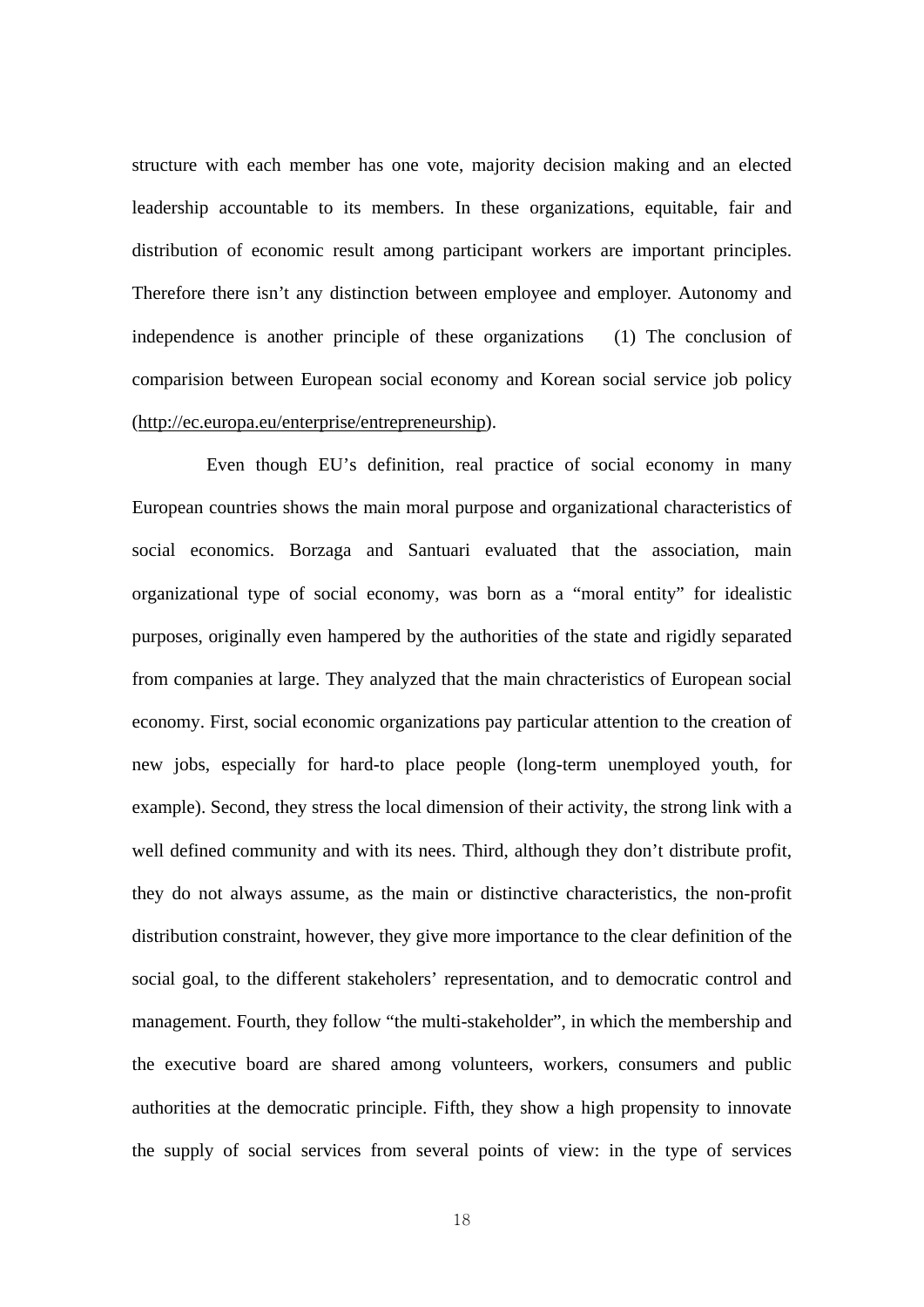provided, in the target groups (often the more marginalized) and in the organization of services provision (great attention to active policies and to the empowerment of users)(Borzaga and Santuari, 2003; 40).

These characters of social economy are exactly correspondent to the idea of social economics: realization of socially responsible economic activity, provisioning essential social service goods and food for people to solve the missing market problem, construction of new corporate type which workers can get authority for management. In Europe, we can say that social economics and social economy share the common philosophy and theoretical points, and they have growed up in coorportaion with each other.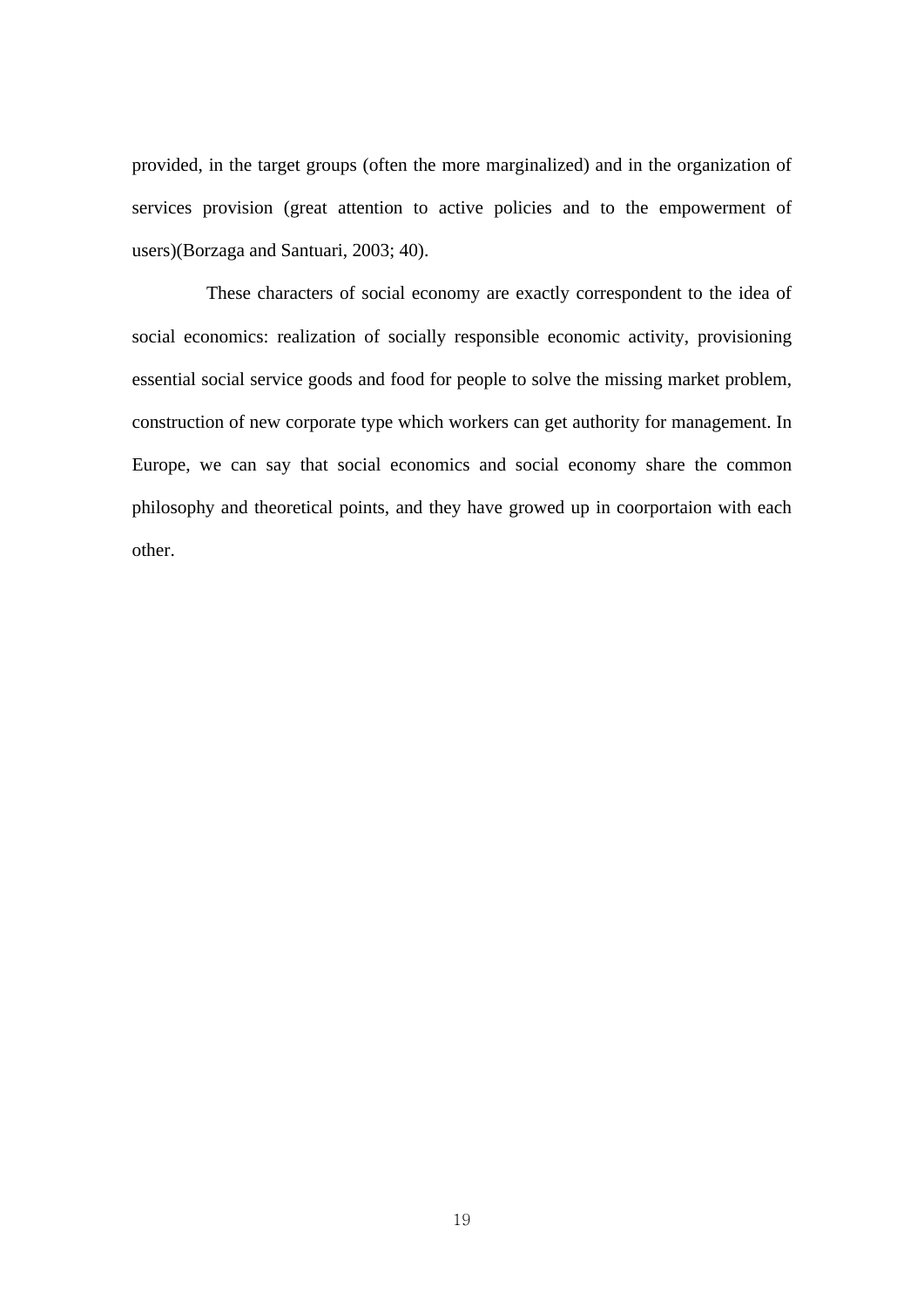#### **2) Theoretical base of social service job policy in Korea – productive welfarism**

Theoretical base of social service job policy was found in theory of 'productive welfarism'. Productive welfarism was used by the Kim Dae Jung administration seriously although that concept was created by the Kim Young Sam administration.

This concept was developed at the 'planning group for enhancing the life quality' within the President's secretary office. It was announced as a third administrative principle of the Kim Dae Jung administration at 1999 with other principles of democracy and maket economy.

The philosophical principle of productive welfarism was 'human rights', 'labor right', 'social solidarity'. In the 'human rights' principle, it emphasized the welfare as human rights and civil right. And the principle of 'labor right' headed toward complementary cooperation of welfare and market through working in the market (Active welfare through working). Third principle, social solidarity, meant that community's assistance and protection for the social weak and it was exploring the ways toward new frame of social solidarity in accordance with democracy and market economy (participant welfare) (planning group for enhancing the life quality, 2000) . Under these principles, main policy of productive welfarism was that guarantee the basic living line for the people remained under minimum living cost based on civil right but lead the workable people to self-support by helping human resource development. The purpose of this policy was enhancing people's life quality, social integration, and finally achieving state's development.

Although productive welfarism stressed the welfare as an important policy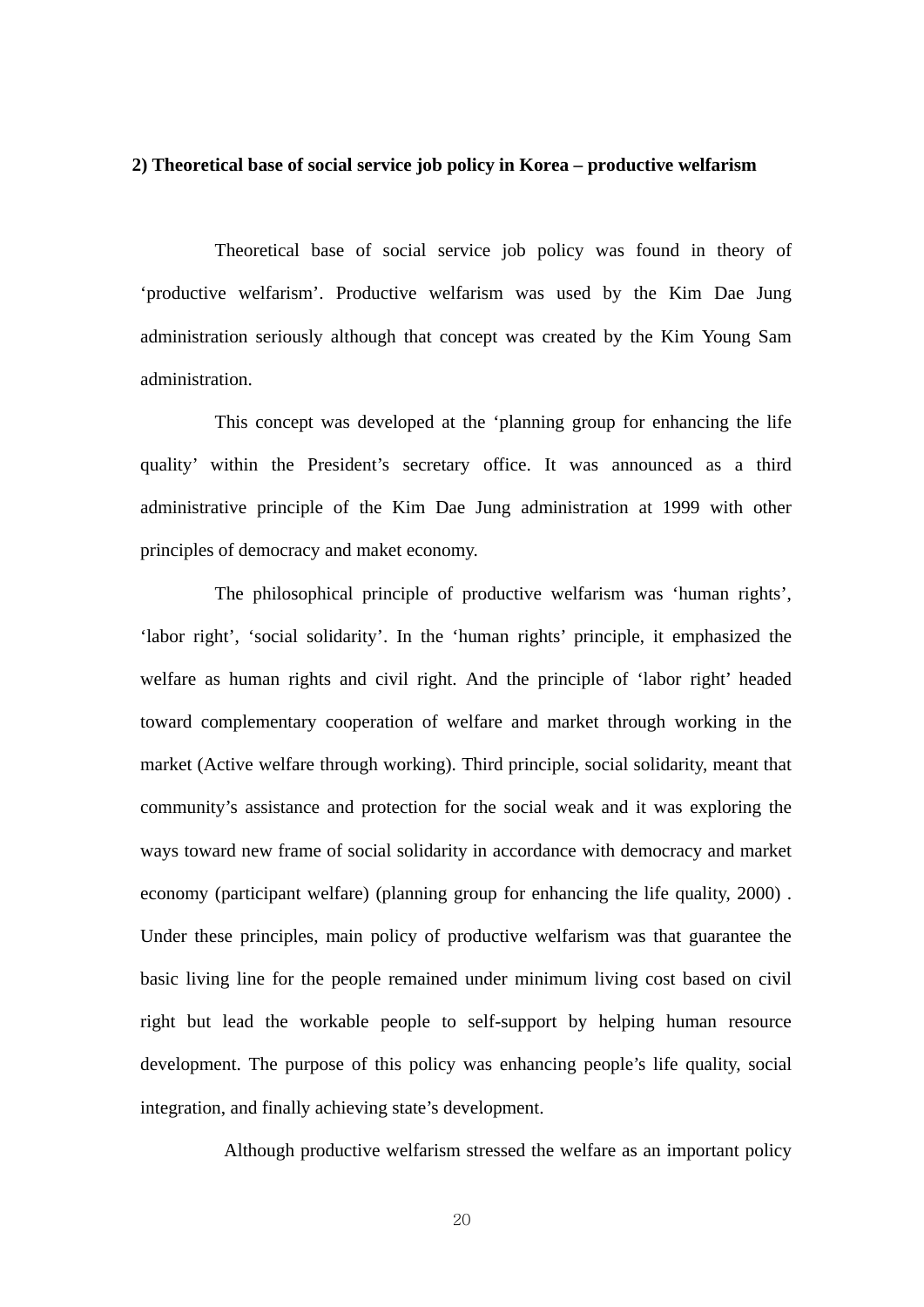for the first time in Korea, it is hard to find big difference of the productive welfare from previous welfare policy in terms of philosophical sphere, because it existed within the logic and philosophy of neo-classical economics which emphasize the absolute status of market, material efficiency and productivity.

First of all, the most important character of productive welfarim is that it keeps the market oriented standpoint thoroughly. In fact, concrete policy of productive welfare consisted of three categories. Firstly, to provide the opportunity of production and distribution within the market boundary for everyone through establishing fair market rules. Secondly, to help out the socially weak persons dropped out from the market competition with positive state's intervention. Thirdly, to provide the socially weak persons with self-supporting opportunity such by ensuring working right through job creation and work training programs. In this statement, the market is a criterion and objective of welfare. The object of welfare is limited to a dropout and the objective of welfare is pushing a dropout toward the market by means of limited welfare, again. Therefore, welfare is just supplementary tool for market's better function in the productive welfarism.

In addition to this, productive welfarism pointed out the importance of productivity and efficiency of welfare. The productive welfarism was based upon the criticism on generous welfare benefit of traditional welfare. Even though 'the welfare as human rights' was emphasized as one of principles of productive welfarism, paradoxically, Kim administration criticized the limitation of re-distributional welfare policy at the official document (planning group for enhancing the life quality, 2000). Kim administration argued that because traditional welfare brought about the welfare laziness, we had to find the complementary way to combine the market and welfare.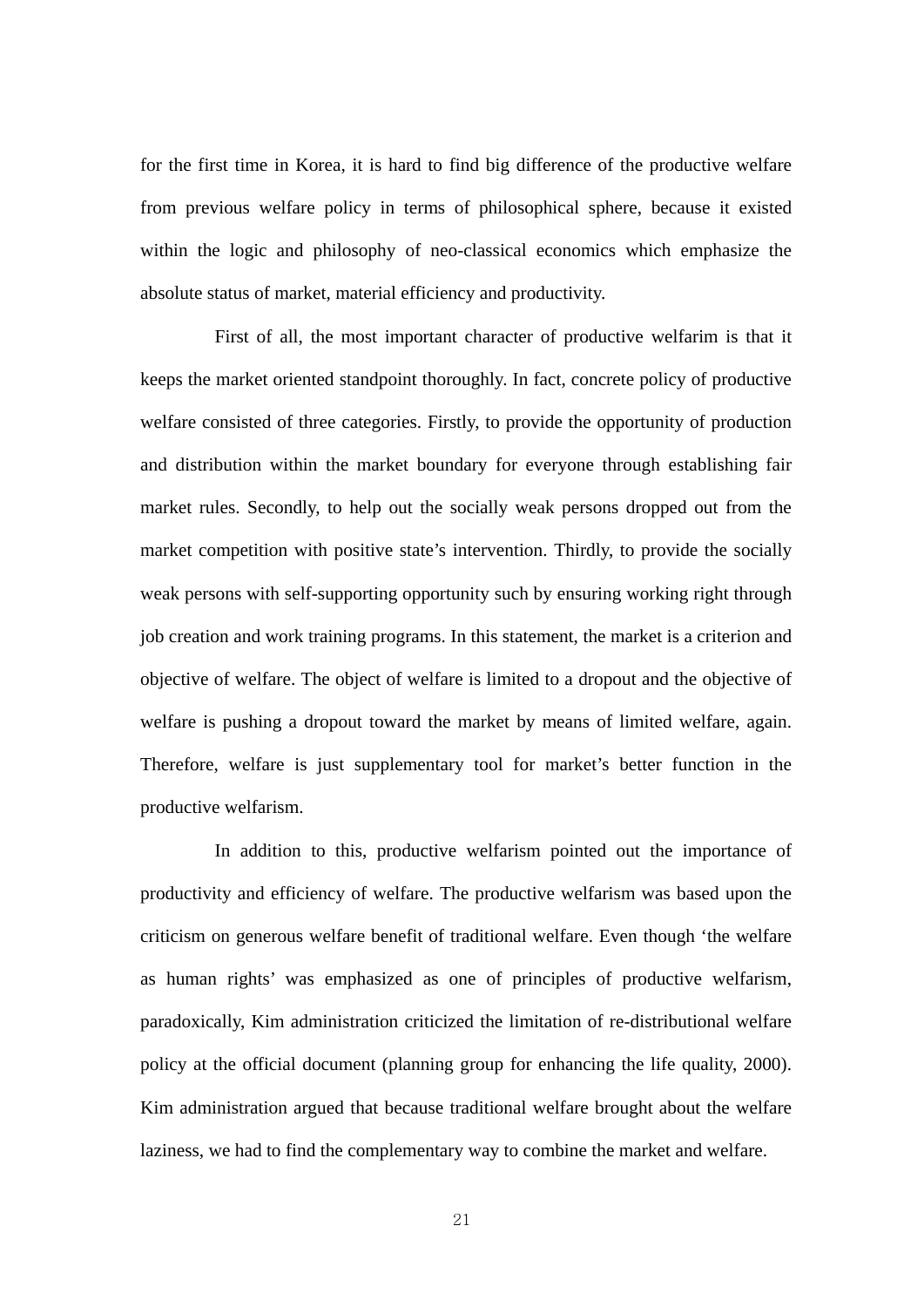In these arguments of productive welfarism on traditional welfare, we can analyze what's the criterion of productivity and efficiency expressed by productive welfarism. That isn't different from the concept of productivity and efficiency in neoclassical economics - wealth maximization, output maximization, cost minimization or benefit cost differential. Eventually, final objectivity of productive welfarism is raising economic productivity through the feed back of welfare policy and aiming to economic growth (Park Cheon Ik, 2000: 4). From my point of view, theoretical and philosophical back ground of productive welfarism is neoclassical or neoliberal economics and philosophy. Generally speaking, this approach can be said as marketization of welfare.

This character of productive welfarism was inherited to the participatory welfarism of Noh Mu Hyun administration. The participatory welfarism was the concept to emphasize more civil participation in welfare system, but its logic was nearly similar to the productive welfarism.

This market oriented character of productive or participatory welfarism played a decisive role to determine the direction of social service job policy in Korea. To be specific, we can find that market oriented direction at the detail policy contents.

On top of that, social service job policy has pursued the profit intention. Noh administration which extended the scale of social service job has framed the profit oriented social service job policy since 2005. Ordinary type of the social service job policy was public benefit type which provided the social service and job opportunity to the poor. But Since 2005, government began to introduce the independent self-help oriented type which can produced the profit and small size business was excluded from support. And large scale of business such as enterprise related type and a wide area type were introduced since 2006. Enterprsie related type was the business which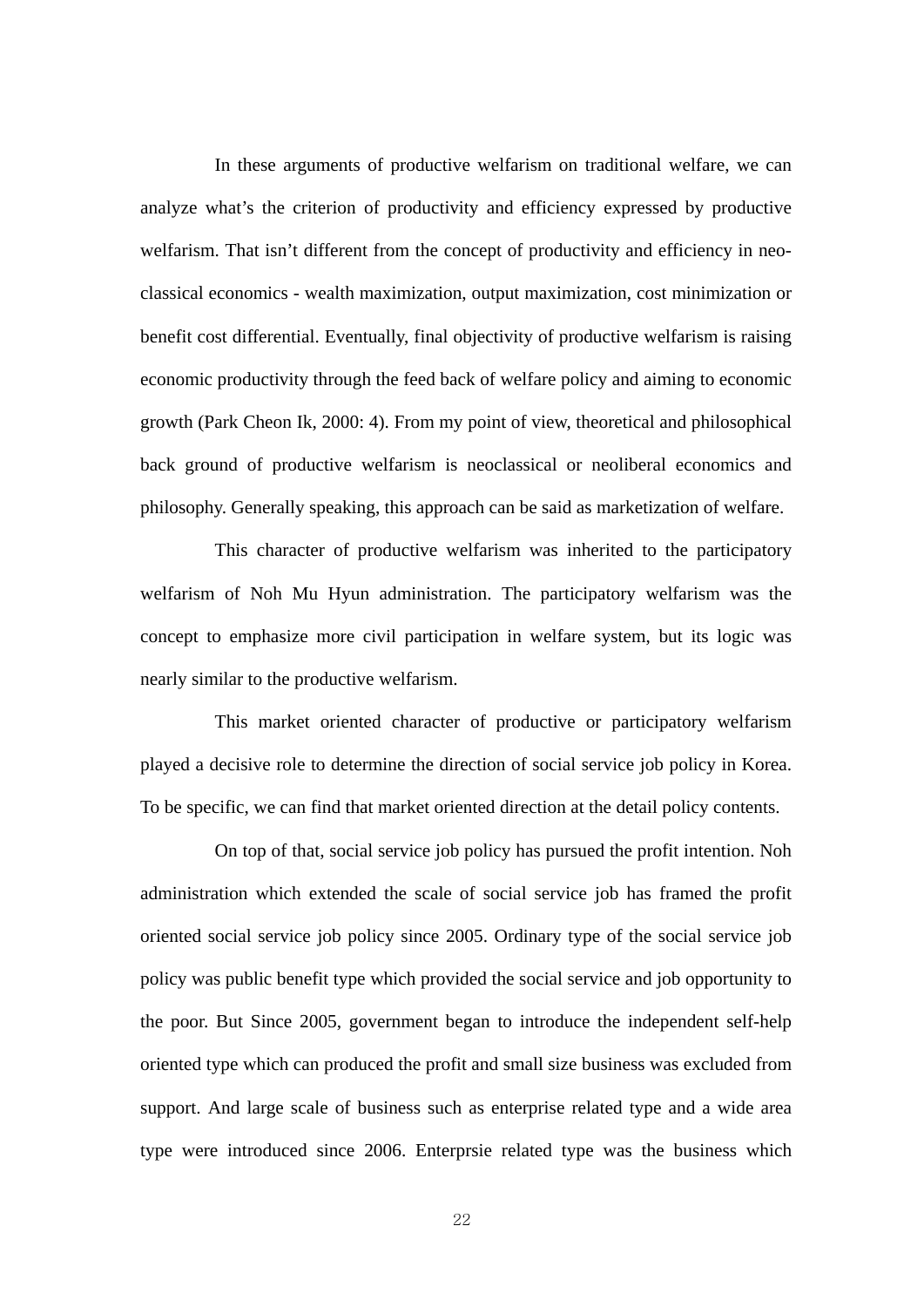related the large capital of enterprise with business know-how. For example, Kyobo life insurance's nursing business and SK telecom's lunch basket service for the poor. And a wide area type was the large scale business relating more than 2 cities or provinces. At the screening for support, profit-making & big scale business such as enterprise related type and a wide area type have been given warm reception since 2006. They can get a governmental support for 3 years in once screening compared to 1 year support for public benefit type. Labor ministry is planning to cut down the budget for public benefit type (Labor ministry 2005, Planning & Budget ministry 2007). According to tale 2, even though independent self-help oriented type, enterprise related type and a wide area type have been introduced since 2005 or 2006, it take 73.6% of total joining groups and 79.6% of tatal joining persons.

| Classification  | <b>Total</b> | Public benefit | Self<br>support | Enterprise   | wide<br>A<br>area |
|-----------------|--------------|----------------|-----------------|--------------|-------------------|
|                 |              | type           | oriented type   | related type | type              |
|                 |              |                | (since 2005)    | (since 2006) | (since 2006)      |
| The number of   | 450          | 119            | 315             | 7            | 9                 |
| joining agency  |              |                |                 |              |                   |
| The number of   | 7.924        | 1,613          | 4,854           | 690          | 767               |
| joining persons |              |                |                 |              |                   |

**<TABLE 2: The type and scale of social service job in 2006>** 

<Ministry of labour, "the present state and problem of social service job business", 2006.11>

\* Scale standard

1) Self support oriented type and Public benefit type: the minimum number should be more than 10 persons per a business.

2) Enterprise related type and a wide area type: the minimum number should be more than 50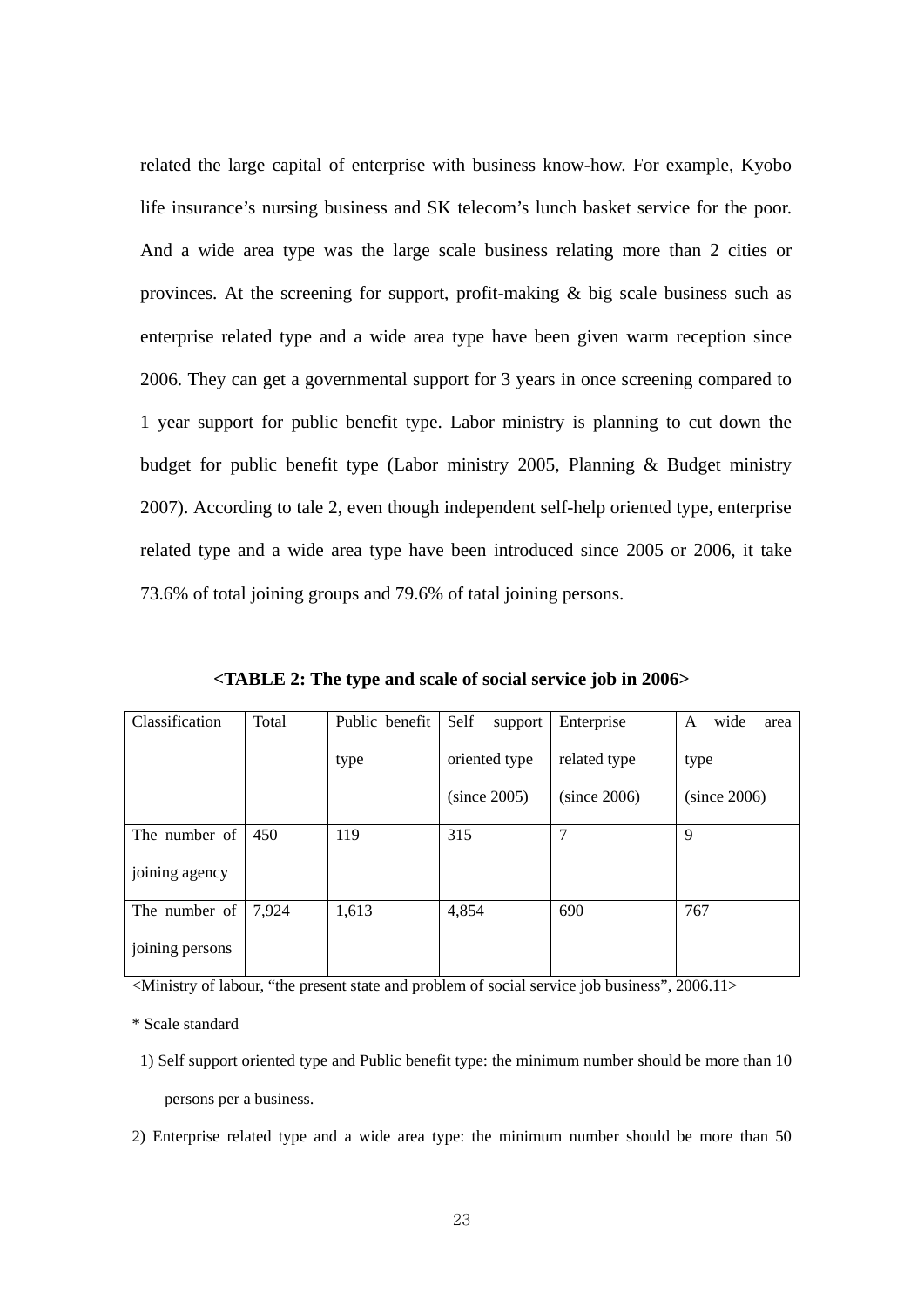persons per a business.

- \* Supporting standard
- 1) 700,000 won per a month, support for a premium of social insurance (8.5%) for 12 months to public benefit type
- 2) 3 years supporting guarantee for support oriented type, enterprise related type and a wide area type

Secondly, competition system between social service job businesses has been introduced gradually. In 2007, voucher system was introduced to social service job policy on the idea that more competition among more providers would make more efficiency. In this voucher system, government provides the voucher coupon to service customers and customers can select the service provider among the private companies and social service job providers. Therefore, social service job providers should compete with the private providers to get more customers for profit.

These market oriented character of social service job policy is connected to the minimum input strategy. For last 8years, the wage of social job participants has been quite low on the level of minimum wage. In 2006, wage of social service job was 700,000won per one person. Additionally, the participants of social job couldn't get social insurance opportunity and enough job training until 2006. Moreover, a contract is renovated in every 1 year except profit making model (3 years) and employment period of individual participants is limieted to 10 month to avoide the retirement pay (Ministry of labour, 2006).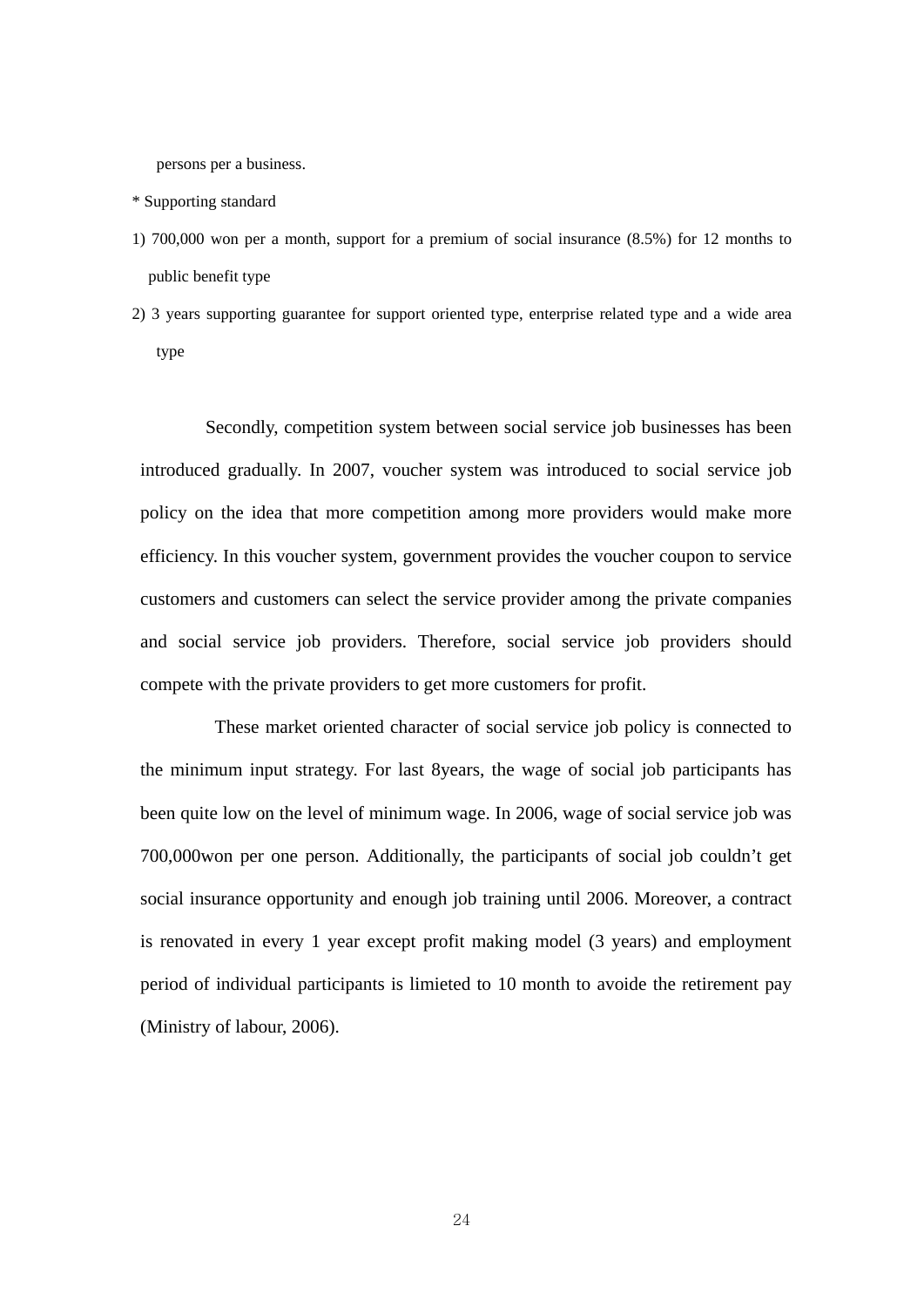#### **3) Comparison of the theoretical & philosophical level**

The social economy of Europe and social service job policy of Korea stand on the very different base in terms of theoretical and philosophical level, although they share 'welfare to work' approach. The social economy of Europe was inherited from the blood of social economy which explored alternatives beyond absolute power of the market, material efficiency and productivity, severe competition, selfishness. Therefore, the objective of social economy of Europe is provisioning socially necessary service and creating self organization for its member's interest and wellbeing with equal decision making relationship. Actually, EU's action plan for social economy emphasizes the non-profit, democratic structure, equitable, fair and just distribution, autonomy. And it also stress that social enterprises should devote their activities and reinvest their surpluses for achieving a wider social or community objective either in their member's or a wider interest.

Of course, there is some transformation from non-profit organization to economic organization at the real management of social economic form in European countries. Swedish social economist, Westlund, designated that the dominant feature of the change was the reconstruction of large established enterprises by conversion, in whole or in part, from social-economic forms to joint stock company form. There were also sell-offs of cooperatively owned industrial enterprises into private ownership. But he also explained this transform went with another movement to establish employee owned enterprises in the private and public sector (Westlund, 2003: 172).

The important thing is that pursuing profit, competition and material efficiency was not demanded by EU's policy. At least, EU has the view point that

25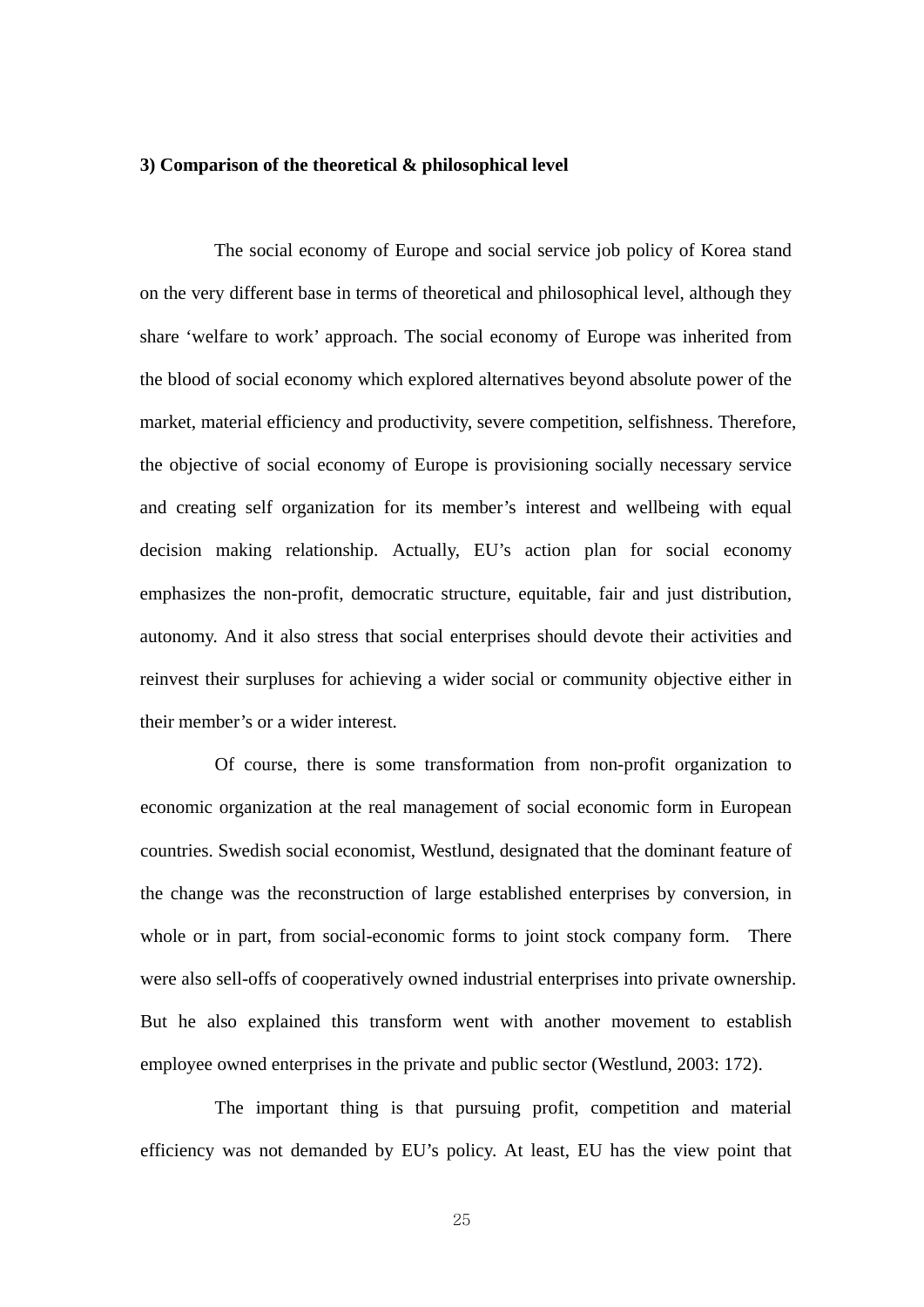acknowledges social economy's totally different characters in comparison to economic organization and applies different rules to social economic organizations.

In contrast, philosophical and theoretical back ground of Korean social service job policy is the productive welfarism which shares the common ground of neo-liberal economics. Creterion such as profit making, economic efficiency and large scale of organizations which have more possibility to produce more profits have been regarded as importantant factors. And compared to Europe, important social goals such as community solidarity, participants' empowerment and realization of democratic organization have been ignored by government.

So, even though European social economy and Korean social service job share the common goals such as job creation & provision of welfare, philosophical and theoretical background is totally different each other and it has produced the large differences at the real policy direction.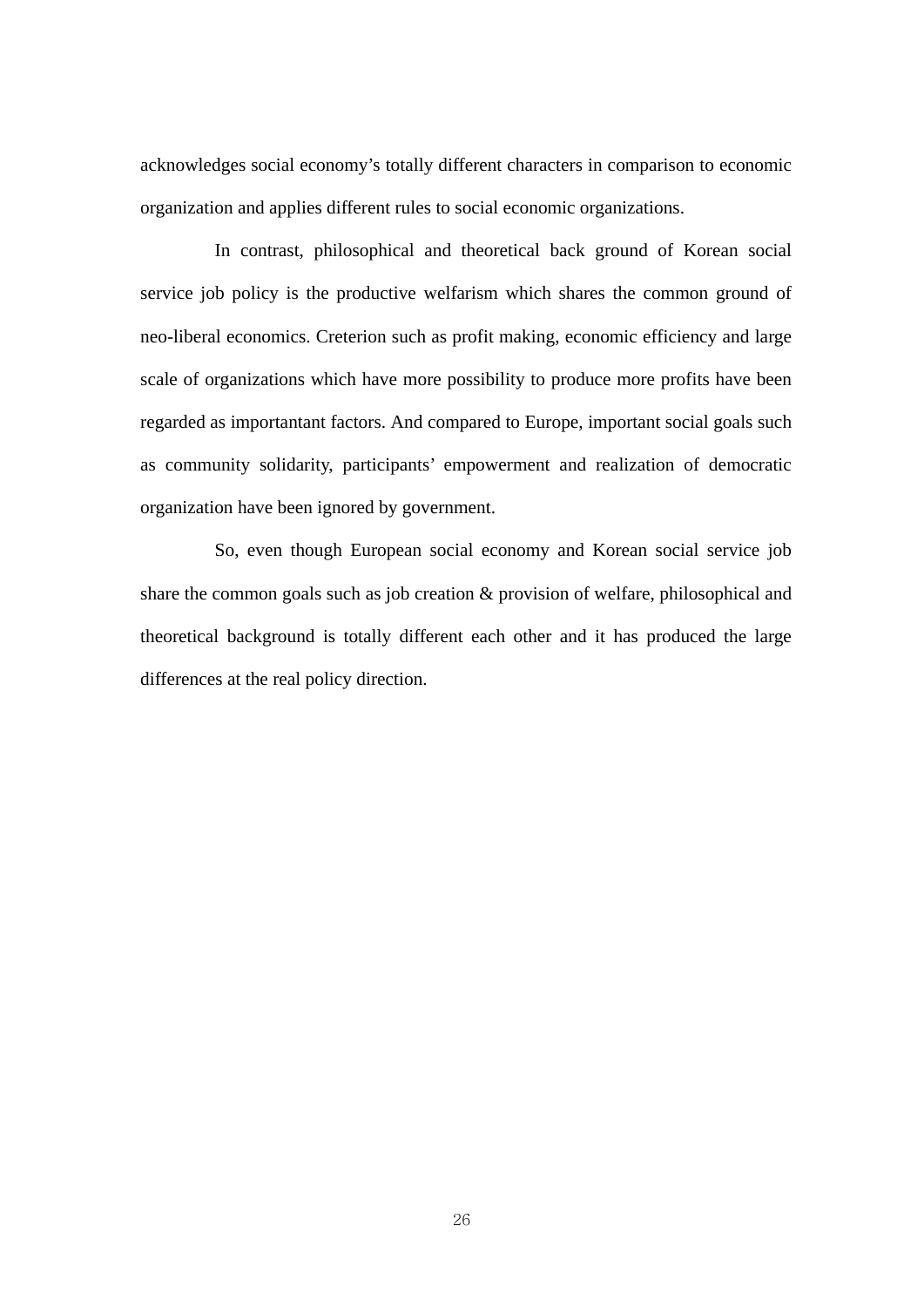### **(2) Analysis 2: Level of the history and the state's role**

#### **1) History of social economy and the state's role in Europe**

First commonality in European history of social economy is voluntary establishment and much experience in social economy before modern welfare state's advent. Until the end of the eighteneenth century, charities, mutual organizations and co-operatives freely developed according to the changing social needs of the community. Social work, health care, alms housing and education were all areas in which charities and mutual benefit societies evolved (Borzaga and Santuari, 2003: 34). And lots of diverse volunteer associations functioned as a social economic reformer on the local base. But from the end of the eighteenth century, divisions and fragmentation in all social economy organizations were exacerbated by legal compartmentalization and integration into the dominant economic system. And it was caused by the the formation of universalistic welfare state systems, though to a different extent, in the European countries.

To be specific, in the case of Sweden, social democratic model, the development of social economy started in the middle of the nineteenth century. Sweden dissolved the guild societies in 1846 and the freedom of association was introduced a few years later (1864). These two developments interacted and overlapped in such a fashion as to reinforce the collective efforts of many ordinary people with very few resource, privileges, rights or alternatives and who were not able to organize themselves earlier. And in 1870s after rapid industrialization, lots of alliance bodies for masses emerged such as labor union movement, consumer's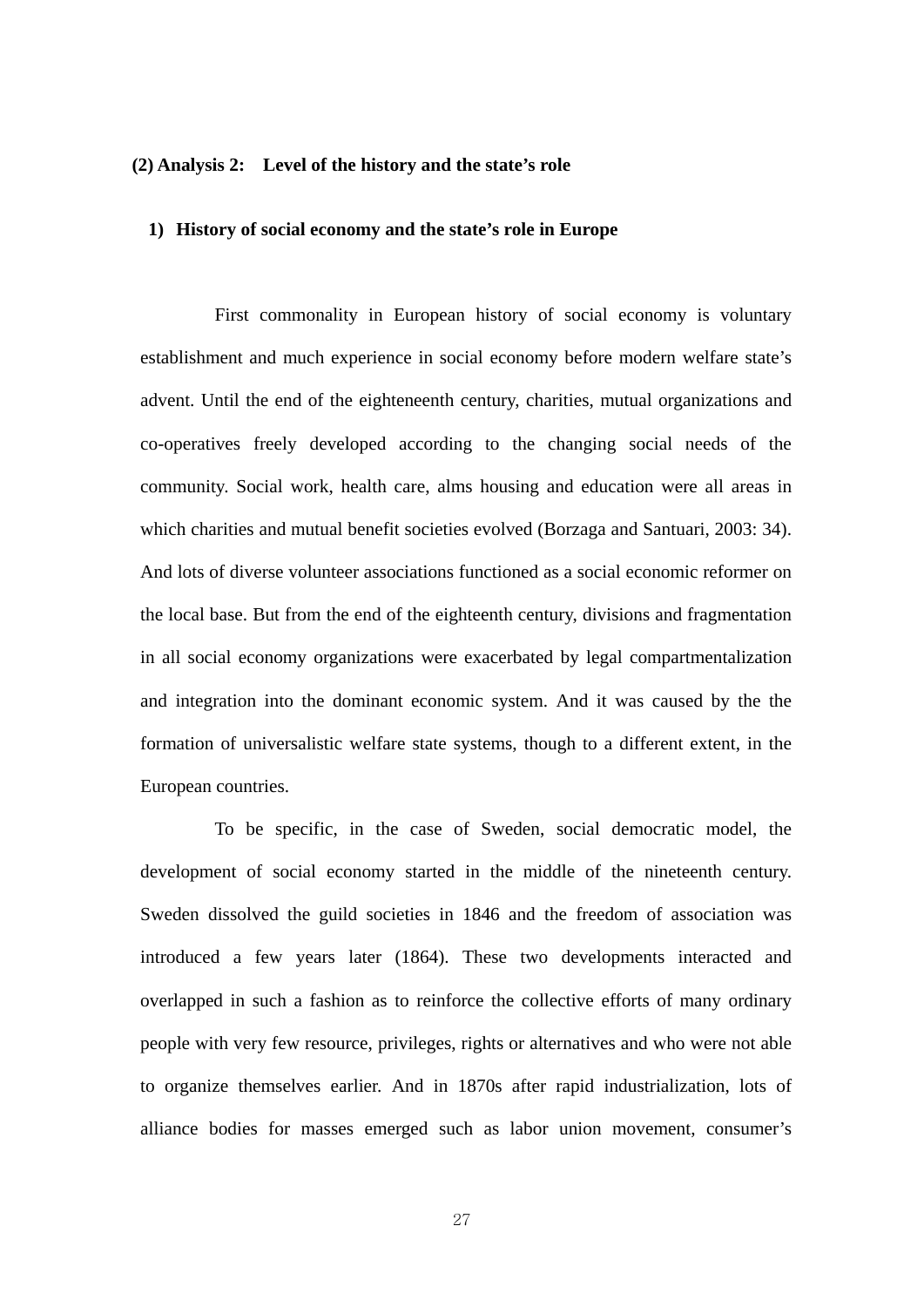cooperative association, housing and tenant cooperative association, organization for adult education and so on. These popular movements were based on open membership, democratic control and tried to challenge and reform previous social system. These popular movements and their Social Democratic allies rejected established ideas about poor relief as an expression of class oppression and also view charity as the poor being forced by circumstances to accept gifts from the rich. Rather than relying on charity, the popular movements developed and put into practice ideas of self-help, which decades later became the nucleus of general welfare state programmes, such as sickness and life insurance, unemployment insurance and so on.

After the formation of social democratic party in beginning of 1880, social democratic party came into power in 1932 and hold the power again based on the Red/Green Coalition in 1936. For several decades, strong basement of social democratic party was labor union and farmer's cooperative. And labor union and farmer's cooperative assisted the government to provide general social service and social insurance based on civil right as a welfare state. Until 1970s, Swedish government had spread the general welfare system aiming at providing basic social service to every citizen and protecting them from economic loss caused by disease, unemployment and old age (Pestoff, 2004: 68~71). The voluntary sector didn't oppose these developments, but on the contrary often supported and championed an expansion of government involvement. This can be seen as an extension of the process of integration and cooperation between the voluntary and public sectors which began as early as the nineteenth century, and it reflects a strong tradition of friendly relations between these two sectors (Lundström, 1996: 133-135)

In German, The churches and bourgeois groups created associations for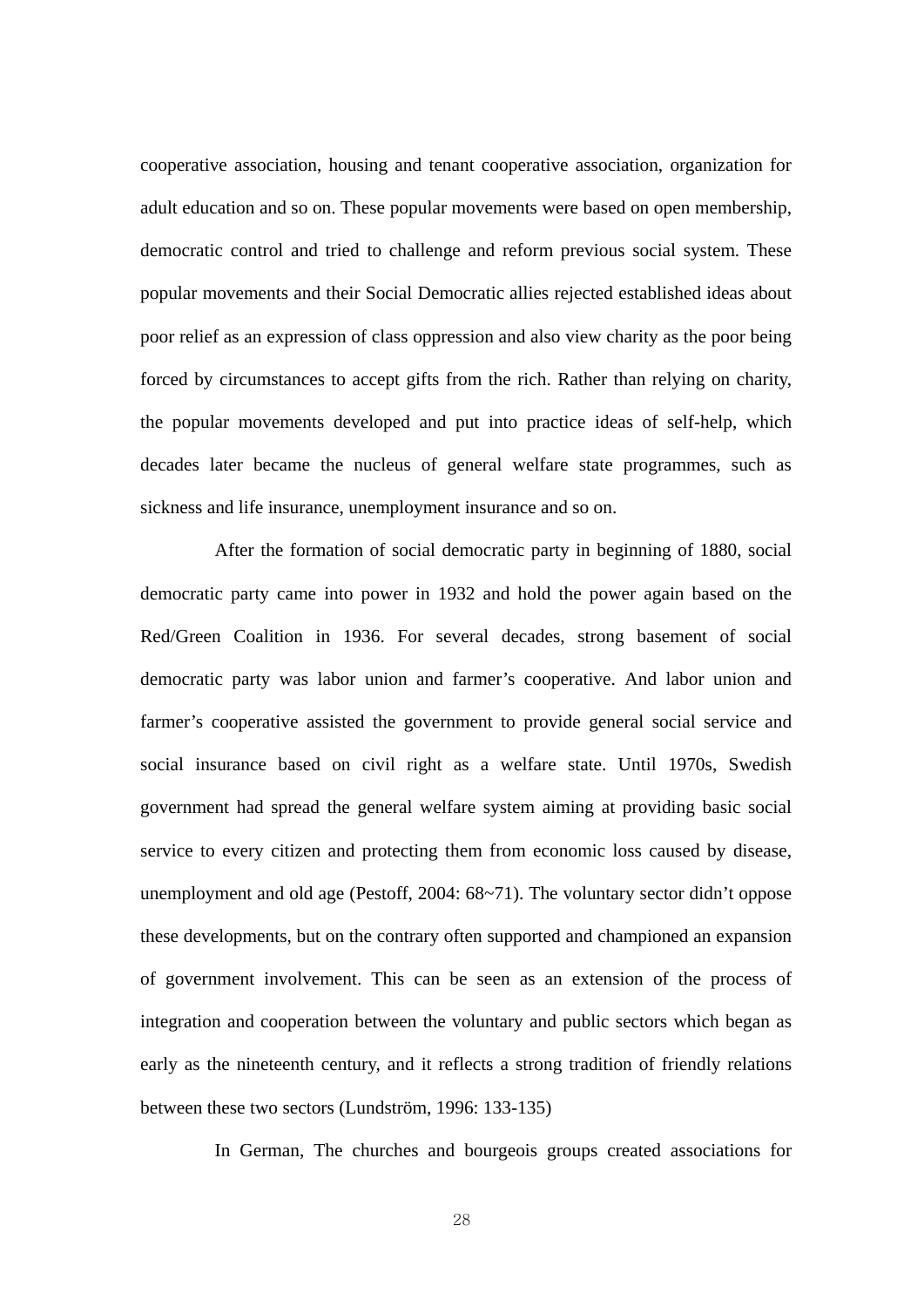social help which, later on in the Weimar Republic, united under national umberella organization such as the church-linked 'Caritas' and 'Diakonies'. In contrast, the workers' movement and the farmers envisaged 'bottom-up' reforms to the economy. This vision crystallized in cooperatives serving their members, especially in the area of consumer goods and housing, but also in producting marketing (in farming), and finally through spin-off processes by the institutionalization of cooperative banks. The Bismarck who held the power in 1862 legalized the associations and labor union was legalized in 1869. Labor union administrated the health insurance and served for their member by consumer's associations and bank associations in consumption goods and housing area.

In the short period of the Weimar Republic, there was a clear increase in both basic elements of the goods and service-producing part of the social economy. Cooperative underwent drastic expansion in the early twentieth century. There was the middle-class cooperative movement: small craftsmen, farmers, shop owners as well as housing cooperatives for both middle classes and some better off groups among the working class. The cooperatives for credit, purchasing and marketing proved to be adept vehicles for improving the economic position of the respective agents in the market. Their role within the market economy was to provide an insititutional menas of improving the social and economic situation for members of the cooperatives who considered themselves disadvantaged, and to allow them to take part in the market economy on equal footing with others. Another important branch of social economy was mutual health insurance. At the end of the nineteenth century, the economic strength of these organizations grew considerably. Seemingly, their special character was to a large extent absorbed when the welfare state health insurance became a quasi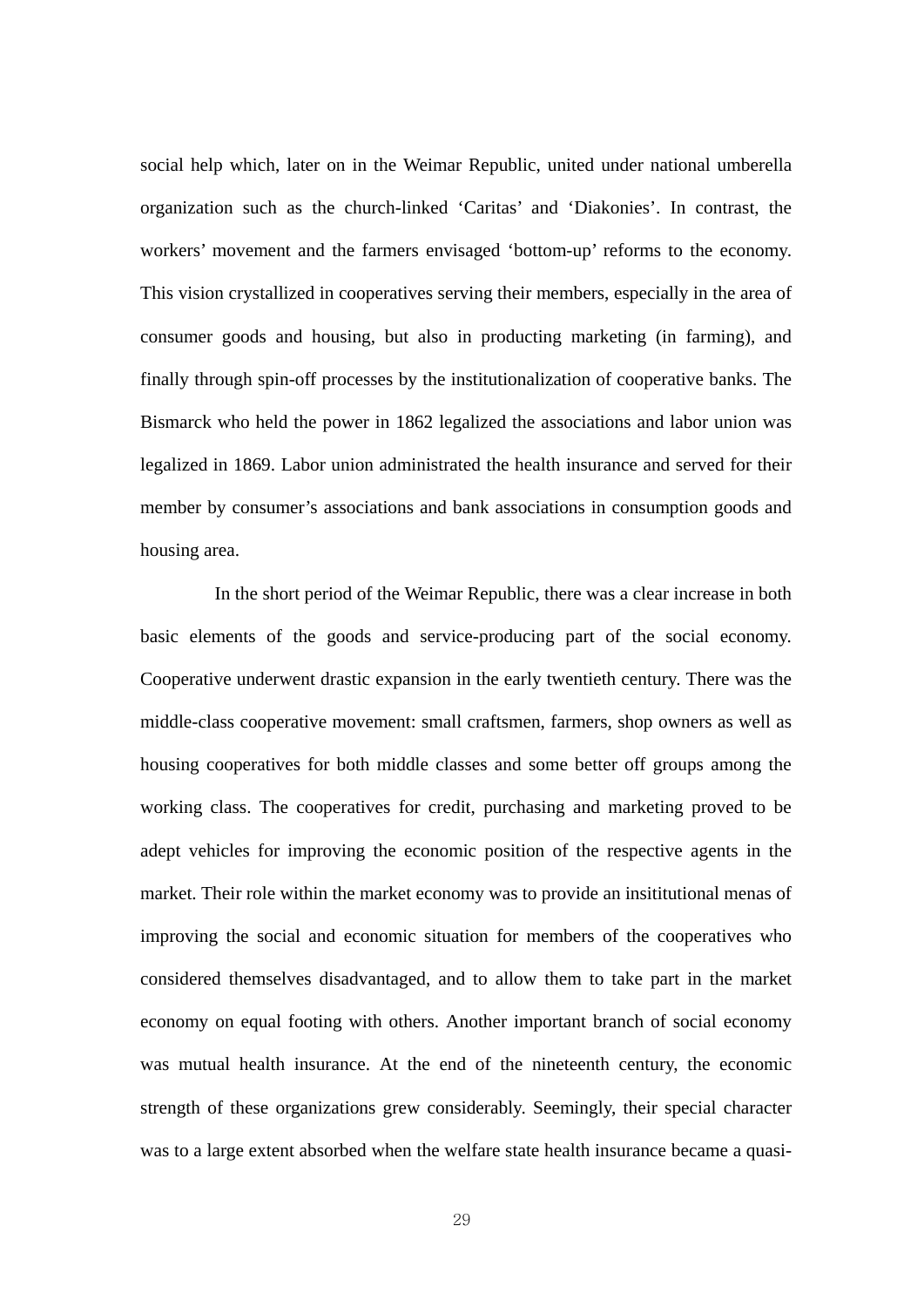element of the public sector. Before Bismarck made it binding for workers and employers to contribute to heal insurance, various different insurances had developed and taken shape, most of them on a solidarity basis. The welfare reform of 1883 gave these organizations a public status and added a further type of mutual association that was bound to a local community/municipality (Bode and Evers, 2004: 103~107).

 Since Weimar republic in the 1918, associations formed the partner role with the government as providing the social service by social insurance and public budget. Until 1960s, welfare associations took the same function with public organization under the partnership with government.

Lastly, UK, liberal model, traditionally had had voluntary activity field and charity organization field and mutual aid associations. The law '1601 Statute of Charitable Uses' allowed the church to manage the school and supervise the charity organization and explore the social insurance field. And the Rose's Act in 1793 legalized the friendship associations which provided the insurance against unemployment and disease and the saving system for workers. Also, mutual aid associations were extended toward housing associations, consumer and producer's associations, labor union and became a major culture of work class in 18C and 19C. And it became a solid legal base through IPS LAW (Industrial and Provident Society Laws) in 1843 and 1862. But associations and their charitable activities were not funded by the government, but run with high degree of autonomy, because the objective of government in Victorian UK was "to provide a framework of rules and directives to enable society to manage itself to large measure" (Laville, Levesque, Mendell, 2004: 2).

Through these organizations, alternative economic paradigm of co-

30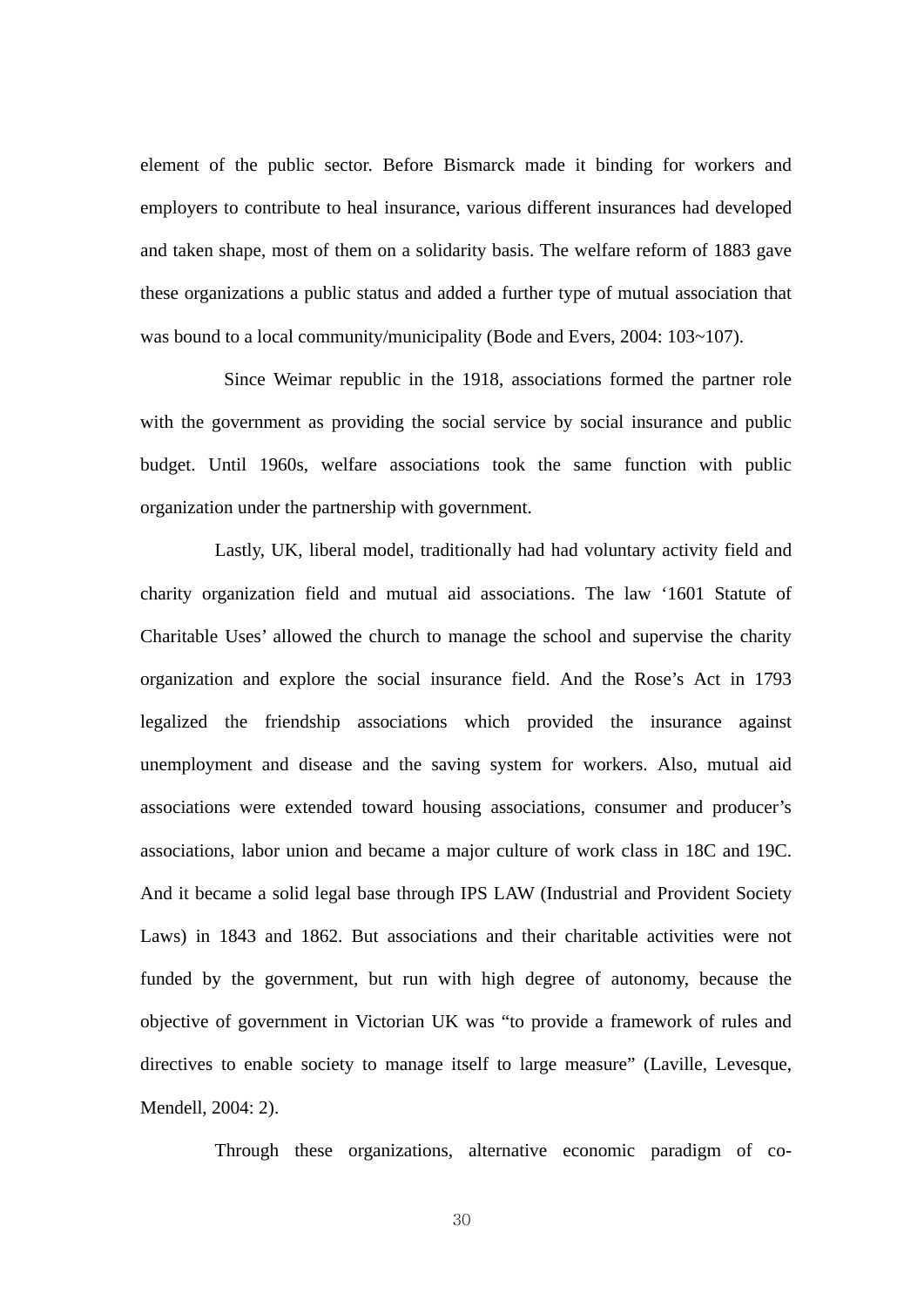ownership of production and consumption, and risk sharing came out against just emerging capitalism. But as government started to extend their role in economic and military function as a modern state, these associations absorbed into the state field by the National Insurance Act in 1911. And friendship associations and labor union were admitted their function as a supervisor of public health insurance (Chang Won Bong, 2005: 54).

According to the review of social background of social economy in each representative country, we can realize that the reason of fluent social economy in the social care field in Europe. It is a field in which state action started to develop much later than in the traditional fields of income security and pensions. The traditional presence of social economy has long been a substitute for direct state provision in European countries. And like Laville's evaluation, civic associationism evoked the broad and polysemous notion of solidarity and their effects were disseminated throughout the nineteenth century. In particular, they provided the basis for forms of public action that underlay the construction of a social state and welfare state.

But at the same time, institutionalization led to a widening gap between dimensions that had previously been linked. Ties with trade unions started to loosen because of ideological tensions within the labor movement. And social economic organizations lost their basis from the beginning of 20C, because economic development could correspond to the welfare demand effectively by the welfare state and the private corporation. As the belief of social progress were realized by the economic growth, the sector of economy, politics and society were divided and developed with self regular character. The tradition linking these three areas disappeared and social economic organization were treated as the part of economy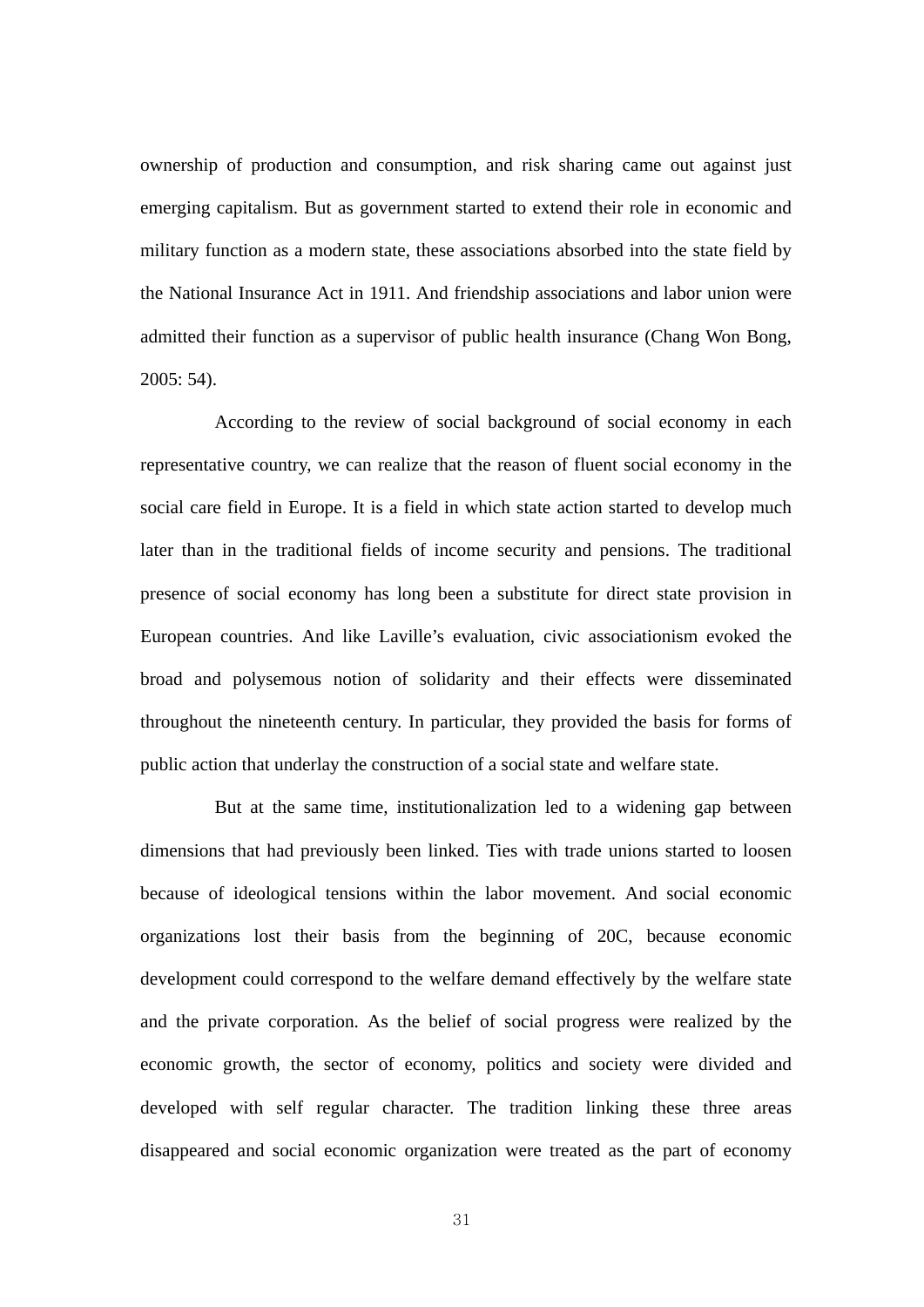(Laville, Levesque, Mendell, 2006: 2).

Second commonality of European social economy is that social economy began to be lighted again and reemerge to cope with the economic and welfare budget spending crisis and serious unemployment problem since mid 1970s. From the 1970s, the European welfare systems began to crumble under the burden of financial and organizational difficulties. The decline in the rates of economic growth and the rise of unemployment were the main contributors to this crisis, which at the beginning, was mainly of a fiscal nature and led to growing public deficits. While public revenues grew at a slower rate than in the past, public expenditures increased faster, especially in countries with generous subsidies for the unemployed and for the retired and preretired. Most European countries reacted against the fiscal crisis both by reforming employment subsidies and by restructuring, slowing down or blocking the growth in the public supplyh of social services. However, the increasing inability of traditional macroeconomic and employment policies to reduce unemployment and to repond to an ever-swelling demand for social services, which proved to be increasingly differentiated and attentive to quality, gave birth also to a legitimacy crisis in European welfare regimes. In fact the crisis of the welfare system conincided with a decline in the informal provision of social services by the family, mainly due to the growing participation of women in the labour maket and to the reduction in the size of family. (Borzaga and Santuari, 2003: 38)

As these problems caused by the economic crisis deepened, awareness of the limitation of the traditional public and private sector steadily grew and the interest in other kinds of economic organization was strongly reactivated, somewhat like the search for a third way of development between capitalism and state socialism (Jacques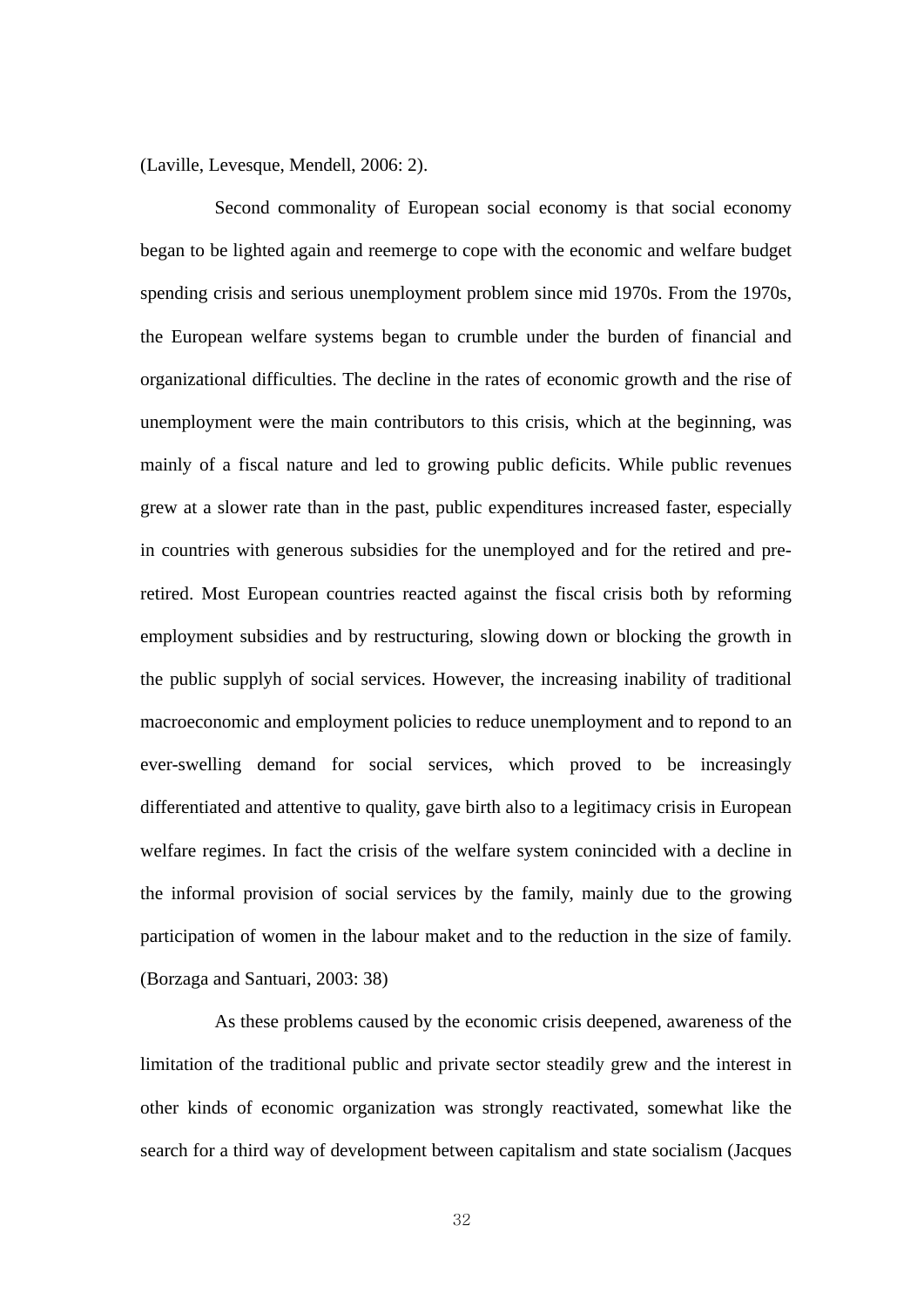#### Defourny, 2001:3).

For instance, in UK, another work association movement was emerged such as Industrial Common Ownership Movement (ICOM) and Industrial Common Ownership Finance (ICOF) in 1971. As local governments started to use the finance for local economic development, they began to understand the possibility of associations for making useful opportunities for the unemployed and poor class. And in 1977 labor department legalized the work association and provided the public fund to ICOM and ICOF because they understand the potential power of social economy. But as conservative party which drove privatization and marketization and didn't interested in association movement hold the power, public fund for ICOM was stopped and the public policy for social economy was curtailed rapidly. It was new labor party's ruling time that social economy was regarded as a important social entity again. Third way between the market and state provided the new way to the social economy. Labor party recognized the possibility of social economy and tried to facilitate the social enterprises such as credit unions, community businesses, community development trusts and social cooperatives (Cartell, 2000: 33~49).

Also, in German, civil society tried to cope with high unemployment problem through the job creation in regional base and suggested the 'employment and training company (Beschaftigungs und Qualifizierungsgeselschaft, BQC)'. BQC was established as a company absorbing the bankrupted company at the regional base and it developed into 'employment promotion enterprises' which help the unemployed to integrate into labor market and social enterprises. And it was acknowledged publicly as a positive labor market policy and social policy by government.

In Sweden, many social policies were converted to the market oriented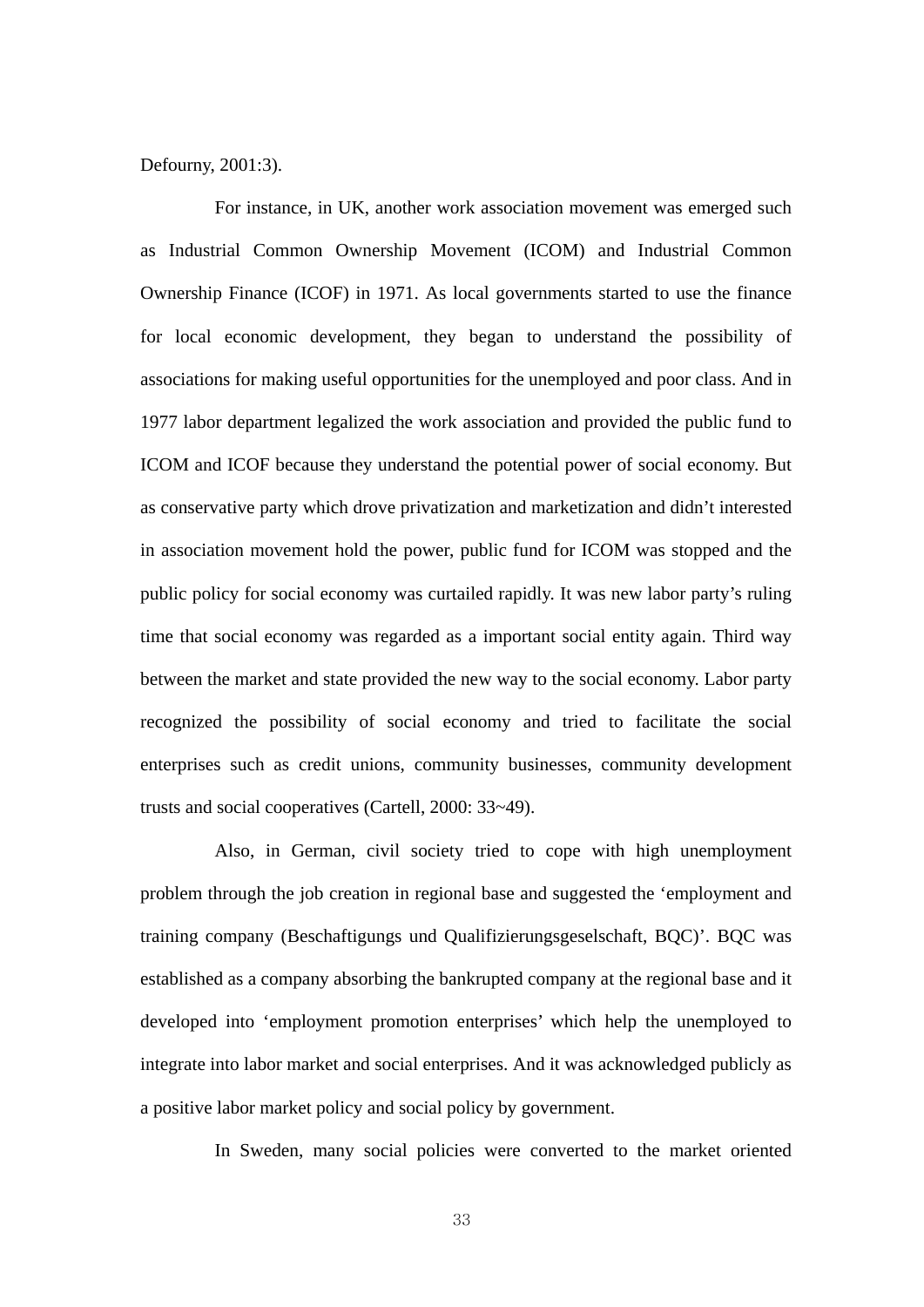deregulation and privatization in the face of economic crisis and welfare deficit financing. The Swedish government tried to search for the possibility of social economy to accomplish an alternative role in welfare. According to this process, government started to develop the new social service with social economic organizations such as welfare, health and education. Especially at the regional level, this trend was spread out. It was possible because some voluntary associations still provided services although universal welfare provision has marginalized the need for and role of volunateer organizations. In some well-defined areas, voluntary associations still play an important role in providing some services, such as education, health care and social services. As regard education, they are mostly found in adult education and residential colleges and in study circles. However, the popular movements, established cooperative movements and trade union movement don't have much in common today with the social economy movement in terms of their stance towards the developing welfare states.

However, despite of the unfavorable expression toward social economic trend by the popular movement, in 2001, Country Administration Board of Stockholm adopted 'The Stockholm Project for the Social Economy' which is working to provide the basic infrastructure for promoting cooperative development in the field of personal social services in Stockholm Country and in initiating a training course for spreading methods related to social accounting and auditing for small social enterprises(Pestoff, 2004: 63~79).

These historical facts of UK and German reflect that civil movement tried to establish their social economy again to cope with the unemployment and welfare reduction caused by privatization of welfare and the labor or social democratic

34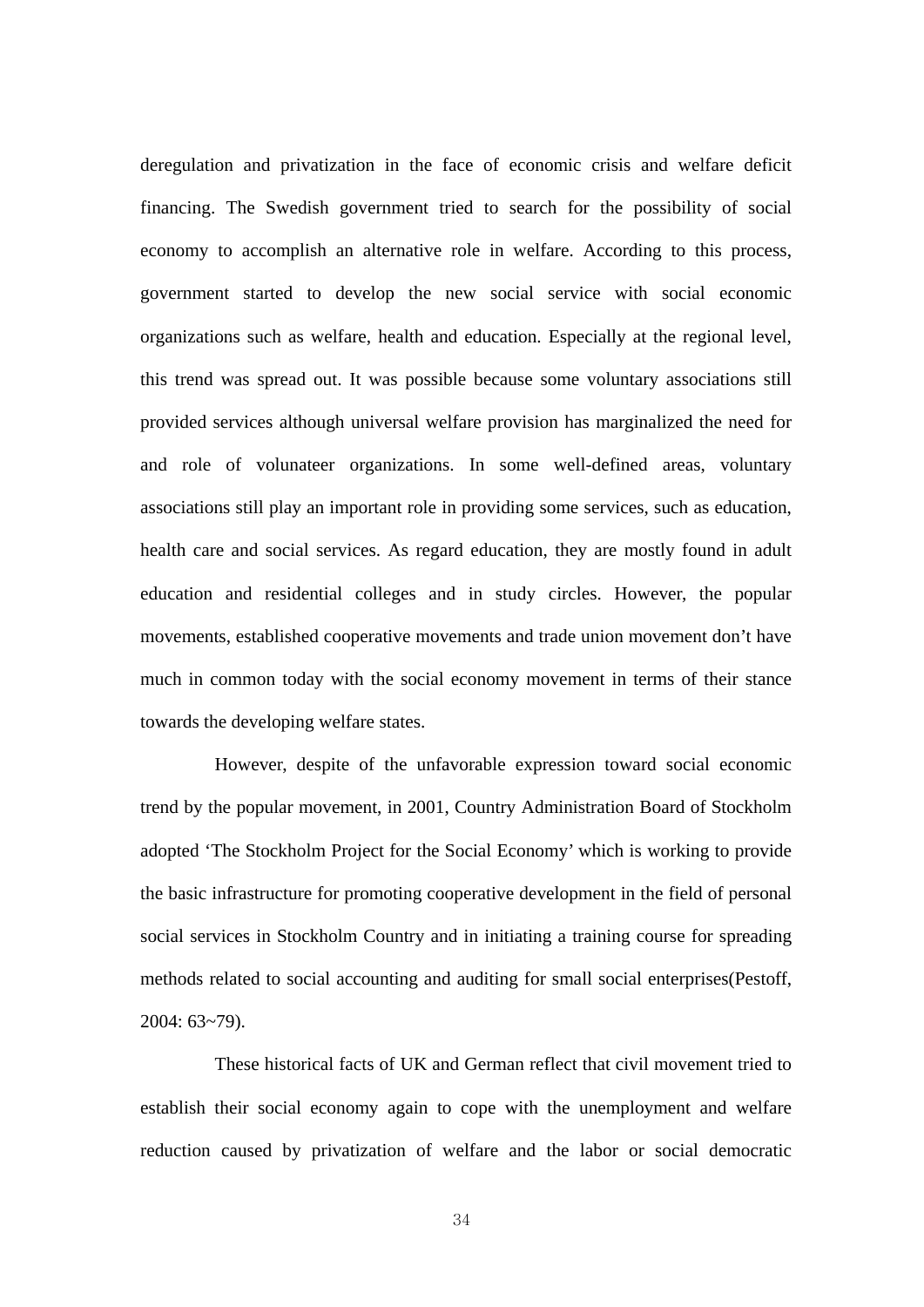government positively accepted their policy as an alternative way. While, because the social economy of Sweden was relatively marginalized after the establishment of modern state due to the state's role to provide the wide range of welfare, the state initiated the establishment of social economy such as child care and nursing care field.

Like these example of representative countries of Europe, social economy is becoming more important actors in their economic and employment policy, nowadays. The social economic organizations are engaged in various activities. However, it is possible to break these activities down into two main fields: work integration and social and community care services provision. Work integration patterns are present in almost all European countries and the function of employment is regarded as important fact. We can estimate the effect of social economy of the national total employment by following two tables with different source origin.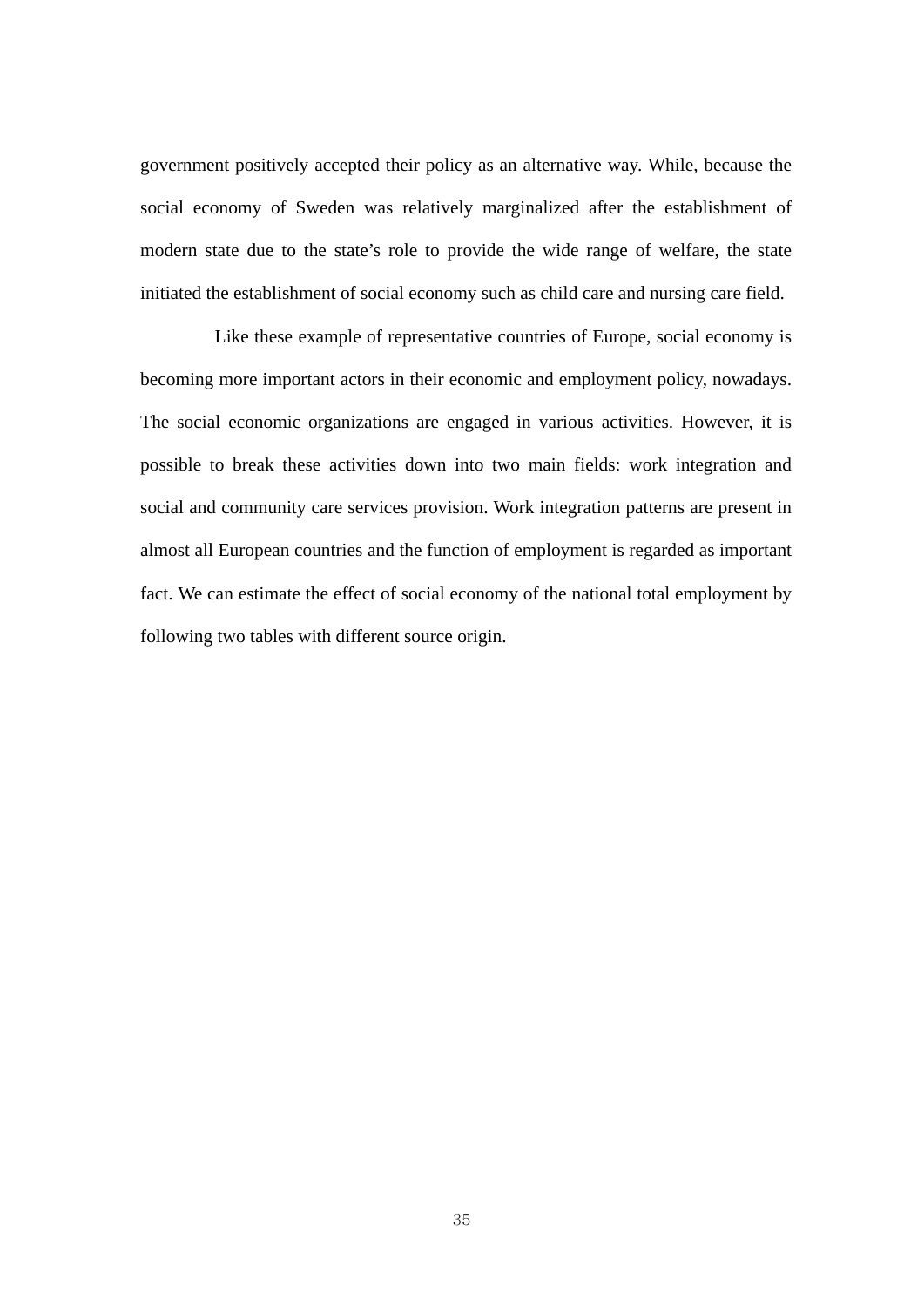| Countries and types of | Full-time<br>Equivalent | FTE as % of civil | FTE as % of salaried |  |  |
|------------------------|-------------------------|-------------------|----------------------|--|--|
| organizations          | jobs(FTE)               | employment        | civil employment     |  |  |
| Austria                | 233,662                 | 6.91              | 8.08                 |  |  |
| Belgium                | 206,127                 | 5.85              | 7.13                 |  |  |
| Denmark                | 289,482                 | 12.56             | 13.85                |  |  |
| Finland                | 138,580                 | 6.92              | 8.18                 |  |  |
| France                 | 1,214,827               | 5.93              | 6.81                 |  |  |
| Germany                | 1,860,861               | 5.77              | 6.46                 |  |  |
| Greece                 | 68,770                  | 1.81              | 3.31                 |  |  |
| Ireland                | 151,682                 | 12.57             | 15.89                |  |  |
| Italy                  | 1,146,968               | 5.88              | 8.23                 |  |  |
| Luxembourg             | 6,740                   | 4.16              | 4.6                  |  |  |
| Nethelands             | 769,000                 | 14.69             | 16.64                |  |  |
| Portugal               | 110,684                 | 2.51              | $\overline{3.5}$     |  |  |
| Spain                  | 878,408                 | 7.45              | 9.97                 |  |  |
| Sweden                 | 180,793                 | 5.15              | 5.83                 |  |  |
| UK                     | 1,622,962               | 7.32              | 8.42                 |  |  |
| EU TOTAL               | 8,879,546               | 6.57              | 7.97                 |  |  |

# **<TABLE 3> The employment ratio of social economy in EU (1995~1997)**

The source: The enterprises and organizations of the Third System, CIRIEC, 2000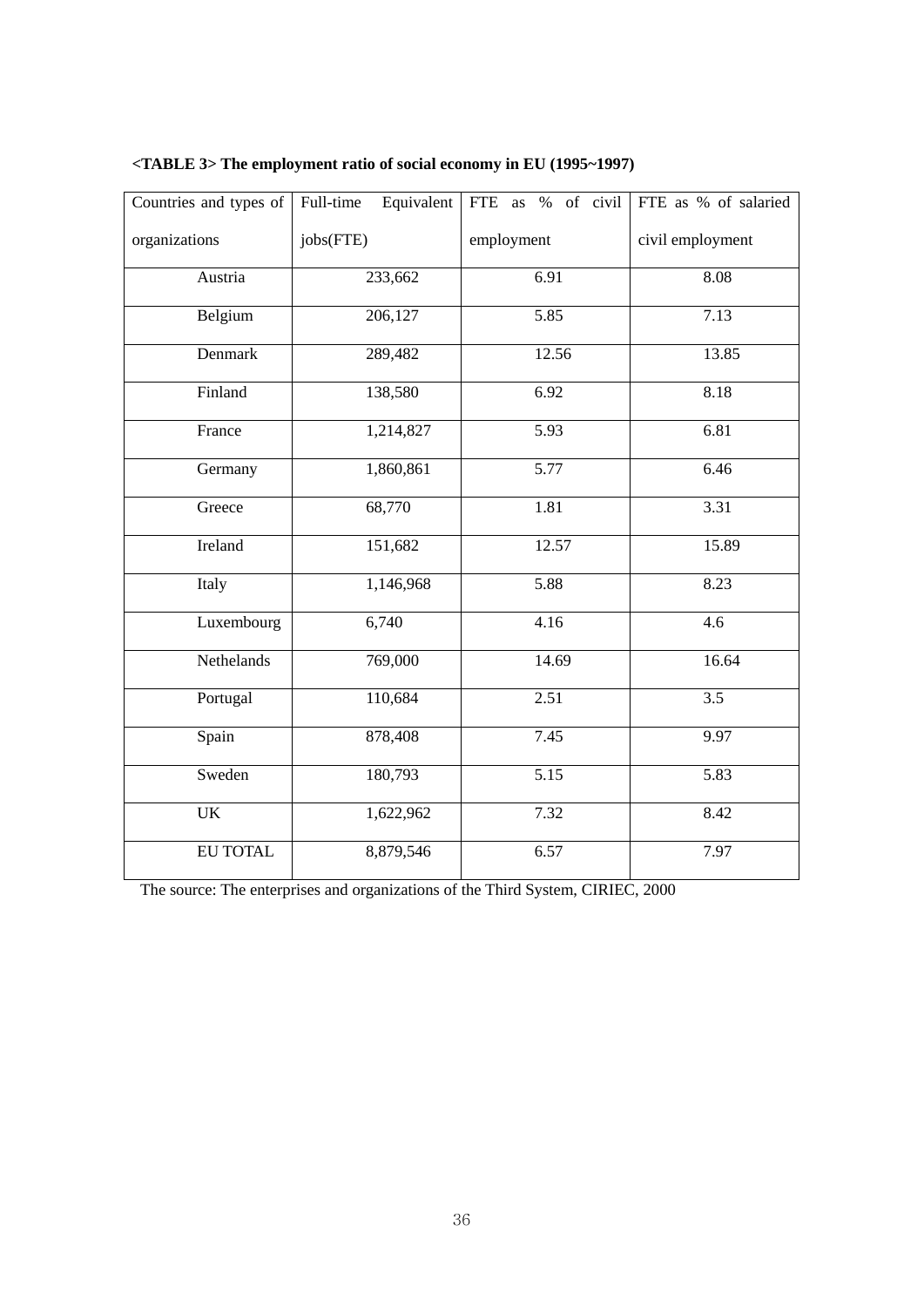|             | Social Economy        |                     |                                    |
|-------------|-----------------------|---------------------|------------------------------------|
|             | Number of enterprises | Number of employees | Turnover in MECU                   |
| Denmark     | 68,641                | 210,424(3)          | 28,312                             |
| Spain       | 33,571                | 350,102             |                                    |
| France      | 314,923               | 1,575,781           |                                    |
| Italy(1)    | 221,412               | 531,926             |                                    |
| Portugal    | 20,304                | 145,515             | 5.955                              |
| Finland     | 8,317                 | 94,703(3)           | 7,009                              |
| Sweden      | 184,838               | 169,564             | 13,322                             |
| Switzerland | 11,119                | 365,618(2)          | $\sim$<br>$\overline{\phantom{0}}$ |

#### **<TABLE 4> General overview of European social economy in 1998**

Source: Eurostat

(1) Italy 1999 data. Number of nonprofit institutions with one or more employees : 33601

(2) Switzerland: number of persons employed.

(3) Finland and Denmark: number of employees in full-time equivalent units: Not available.

According to the table 3 and 4, we can know that the employment ratio of social economy is significant high to affect the total employment policy. It means that social economy is making success in becoming an alternative solution to the unemployment problem in Europe.

#### **2) History of social economy and the state's role in Korea**

First distinguishing characteristic in terms of Korean social economic history compared to above European countries is that formation of social economy was suppressed strongly by the Japanese imperialism and dictatorship for a long time.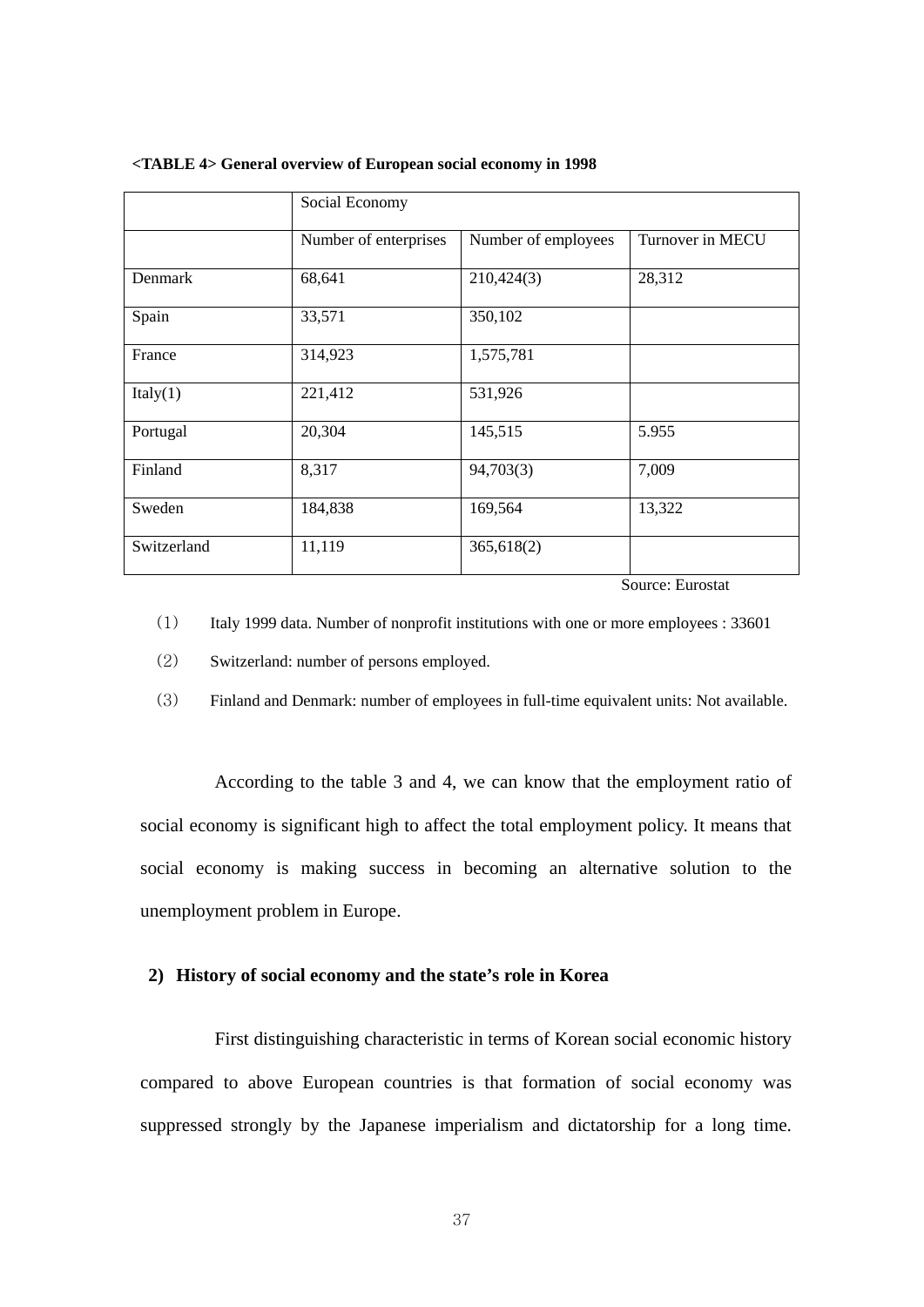Although Korea has the mutual help idea and practice such as Durae, Pum-at-si, Gae from the traditional society, economic concept of mutual help like social economy was introduced in the period of Japanese imperialism. Association movement started to give the economic benefit to the poor Korean and rescue the Korean economy from the Japanese imperialism and make resistance against capitalism since  $1919$ .<sup>2</sup> Association movement was regarded as the socialist movement and was oppressed by the Japanese imperialism severely and in result, association movement was dissolved by Japanese imperialism forcibly in about 1933(Jang Won Bong, 2005: 177).

However, this situation couldn't improve at all even after liberation in 1945. While farmers begun to organize the farmer associations after liberation, Korean government deprive the right of making credit union of farmer association and later, military authority abolished the previous farmer associations and reestablished the new farm association in 1961. Then military authority delegated the officers to the top management seat. None the less, voluntary credit association was formed around the city by mainly catholic and poverty movement groups (Kim Yeo Gil, 1998:  $35$ )<sup>3</sup>. But it was hard to maintain its self-regulation character by the supervision of government through the law.

And through 1970s and 1980s, some peoples tried to rebuild the worker cooperative association on the level of industrial missions. However, under the

-

 $^2$  In 1920, the Kyungseong consumer association and Mokpo association were established as the first association in Korea. And these movements were developed toward an active civil ssociation movement as an association of student studying in Kyoto, Chosun farmer association by the chundo religion, Farmer association by YMCA started to be established.  $3$  In 1960, the Sungga cooperative was established by Catholic Church for the first time in Korea and in 1963 'the association of cooperatives' was established. And in 1972, as the law of cooperative was passed in the assembly, 'the association of cooperatives' could formally start with 277 cooperatives in 1973 (Chang Won Bong, 2005:179).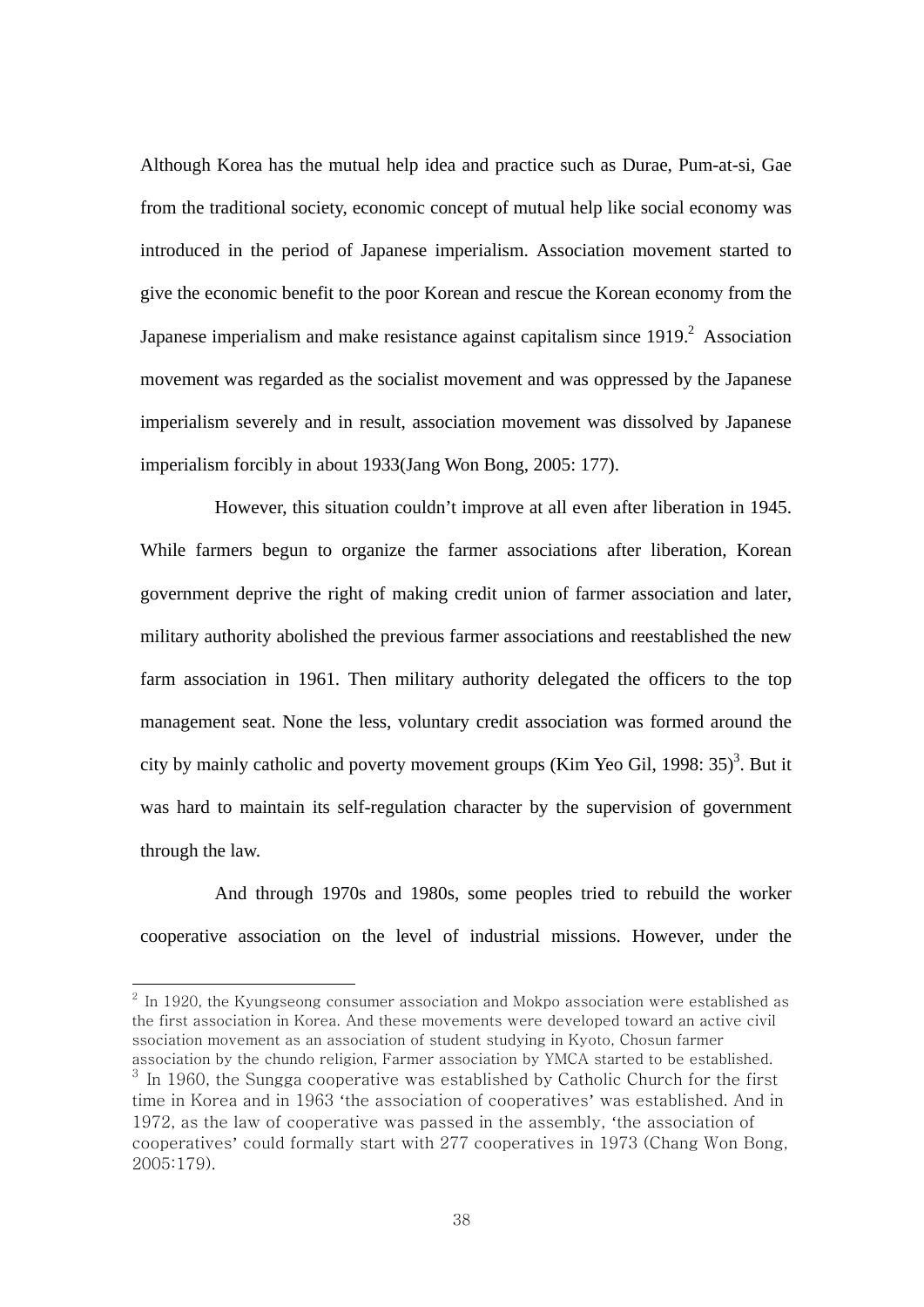Marxism which dominated the labor movement at that time, work association was criticized as a reformism. It was not until 1990s that work cooperative association reemerged around at the poverty movement group not the labor union. Diverse associations such as construction, needlework, electric fabrication corporative associations were established. Their main objective was to overcome the economic disadvantage of the poor and to establish the democratic community through reforming consciousness (Kim Hong IL, 2002:3). However, the limitation of labor intensive business, deficit of management & trained skill and the absence of legal status brought about the lots of difficulty for development.

But relatively, customer association has developed since 1980s. Its main issues included direct transaction of organic crops, and cooperative buying, childcare, public health. This activity was legalized as the law of customer association in 1999.

All things considered, except recent customer association's rapid development, other social economy has not had enough chance to grow up until Kim Dae Jung administration in 1997.

Secondly, in Korea, government initiated the social job policy through establishing social enterprise and self-help organization on the weak basis of social economy to overcome unemployment problem caused by economic crisis.

Korean government operated 'the public work project' to provide the simple public work for the unemployed within restricted period. And the government consigned this project to some civil movement groups which just begun to do their activity for overcoming unemployment problem after economic crisis. These civil movement groups excused the proxy for the government through free nursing business, food recycling business, forest cultivating business. However, because the wage of

39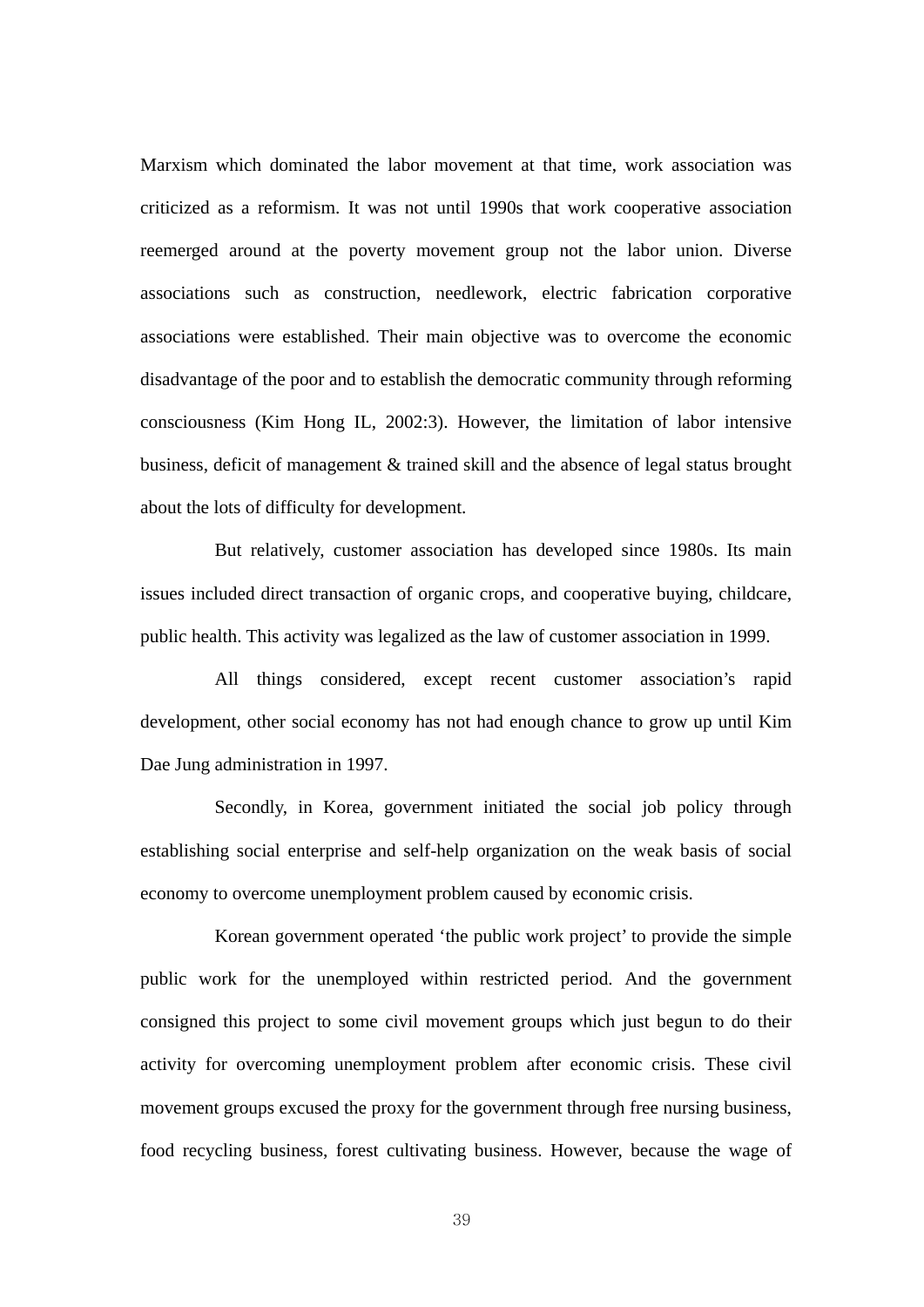these works was so cheap and work period was short, 'the public work project' couldn't be a real help for the poor and unemployed. That was simply demanding the work in exchange for welfare.

Therefore, civil organizations asserted that government should convert the public work project to continuous social job policy and that demand could correspond to the 'productive welfarism' of Kim administration. Since 2000, self-help business officially started be supported by Kim administration and the number of participant organizations have increased from 70 in 2000 to 242 in 2007 (Welfare department of Korea, 2007).

| Year                                       | 1996                      | 2000 | 2001 | 2002                | 2003 | 2004 | 2005 |
|--------------------------------------------|---------------------------|------|------|---------------------|------|------|------|
| Total number<br>(organization)             | 5                         | 70   | 169  | 192                 | 209  | 242  | 242  |
| Designation<br>(number of<br>organization) | 5<br>(example<br>project) | 50   | 99   | 30                  | 17   | 33   |      |
| Withdrwal<br>or return                     |                           |      |      | 7<br>(withdrawal 4) |      |      |      |
|                                            |                           |      |      |                     |      |      |      |

**<TABLE 5> Change of the number of self-help organization** 

<The source: The 2007 self help business guide, the welfare ministry, p232>

Also, the participant scale of social service job has extended from 2,000 with 73 billion won in 2000 to 111,616 persons with 6,757 billion won in 2006 (The labor department of Korea, 2007). In addition, the law for social enterprise was established in 2007.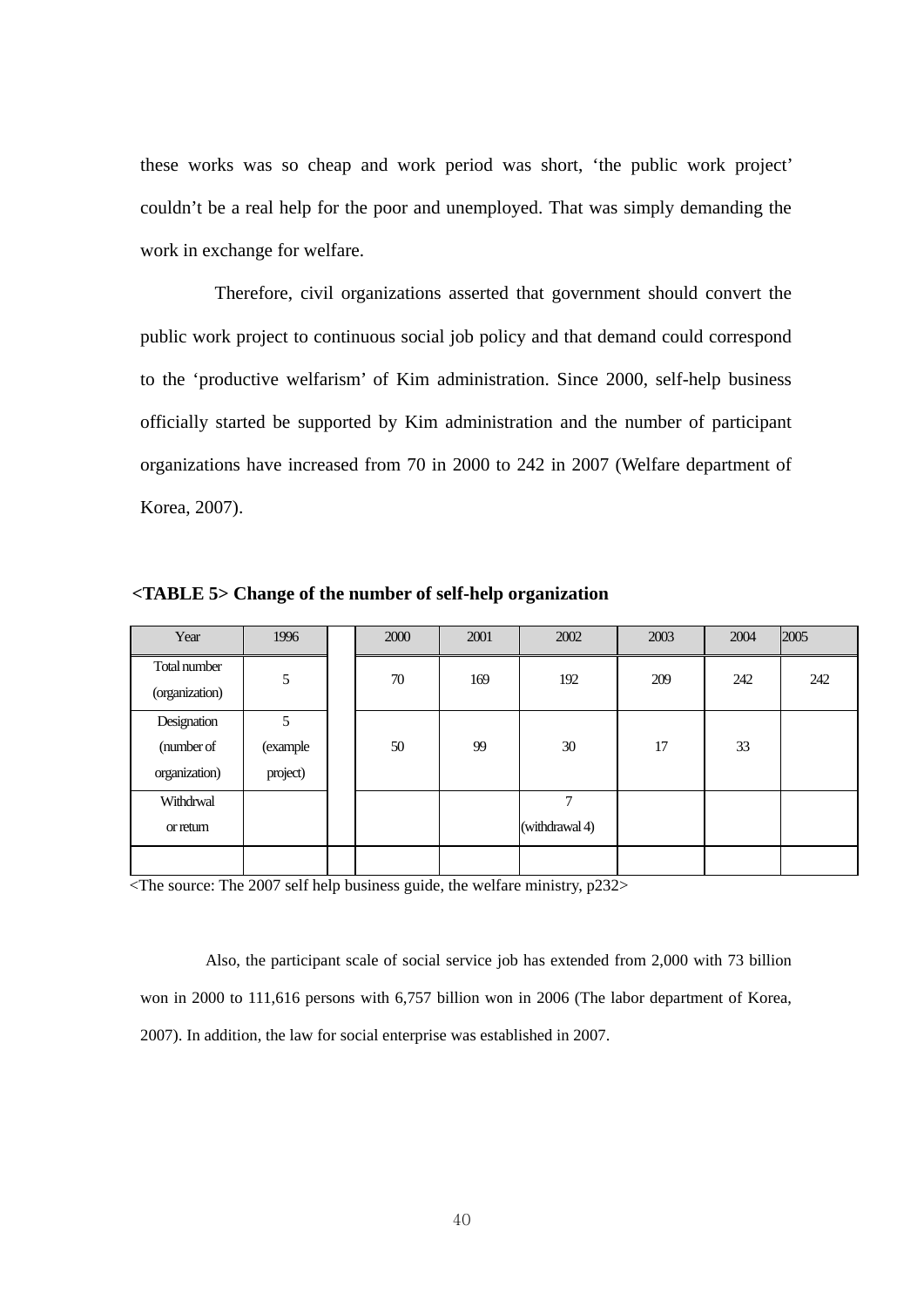# **<TABLE 6> The scale of social service job in Korea**

|               | 2003             | 2004          | 2005          | 2006          |
|---------------|------------------|---------------|---------------|---------------|
| Participant   | Labor department | 6 departments | 7 departments | 8 departments |
| department    |                  |               |               |               |
| <b>Budget</b> | 73               | 949           | 1,691         | 6,757         |
| Number        | 2,000            | 47,491        | 69,314        | 111,616       |

<The source: The labor department of Korea, 2006>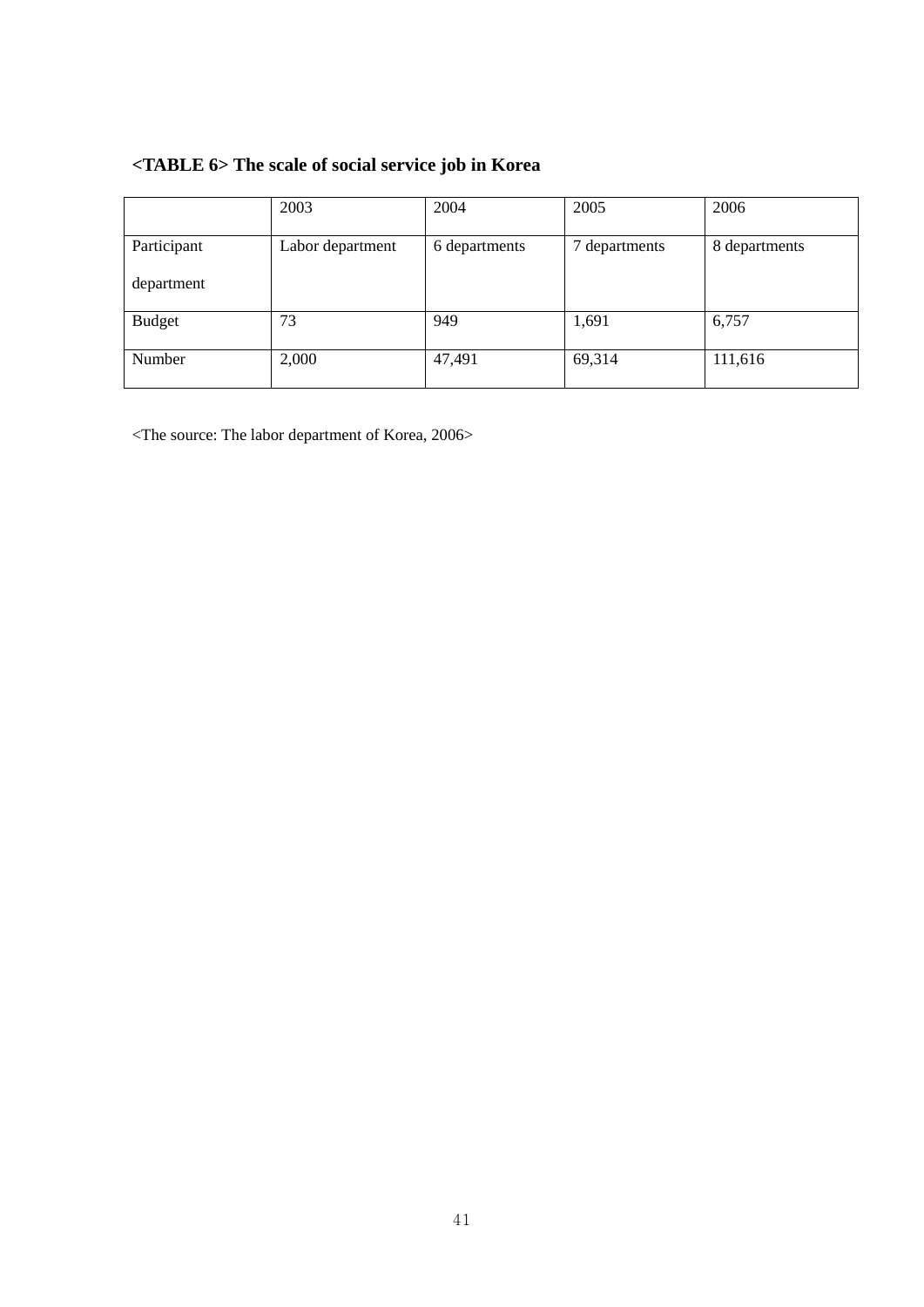Although its effect on the total employment rate is weak, the importance of the social service job policy in terms of job creation and welfare function is being watched with keen interest in Korea.

#### **3) Comparison of history and the role of the state**

All things considered, the level of history and the role of the state in the social economy are quite different between European countries and Korea. UK, German, Sweden have a fluent history on social economy fulfilled by civil society from 19C and it pursued the solidarity based on democratic and self-regulated economic organization. It was trial to establish alternative economic paradigm against the capitalism at that time.

This historical difference also induced the difference at the state's role on social economy, too. We can say that UK, German and Sweden government have something in common with Korean government in the aspect of government's progressive role to extend the social economy in the face of the economic crisis and unemployment problem. However, in the case of UK and German, social economy organizations had maintained and extended their role in face with the crisis of employment before the government's progressive participation. So, mainly the role of the state was an assistant and catalyst. Unlike this, Swedish government extended the social economy without enough existence of social economic organizations after economic crisis. But although the state's welfare system absorbed the social economy after the beginning 19C, because Swedish social system was based on strong corporatism with labor union, there were some boundaries in ideological perspective of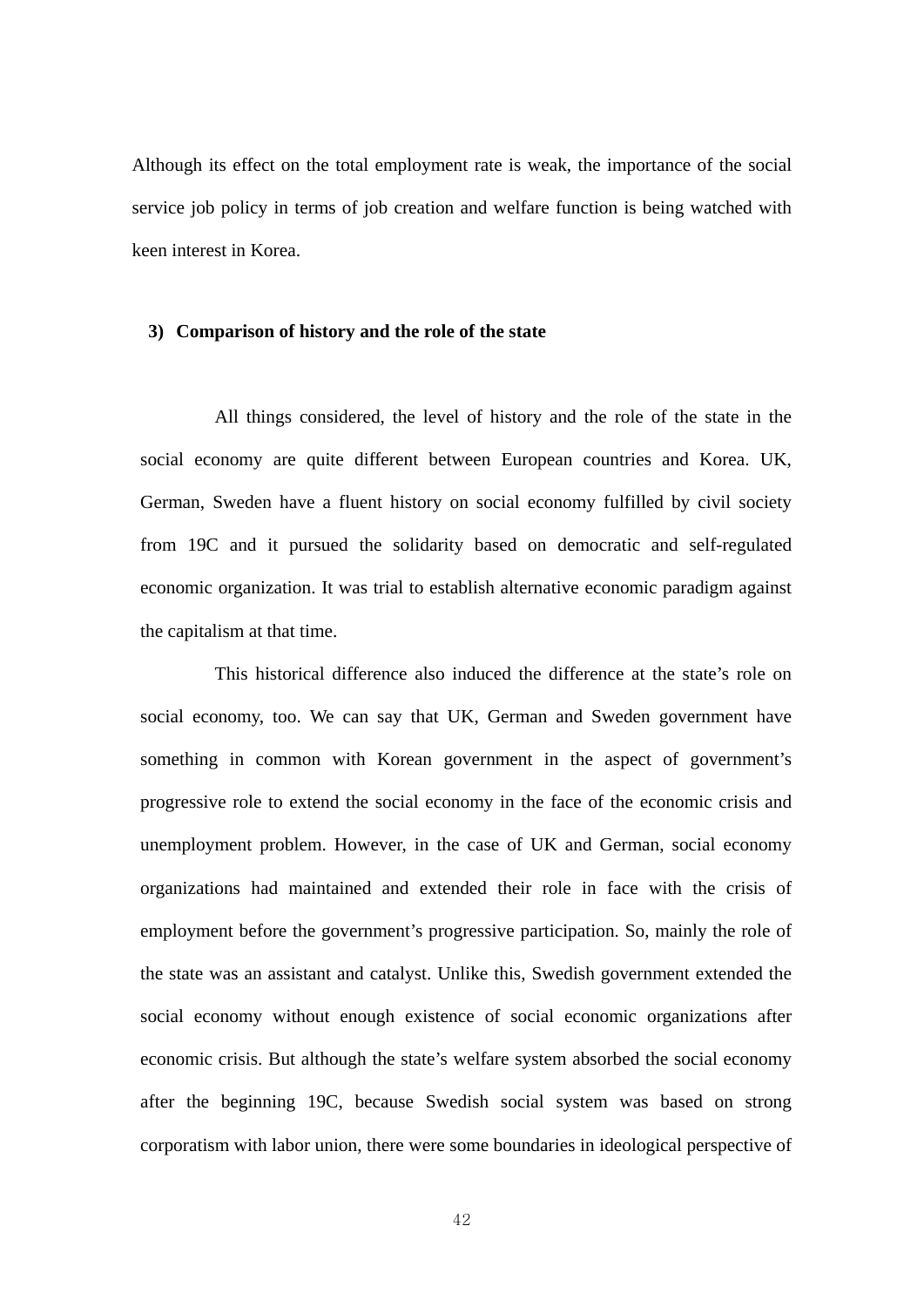the state's control role on social economy. Sweden social economist, Westlund, evaluated that the social economy concept was no novelty in Sweden and for a long time philosophy of the social economy was the same thing as the national economy under the social democratic authority (Westlund, 2003: 164). In addition, Swedish society already experienced the social economy at the regional base.

As distinct from this, trial to establish alternative social economy was suppressed severely by the Japanese imperialism and dictatorship in Korea, due to its anti-imperialist, anti-dictatorship character. Additionally, in contrast to Europe which labor unions were connected to the associationism, labor unions in Korea had an unfriendly relation with associationism because of their Marxian intention. In the situation which social economy was undeveloped at the regional base, the state had an initiative to design the frame of social economy. Administrative rules for social economic organizations were designed by the government without the participation or agreement of social economic organizations. To illustrate, government regulated that employment period of participants should be restricted to less than 1 year, and social insurance wasn't applied to the participants until recently<sup>4</sup>. In addition, government introduced the preferential treatment to profit-making group in 2006 and the voucher system in 2007 without agreement of social economic groups.

Although social economic organizations and civil movement organizations opposed these policy directions, their opinions were hardly accepted by government, because the government didn't have cooperative channel with them.

All things considered, the role of the state on social economy in Korea is

-

 $^4$  Social insurance has been applied to the participants of social service job policy since 2006.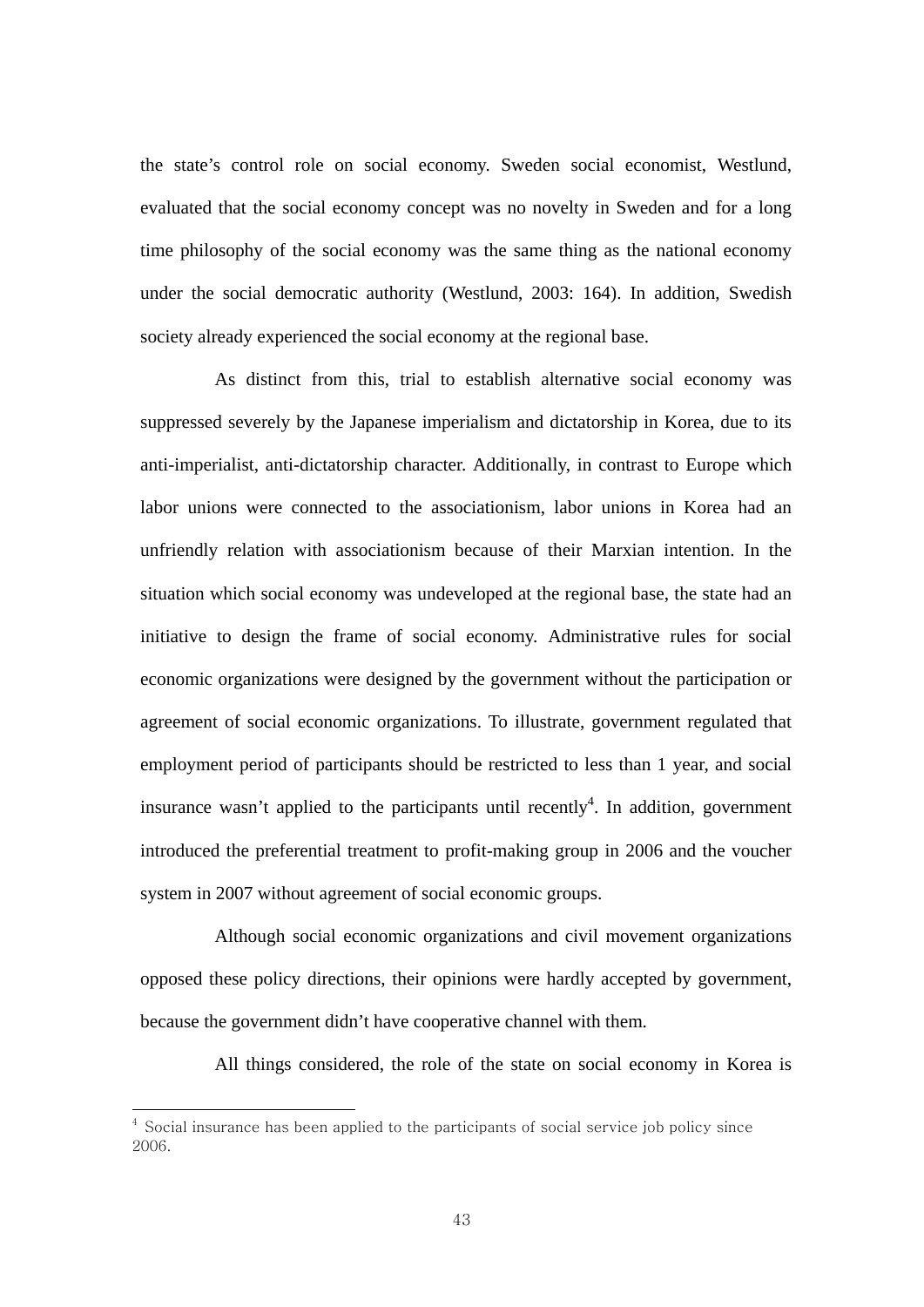closer to the controller unlike Europe. In Europe, social economic organizations had enough power to negotiate with the government while Korean social economic organizations couldn't have enough pulling capacity against the government.

Nowadays, more and more conflicts between government and joining groups of social service job policy are being raised. But government is driving their direction without enough agreement process with joining organizations. It is threatening the important principles of the social economy- democracy, self regulation, and social harmony vision.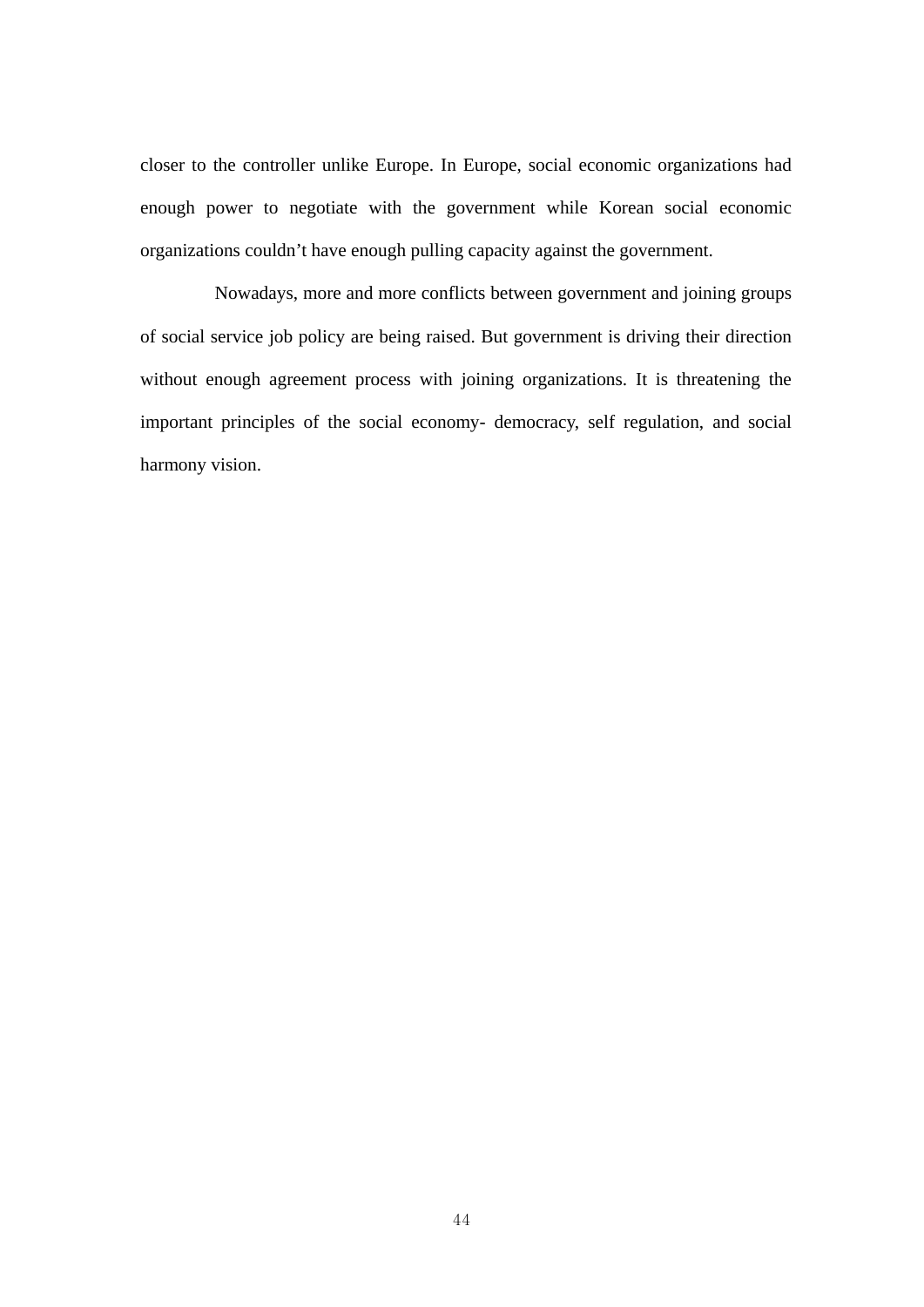#### **(3) Analysis 3: The welfare base - the level of social expenditure**

One of main reason why social economy was initiated by the state since the middle of 1990s in Europe was the concern of social expenditure deficit and low efficiency of welfare to solve the unemployment problem. As shown in table 7, the social expenditures of Sweden, German and UK were over above 20% of GDP, already. And the social expenditure per GDP of German was reached a peak of 27.6% in 1997 and Sweden was of 35.4% in 1994 and UK was of 23.7% in 1993. But regardless of large social expenditure, unemployment rate were gradually increased in German and Sweden. In German, unemployment rate went up to 9.2% in 1997 and in Sweden it went up to 9.9 in 1997 according to table 8.

In this situation, Social economy strategy was recognized as a chance to reform their costful welfare system, because it can change their welfare system from costful cash benefit which can make welfare lazy to service benefit which can cause job creation in the welfare field. Moreover, social economy strategy can function as a redistribution actor at the regional base unlike the privatization strategy. Because social economic organizations tend to be established to provide the service for fragile population whom public policy can't recognize sometimes and they can provide the service cheaply using donation and volunteers, it help the redistribution of resource and income within regional community (Korean labor Institute, 2003:27).

On the contrary, the situation to which Korean government introduced the social job policy, the Korean style social economy, in 1997 was totally different from Europe. Until 1996, the social expenditure pre GDP was just the level of 3%. And after economic crisis, it raised to the level of about 6% until 2001 according to table 7. In

45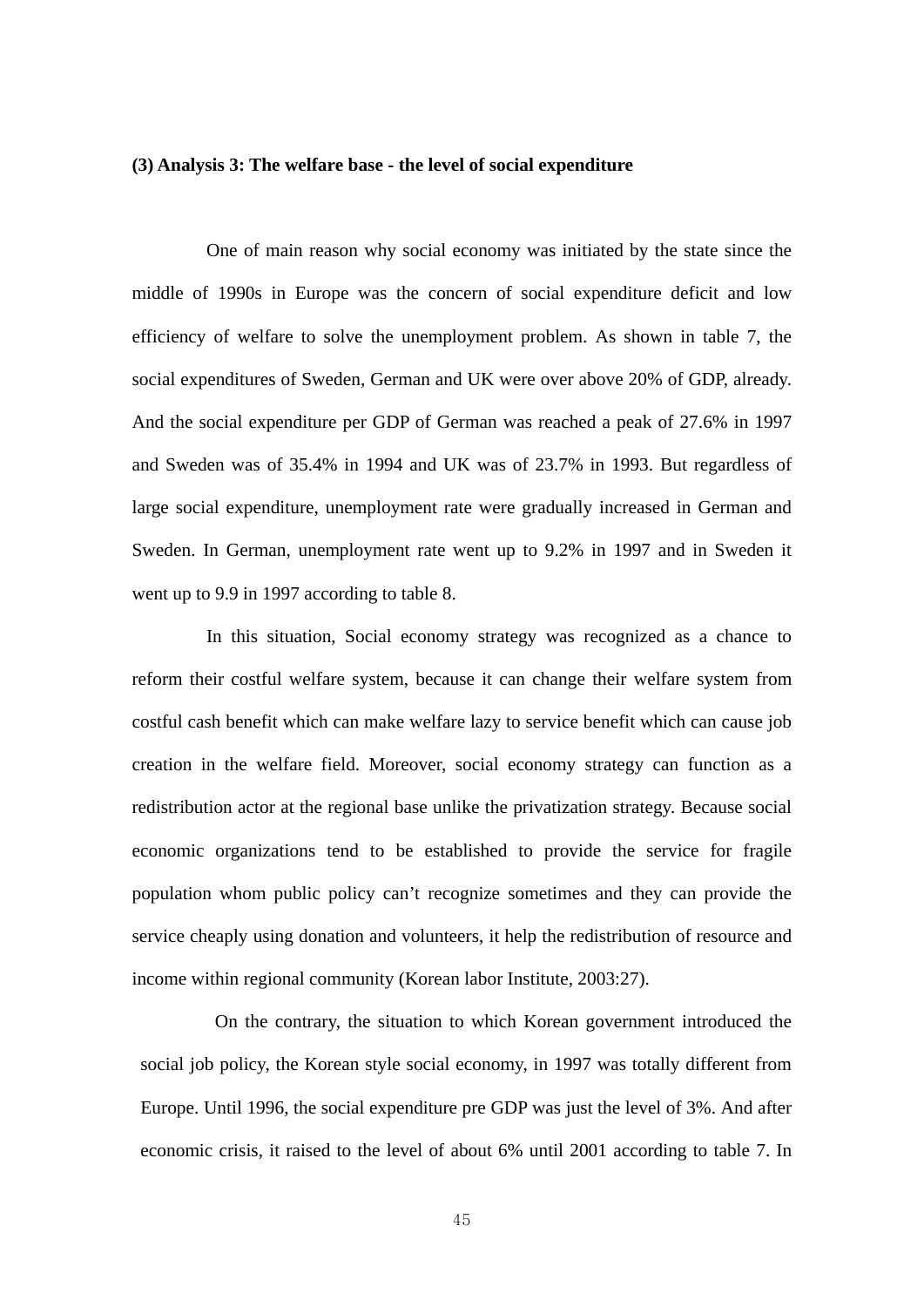other words, Korea didn't face with deficit of the welfare finance. Nevertheless, discourse of the European countries on welfare finance deficit and the issue of raising efficiency of welfare system became the main arguments in Korea. The conservative party and economists started to blame that the extension of welfare was pouring the money into nonproductive area and would cause the finance deficit problem like Europe. As I have mentioned, productive welfarism reflected this critical issue. Instead of extending the cash benefit and welfare service by the government, Korean government selected the provision of welfare service by the social economic organizations, because government just could pay the level of minimum wage to workers of social economic organizations and control them by the regulation easily. Therefore, in the context of Korean situation, suspicion that the state selected this policy to evade its responsibility from the welfare and to avoid the rise of the welfare expenditure can not be avoided.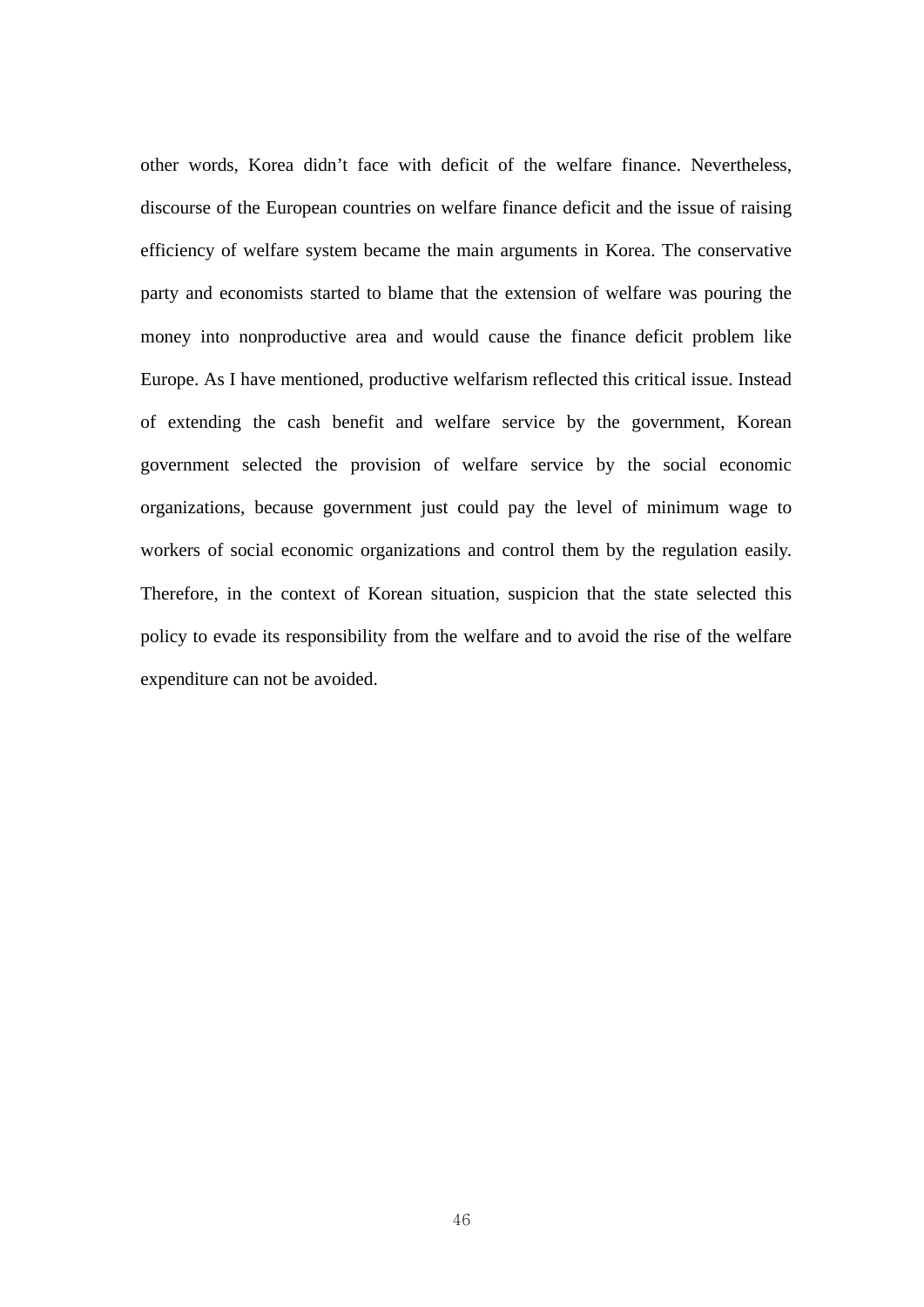## **<TABLE 7> Public social expenditure**

# **Total public social expenditure**

### **In percentage of GDP**

|                       | 1980 | 1981 | 1982 | 1983 | 1984 | 1985 | 1986 | 1987 | 1988 | 1989 | 1990 |
|-----------------------|------|------|------|------|------|------|------|------|------|------|------|
| Germany               | 23.0 | 23.7 | 23.8 | 23.4 | 23.1 | 23.6 | 23.6 | 23.9 | 24.0 | 23.0 | 22.8 |
| Korea                 | M    | m    | m    | m    | m    | m    | m    | m    | m    | m    | 3.1  |
| Sweden                | 28.8 | 29.8 | 30.0 | 30.3 | 29.0 | 30.0 | 30.0 | 30.1 | 30.6 | 29.9 | 30.8 |
| <b>United Kingdom</b> | 17.9 | 19.5 | 20.1 | 20.9 | 21.0 | 21.1 | 21.2 | 20.5 | 19.1 | 18.6 | 19.5 |
| <b>United States</b>  | 13.3 | 13.5 | 14.0 | 14.1 | 13.2 | 13.0 | 13.1 | 13.1 | 13.0 | 13.0 | 13.4 |
| OECD-21 $*$           | 17.7 | 18.5 | 19.1 | 19.5 | 19.1 | 19.6 | 19.6 | 19.7 | 19.5 | 19.4 | 20.5 |
|                       |      |      |      |      |      |      |      |      |      |      |      |
|                       | 1991 | 1992 | 1993 | 1994 | 1995 | 1996 | 1997 | 1998 | 1999 | 2000 | 2001 |
| Germany               | 24.9 | 26.4 | 26.9 | 26.9 | 27.5 | 28.1 | 27.6 | 27.4 | 27.4 | 27.2 | 27.4 |
| Korea                 | 2.9  | 3.2  | 3.3  | 3.4  | 3.6  | 3.9  | 4.2  | 5.9  | 6.9  | 5.6  | 6.1  |
| Sweden                | 32.4 | 35.3 | 36.8 | 35.4 | 33.2 | 32.7 | 31.3 | 31.1 | 30.6 | 29.5 | 29.8 |
| <b>United Kingdom</b> | 21.1 | 23.1 | 23.7 | 23.2 | 23.0 | 22.8 | 22.0 | 21.5 | 21.2 | 21.7 | 21.8 |
| <b>United States</b>  | 14.5 | 15.2 | 15.4 | 15.4 | 15.4 | 15.2 | 14.9 | 14.4 | 14.2 | 14.2 | 14.7 |
| OECD-21 $*$           | 21.6 | 22.7 | 23.2 | 22.8 | 22.5 | 22.6 | 22.2 | 21.8 | 21.8 | 21.5 | 21.8 |

\*1999 data for Turkey for 2000 and 2001 OECD averages.

Source: OECD (2004), Social Expenditure Database (SOCX, www.oecd.org/els/social/expenditure).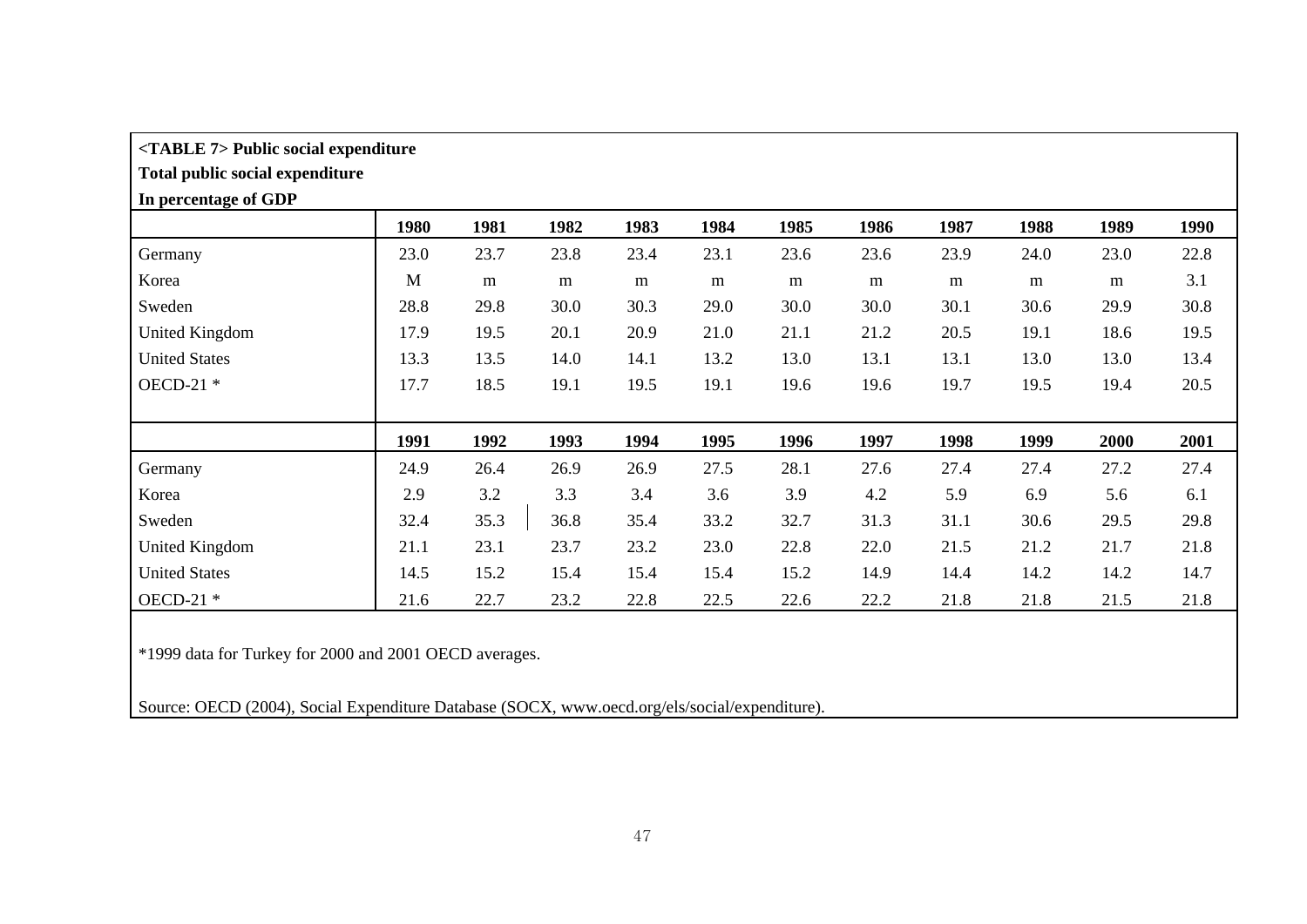# **<TABLE 8> Unemployment rate comparison**

| Dataset: Labour Force Survey |                                      |                  |                  |           |        |                |      |      |                |           |             |  |  |
|------------------------------|--------------------------------------|------------------|------------------|-----------|--------|----------------|------|------|----------------|-----------|-------------|--|--|
| Subject                      | Standardised Unemployment Rate (SUR) |                  |                  |           |        |                |      |      |                |           |             |  |  |
| Sex                          | All persons                          |                  |                  |           |        |                |      |      |                |           |             |  |  |
| Measure                      | Level, rate or quantity series, s.a. |                  |                  |           |        |                |      |      |                |           |             |  |  |
| Frequency                    | Annual                               |                  |                  |           |        |                |      |      |                |           |             |  |  |
| <b>Time</b>                  | 1985                                 | 1986             | 1987             | 1988      | 1989   | 1990           | 1991 | 1992 | 1993           | 1994      | 1995        |  |  |
| Country                      |                                      |                  |                  |           |        |                |      |      |                |           |             |  |  |
| Germany                      | 7.1                                  | 6.5              | 6.3              | 6.2       | 5.6    | 4.8            | 4.2  | 6.4  | 7.7            | 8.3       | $8\,$       |  |  |
| Korea                        | $\bullet$ .                          | $\bullet\bullet$ | $\bullet\bullet$ | $\ddotsc$ | 2.6    | 2.4            | 2.4  | 2.5  | 2.9            | 2.5       | 2.1         |  |  |
| Sweden                       | 2.8                                  | 2.6              | 2.2              | 1.8       | 1.5    | 1.7            | 3.1  | 5.6  | $\overline{9}$ | 9.7       | 8.8         |  |  |
| United Kingdom               | 11.2                                 | 11.2             | 10.3             | 8.5       | $\tau$ | 6.9            | 8.6  | 9.8  | 10.1           | 9.3       | 8.5         |  |  |
| <b>Time</b>                  | 1996                                 | 1997             | 1998             | 1999      | 2000   | 2001           | 2002 | 2003 | 2004           | 2005      | 2006        |  |  |
| Country                      |                                      |                  |                  |           |        |                |      |      |                |           |             |  |  |
| Germany                      | 8.5                                  | 9.2              | $8.8\,$          | 7.9       | 7.2    | 7.4            | 8.2  | 9.1  | 9.5            | 9.5       | 8.4         |  |  |
| Korea                        | 2.9                                  | 2.6              | $\overline{7}$   | 6.6       | 4.4    | $\overline{4}$ | 3.3  | 3.6  | 3.7            | 3.7       | 3.5         |  |  |
| Sweden                       | 9.6                                  | .9.9             | 8.2              | 6.7       | 5.6    | 4.9            | 4.9  | 5.6  | 6.3            | $\ddotsc$ | $\bullet$ . |  |  |
| United Kingdom               | 7.9                                  | 6.8              | 6.1              | 5.9       | 5.3    | 5              | 5.1  | 4.9  | 4.7            | 4.6       | $\cdots$    |  |  |

data extracted on 2007/03/25 08:20 from OECD.Stat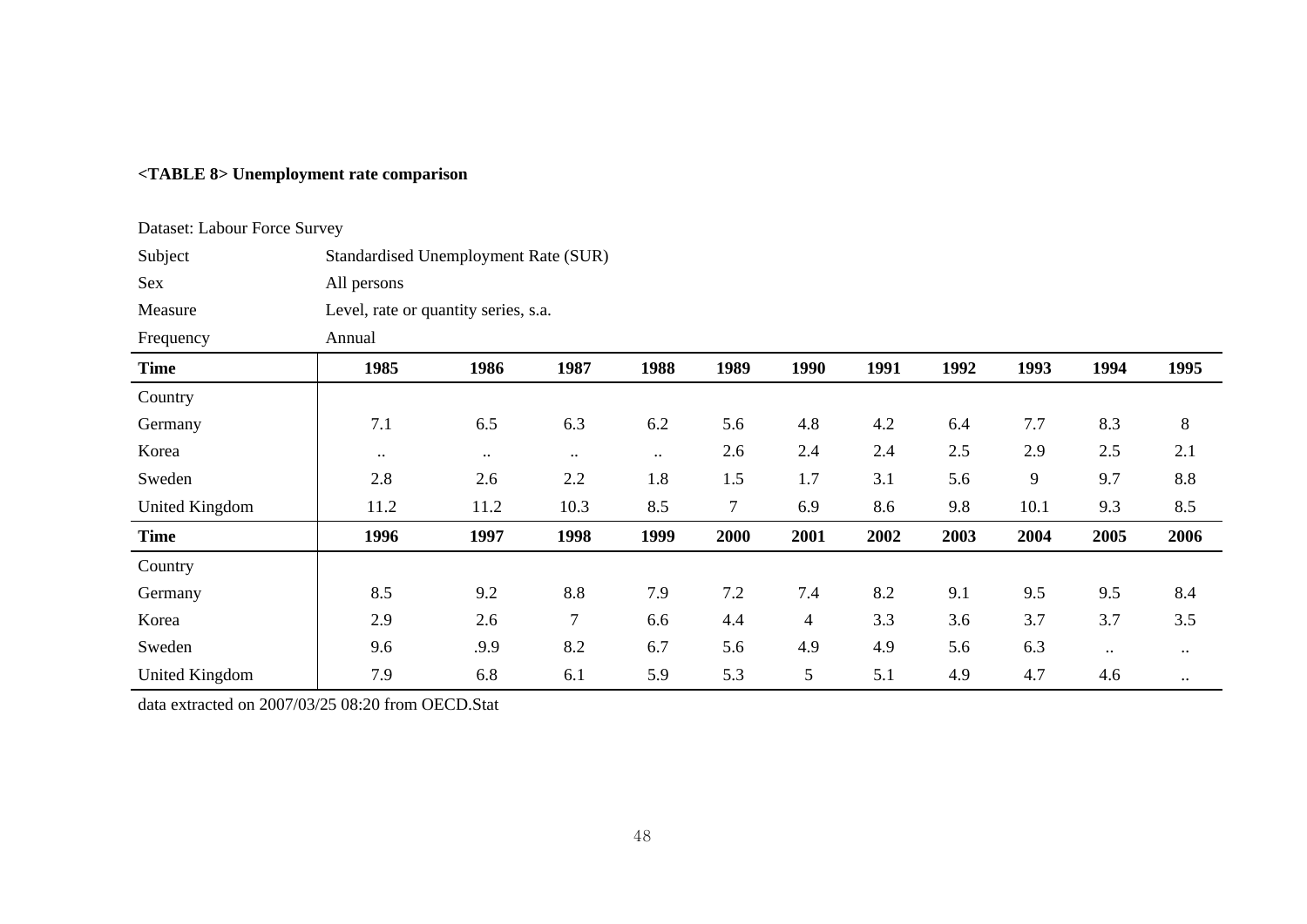More importantly, this gap between the social expenditure of Korea and European countries has brought about the limitation of Korean social economy compared to European countries. The prerequisite condition for development of social economy is the well developed welfare benefit system because low income population can't use the service of social economy without the government's support. Therefore, the more public welfare supporting system can cause the more success of social economy.

Moreover, the strong interdependence between the welfare state and the social economy is one of the most important features of the social economy in Europe (Borzaga and Santuari, 2003: 33). As shown in the table 9, the expenditure of social service for old peoples and disabled peoples and health service in Sweden, German and UK per GDP are quite higher than Korea. Korea's social expenditure for these fields is even below than Poland which economic scale is smaller than Korea. Because these fields are the main service fields of social economy, low public expenditure for these field are directly link to the low service demand for social economic field.

All things considered, in Europe countries social economy strategy was chosen by the state again when welfare system was extended and the deficit of social expenditure took place, while in Korea the state drove the social economy strategy (social service job policy) before welfare system settled down. Thus, in Korean context, social economy strategy functioned as a tool to avoid the state's responsibility for the welfare and prevent the growth of social expenditure by low cost service of social economic field.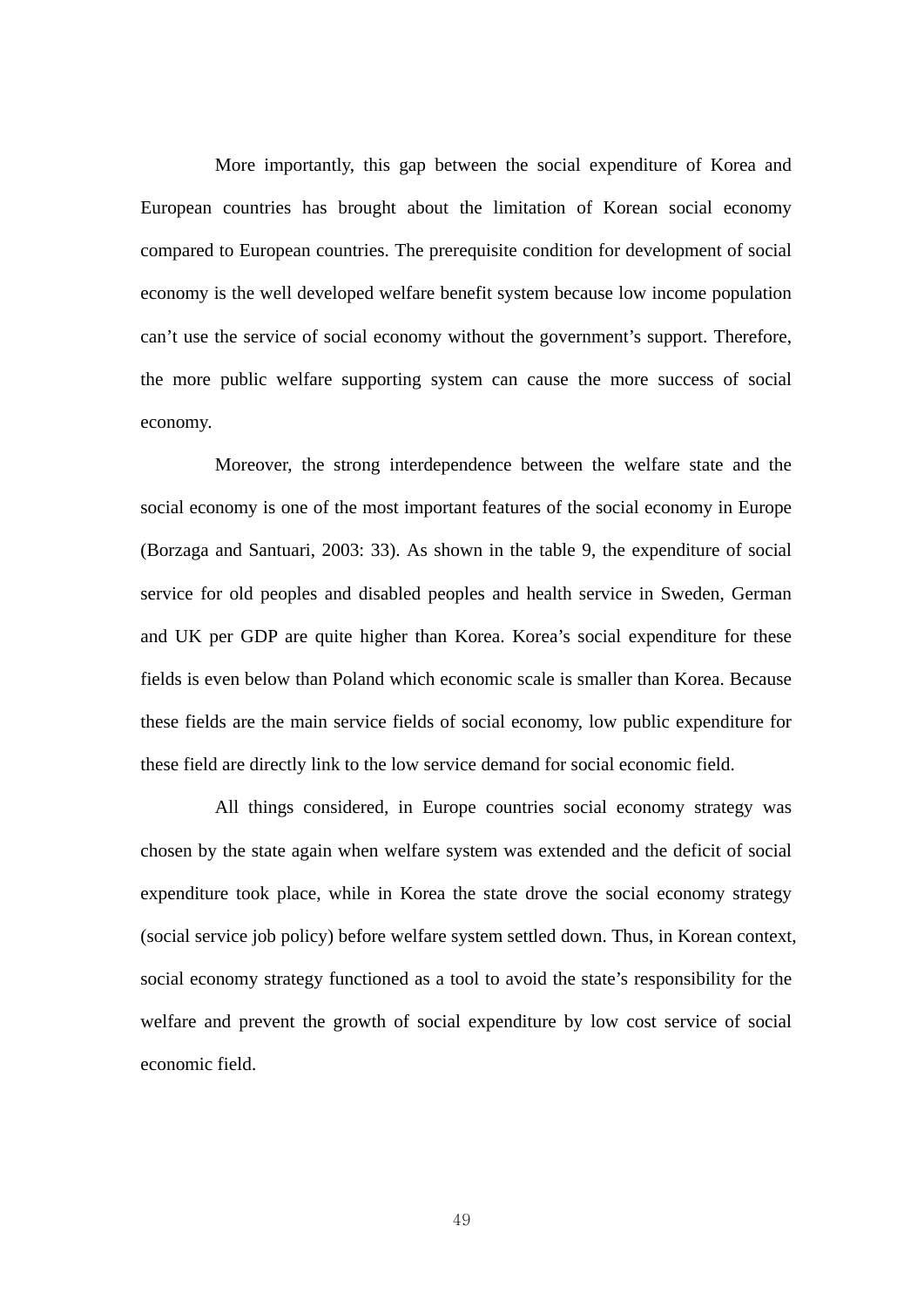## **<TABLE 9> Public social expenditure by field**

#### 1. OLD AGE

In percentage of GDP

|         | 1985 | 1986 | 1987 | 1988 | 1989           | 1990 | 1991 | 1992 | 1993 |
|---------|------|------|------|------|----------------|------|------|------|------|
| Germany | 10.1 | 9.9  | 10   | 10   | 9.8            | 9.9  | 10   | 10.2 | 10.6 |
| Korea   | M    | M    | M    | m    | m              | 0.7  | 0.7  | 0.8  |      |
| Poland  | M    | M    | M    | m    | m              | 4.3  | 6.8  | 8    | 8.2  |
| Sweden  | 8.4  | 8.5  | 8.4  | 8.6  | 8.6            | 8.7  | 8.9  | 10.6 | 10.9 |
| UK      | 6    | 6    | 5.8  | 5.5  | 5.4            | 7.2  | 7.8  | 8.2  | 8.3  |
|         | 1994 | 1995 | 1996 | 1997 | 1998           | 1999 | 2000 | 2001 |      |
| Germany | 10.7 | 11.1 | 11.3 | 11.3 | 11.4           | 11.4 | 11.5 | 11.7 |      |
| Korea   |      | 1.2  | 1.1  | 1.2  | $\overline{2}$ | 2.7  | 1.4  | 1.2  |      |
| Poland  | 8.1  | 8    | 7.8  | 8.1  | 7.7            | 7.8  | 8.1  |      |      |
| Sweden  | 10.5 | 9.9  | 10.1 | 9.9  | 9.7            | 9.5  | 9.2  | 8.5  |      |
| UK      | 8.2  | 8    | 8.1  | 8.1  | 7.9            | 7.9  | 8.2  | 9.2  |      |

Source: OECD (2004), Social Expenditure Database (SOCX, www.oecd.org/els/social/expenditure).

Source: OCDE (2004), Base de données des dépenses sociales (SOCX, www.oecd.org/els/social/depenses).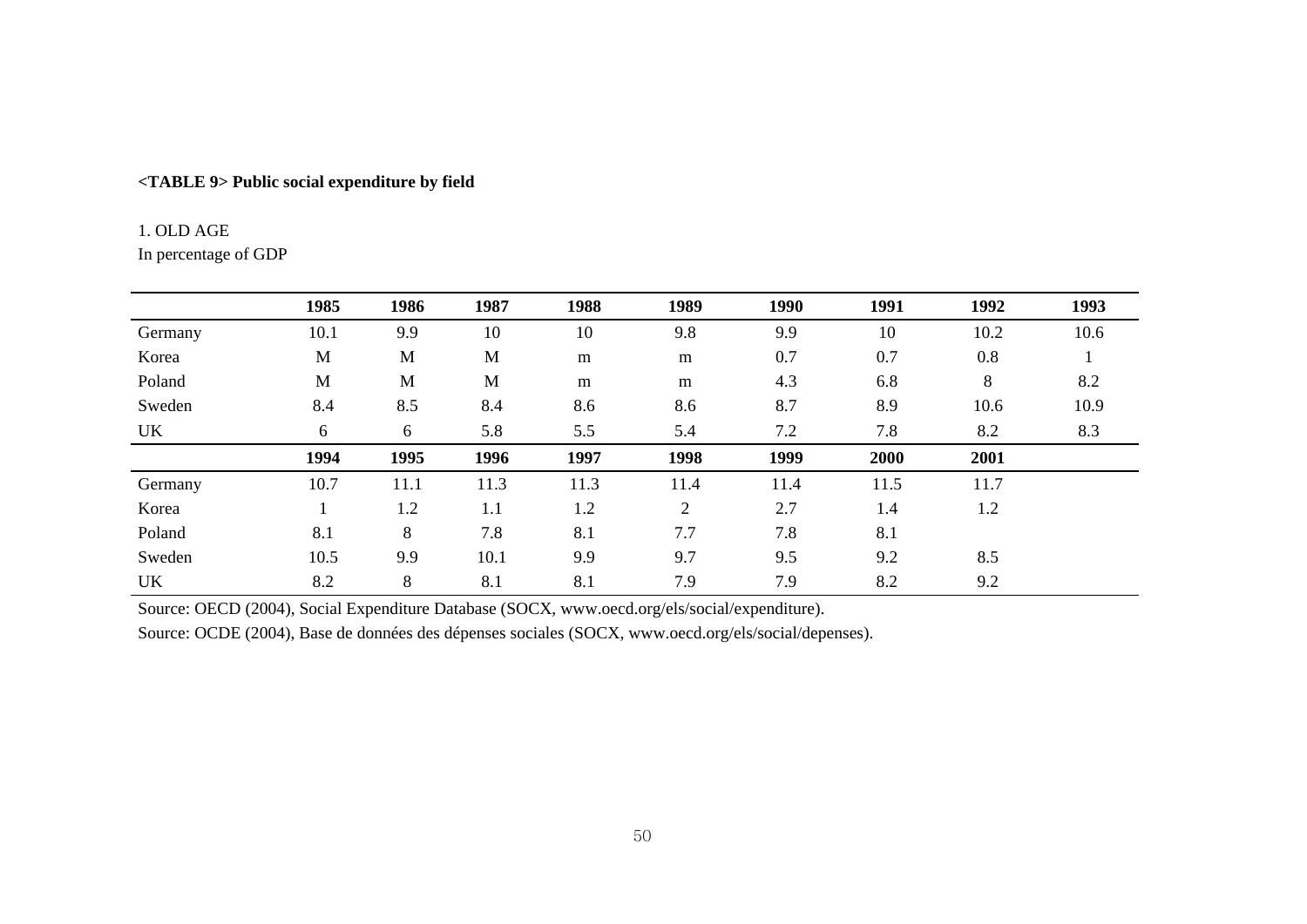## **2. Incapacity related benefits**

In percentage of GDP

|         | 1985 | 1986 | 1987             | 1988 | 1989 | 1990 | 1991 | 1992 | 1993 | 1994 |
|---------|------|------|------------------|------|------|------|------|------|------|------|
| Germany | 1.9  | 1.8  | 1.8              | 1.8  | 1.7  | 1.8  | 1.8  | 2    | 2.1  | 2.1  |
| Korea   | m    | M    | m                | m    | m    | 0.3  | 0.4  | 0.4  | 0.4  | 0.4  |
| Poland  | m    | M    | m                | m    | m    | 3.5  | 4.9  | 5.9  | 6.1  | 6.1  |
| Spain   | 2.5  | 2.5  | 2.4              | 2.5  | 2.6  | 2.3  | 2.5  | 2.6  | 2.7  | 2.6  |
| Sweden  | 4.6  | 4.8  | 5                | 5.7  | 5.7  | 5.6  | 5.4  | 4.8  | 5.4  | 5.2  |
| UK      | 1.5  | 1.6  | 1.7              | 1.7  | 1.7  | 2.1  | 2.3  | 2.5  | 2.7  | 2.7  |
|         | 1995 | 1996 | 1997             | 1998 | 1999 | 2000 | 2001 | 2002 | 2003 |      |
| Germany | 2.2  | 2.4  | 2.4              | 2.4  | 2.3  | 2.3  | 2.3  | 2.3  | 2.3  |      |
| Korea   | 0.4  | 0.4  | 0.5              | 0.5  | 0.4  | 0.4  | 0.4  | 0.4  | 0.5  |      |
| Poland  | 6    | 5.9  | $\boldsymbol{6}$ | 6    |      | 0.1  |      | 0.1  | 0.2  |      |
| Spain   | 2.6  | 2.6  | 2.4              | 2.4  | 5.9  | 5.5  | 5.9  | 5.5  | 5.5  |      |
| Sweden  | 5.1  | 4.7  | 4.5              | 4.7  | 2.3  | 2.4  | 2.3  | 2.4  | 2.4  |      |
| UK      | 2.8  | 2.8  | 2.8              | 2.7  | 4.7  | 4.8  | 4.7  | 4.8  | 5.2  |      |

Source: OECD (2004), Social Expenditure Database (SOCX, www.oecd.org/els/social/expenditure).

Source: OCDE (2004), Base de données des dépenses sociales (SOCX, www.oecd.org/els/social/depenses).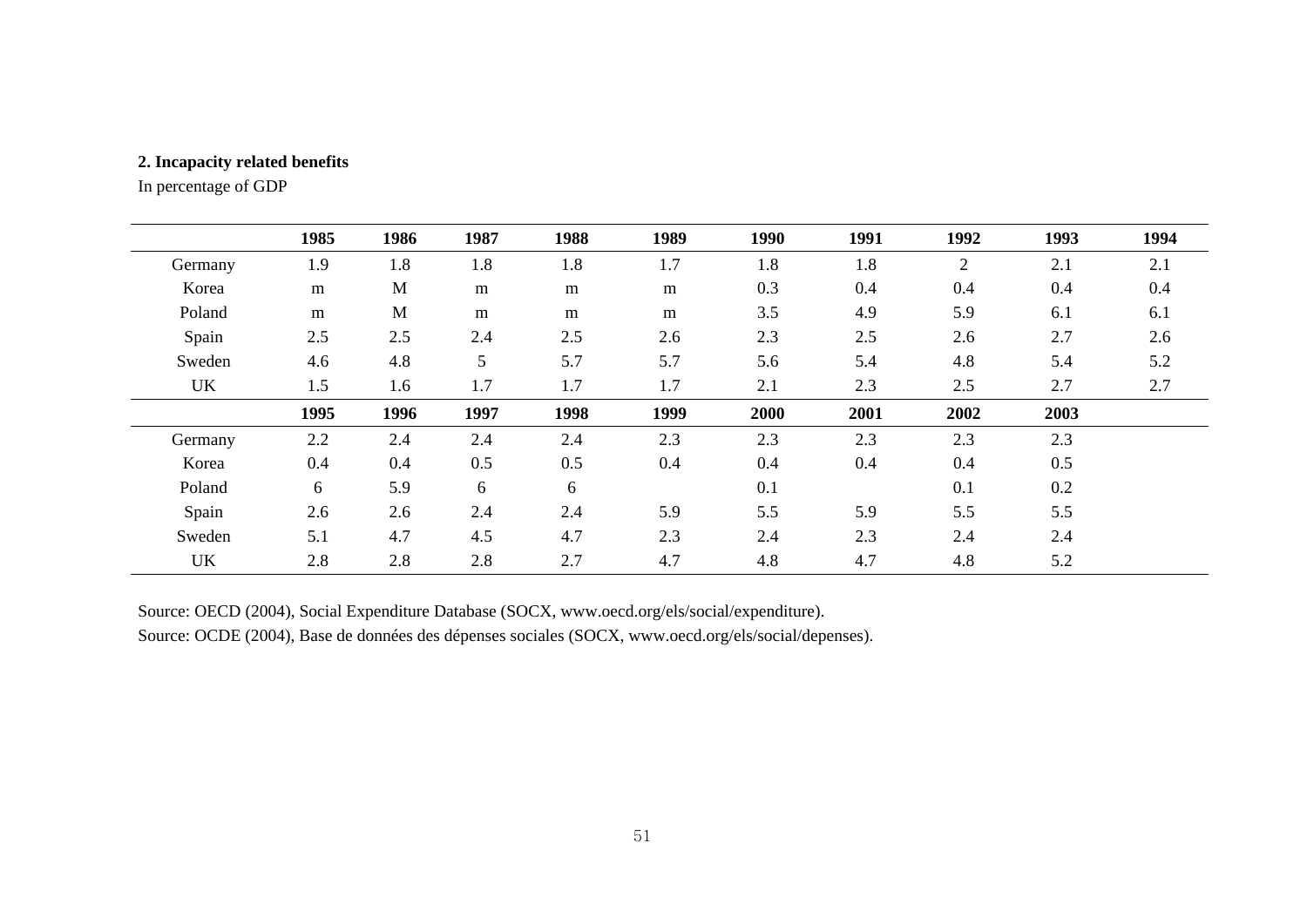#### **3. Health**

# **In percentage of GDP**

|                   | 1985             | 1986        | 1987      | 1988        | 1989           | 1990           | 1991           | 1992    | 1993 |
|-------------------|------------------|-------------|-----------|-------------|----------------|----------------|----------------|---------|------|
| Germany           | $\boldsymbol{7}$ | 6.9         | 6.9       | 7.1         | 6.5            | 6.5            | 7.1            | 7.7     | 7.6  |
| Korea             | ${\bf m}$        | $\mathbf M$ | ${\bf m}$ | $\mathbf M$ | ${\bf m}$      | 1.7            | 1.5            | 1.6     | 1.6  |
| Mexico            | $\mathbf{1}$     | 0.9         | 0.9       | 1.1         | 1.4            | $\overline{2}$ | 2.3            | 2.4     | 2.5  |
| Poland            | ${\bf m}$        | $\mathbf M$ | ${\bf m}$ | $\mathbf M$ | ${\bf m}$      | 4.6            | 4.8            | 4.9     | 4.5  |
| Sweden            | 7.8              | 7.6         | 7.6       | 7.5         | $7.5\,$        | 7.5            | 7.2            | 7.3     | 7.5  |
| United<br>Kingdom | 4.9              | 4.9         | 4.9       | 4.8         | 4.8            | 5              | 5.3            | 5.8     | 5.8  |
|                   | 1994             | 1995        | 1996      | 1997        | 1998           | 1999           | 2000           | 2001    |      |
| Germany           | 7.8              | 8.1         | 8.4       | 8.1         | 7.9            | 8              | 7.9            | $8\,$   |      |
| Korea             | 1.6              | 1.7         | 1.9       | 2.1         | 2.4            | 2.4            | 2.6            | $3.2\,$ |      |
| Mexico            | 2.6              | 2.4         | 2.1       | 2.4         | 2.5            | 2.7            | 2.6            | 2.7     |      |
| Poland            | 4.2              | 4.2         | 4.5       | 4.2         | $\overline{4}$ | 4.2            | $\overline{4}$ | 4.4     |      |
| Sweden            | 7.1              | $7.1\,$     | 7.3       | 7.1         | 7.2            | 7.2            | 7.1            | 7.4     |      |
| United<br>Kingdom | 5.8              | 5.8         | 5.7       | 5.4         | 5.5            | 5.7            | 5.8            | 6.1     |      |

Source: OECD (2004), Social Expenditure Database (SOCX, www.oecd.org/els/social/expenditure).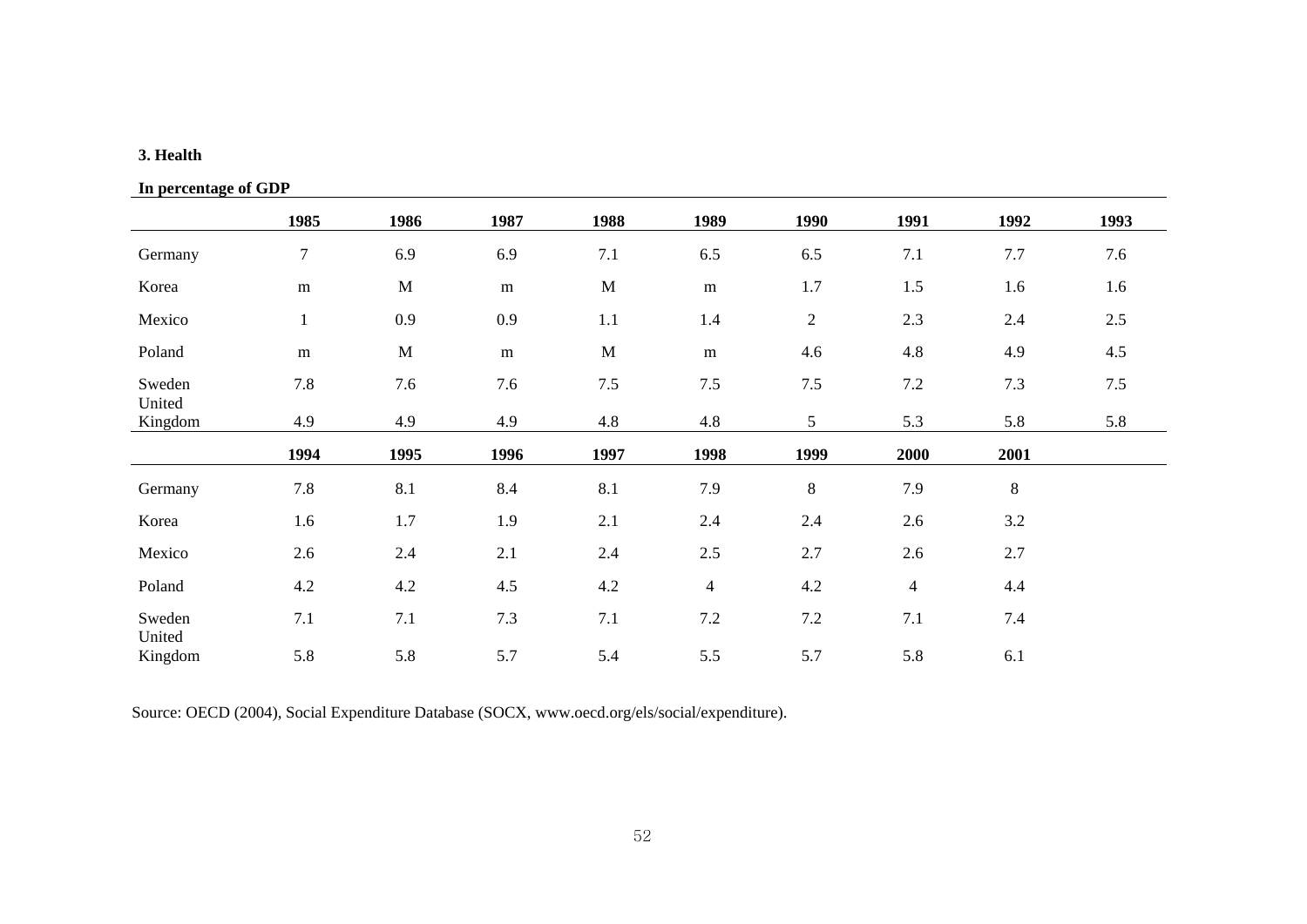# **4. Family**

# **In percentage of GDP**

|         | 1985             | 1986                     | 1987             | 1988        | 1989      | 1990             | 1991             | 1992             | 1993 |
|---------|------------------|--------------------------|------------------|-------------|-----------|------------------|------------------|------------------|------|
| Germany | 1.8              | 1.8                      | 1.8              | 1.8         | 1.7       | 1.7              | $\overline{2}$   | 2.1              | 2.1  |
| Korea   | $\mathbf M$      | $\mathbf M$              | ${\bf m}$        | $\mathbf M$ | ${\bf m}$ | $\boldsymbol{0}$ | $\boldsymbol{0}$ | $\boldsymbol{0}$ | 0.1  |
| Mexico  | $\boldsymbol{0}$ | $\boldsymbol{0}$         | $\boldsymbol{0}$ | 0.1         | $0.1\,$   | 0.3              | 0.3              | 0.3              | 0.3  |
| Poland  | $\mathbf M$      | $\mathbf M$              | ${\bf m}$        | $\mathbf M$ | ${\bf m}$ | 1.8              | 2.4              | 2.3              | 1.9  |
| Sweden  | 4.2              | 4.2                      | 4.2              | 4.2         | 4.1       | 4.5              | 4.9              | 4.9              | 4.4  |
|         | 1994             | 1995                     | 1996             | 1997        | 1998      | 1999             | 2000             | 2001             |      |
| Germany | $\overline{c}$   | $\sqrt{2}$               | 1.9              | 1.9         | 1.9       | 1.9              | 1.9              | 1.9              |      |
| Korea   | 0.1              | 0.1                      | 0.1              | 0.1         | 0.1       | 0.1              | 0.1              | 0.1              |      |
| Mexico  | 0.3              | $0.3\,$                  | $0.2\,$          | $0.2\,$     | 0.3       | 0.3              | 0.3              | 0.3              |      |
| Poland  | 1.5              | 1.1                      | $\mathbf{1}$     | 0.9         | 0.9       | 0.9              | 0.9              | 0.9              |      |
| Sweden  | 4.2              | $\overline{\mathcal{A}}$ | 3.6              | 3.5         | 3.6       | 3.7              | 3.7              | 3.8              |      |

Source: OECD (2004), Social Expenditure Database (SOCX, www.oecd.org/els/social/expenditure).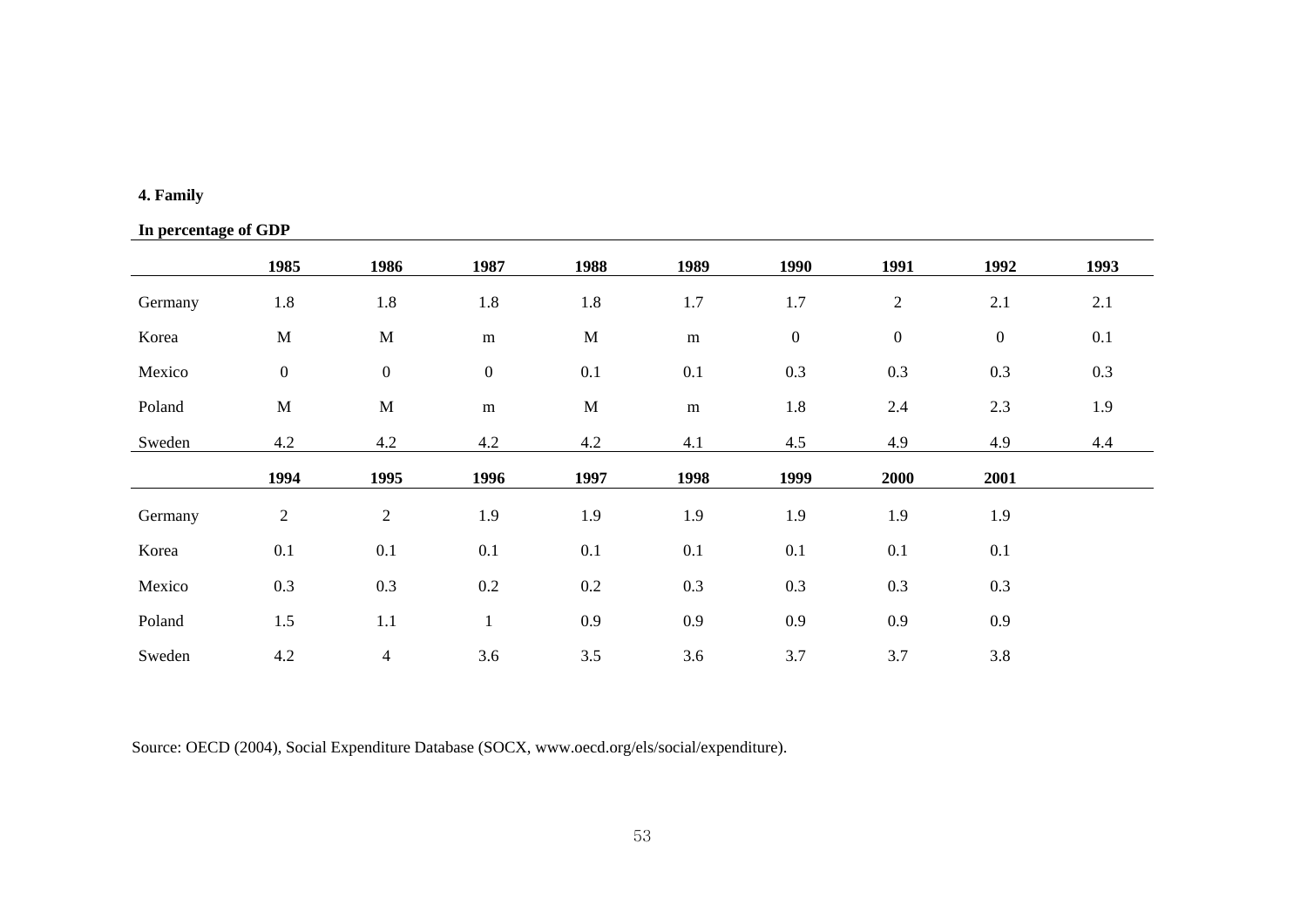# **III. Conclusion**

# **(1) The conclusion of comparision between European social economy and Korean social service job policy**

In conclusion, according to the comparison between European social economy and Korean social service job policy, I can see the big differences on each indicator like below table.

### **<TABLE 10 >**

**Comparison between European social economy and Korean social service job policy**

|        | Theoretical<br>philosophical<br>&<br>base              | History                                                                    | the state's role | welfare base<br>(social<br>expenditure)                            |
|--------|--------------------------------------------------------|----------------------------------------------------------------------------|------------------|--------------------------------------------------------------------|
| Europe | Logic of<br>social economics                           | Self<br>developmental<br>history<br>From 19C                               | Assistant role   | Well<br>developed<br>welfare base<br>high<br>social<br>expenditure |
| Korea  | Logic of<br>neoclassical or<br>neoliberal<br>economics | Suppression by<br>imperialism<br>the<br>and dictatorship<br>/short history | Control role     | Under<br>Developed<br>welfare base/ low<br>social expenditure      |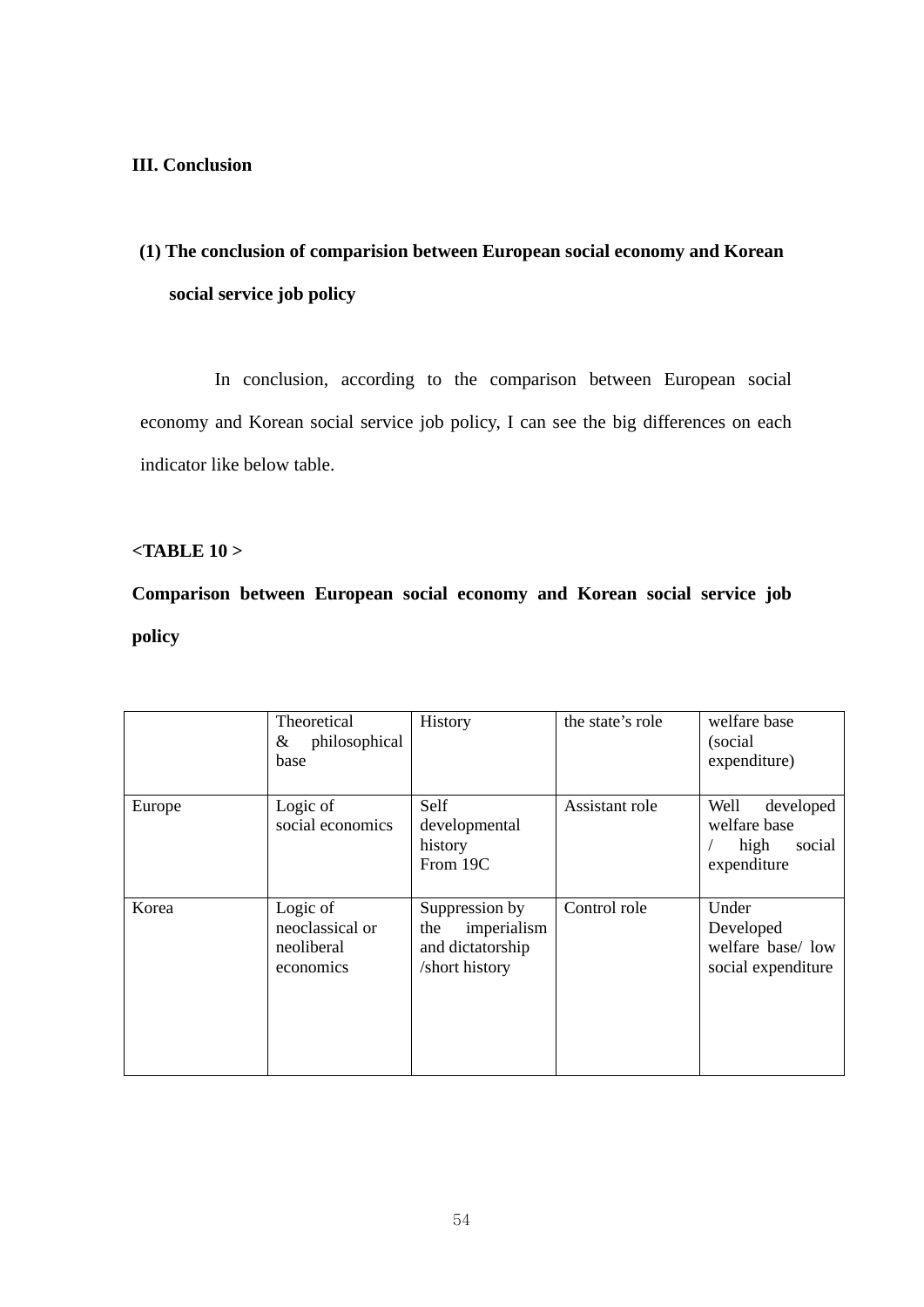As shown in table 10, even though social service job policy was introduced to Korea through the investigation of European policy, we can see that it doesn't share commonality with European social economy policy in the level of concret policy. In Europe, the social economy has developed as an alternative economic movement from the beginning capitalism based on different economical and philosophical basis. Therefore, in Europe, the social economy has been acknowledged as an alternative actor at the community level. And due to that history, the social economy could maintain its character such as self-governance, democracy and non-profit. Also, a well developed social welfare system and a high percentage of social expenditure became a basic condition to guarantee success of the social economy. Overall, we can conclude that the European social economy has acknowledged and developed its unique area and characteristics with support from the state including the EU.

However, in the Korean context, these characteristics of European social economy were blocked. In Korea, the state initiated the creation of the social economy through its social job policy when social economy didn't grow up from the grass root level. The Korean social economy didn't take root in the regional base and wasn't acknowledged as important by most of the population. Therefore, social economic organizations could not effectively oppose the government's policy direction on the social economy, such as the introduction of competition, the preferential treatment of profit & large scale organizations, low wage and so on. The most important principles of European social economy such as self-governance, democratic management and non-profit principles have been mostly ignored in Korean context. Moreover, the low social expenditure levels in the welfare field have been an obstacle to the development of social economy. This is so because low investment for social expenditure makes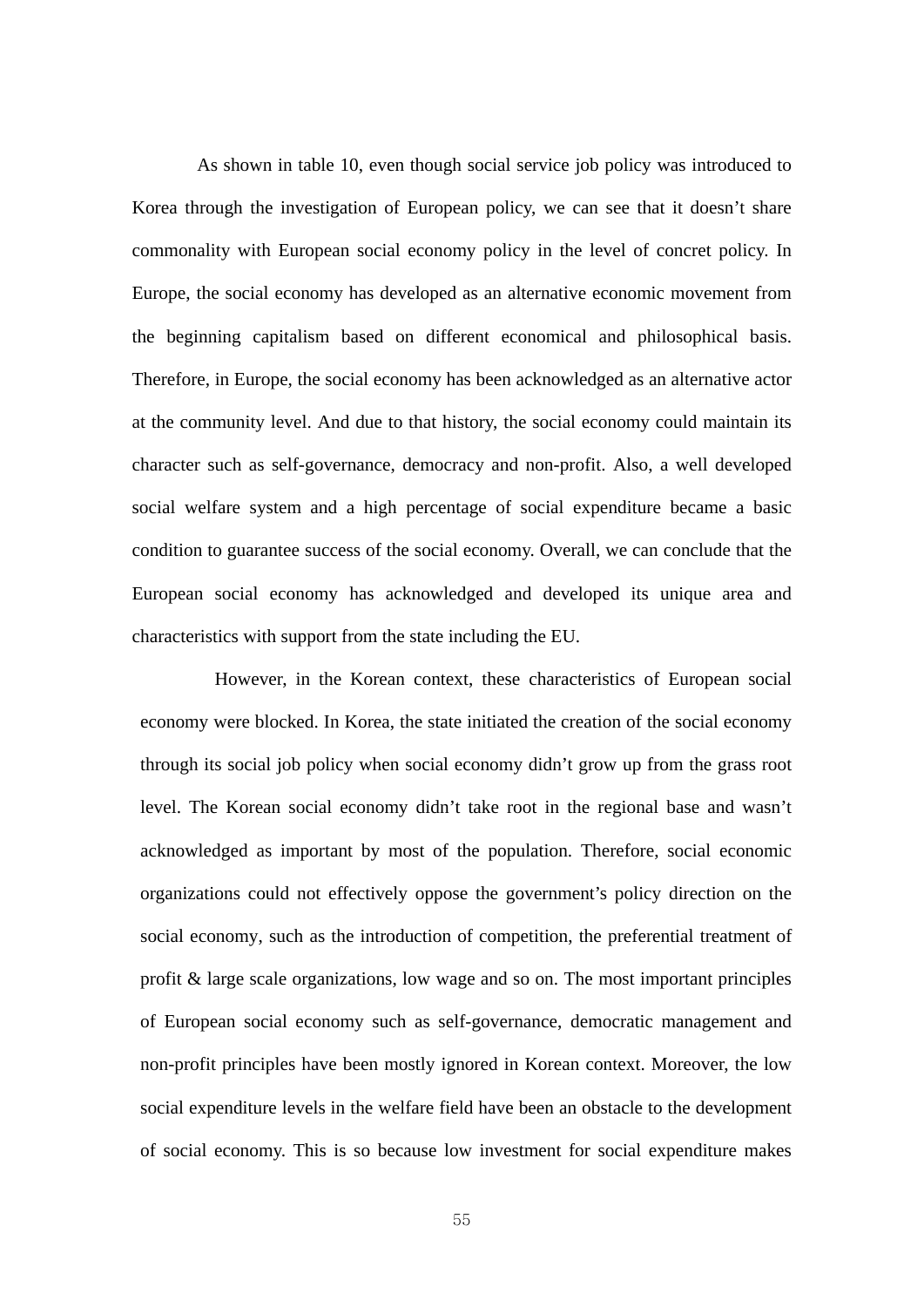people's demand for social economic service fix at the low rate.

All things considered, we can say that Korean social economy follows the statistic model which is characterized by the state's strong control of the social economy and a restricted scale of the social economy.

Nowadays, social service job policy is criticized severely by the left and right wings together in Korea. The Right wing criticizes the low efficiency of the policy compared to the budget investment and the left wing blames the destruction of the principles of social economy. The criticism on the social service job policy from both sides is that it fails to make effective outcome.

Then, what's the alternative way to achieve the effective outcome in social service job policy in Korea? The outcomes of the comparison between Europe and Korean social economy can make clear that. I would like to explore the alternative way for it at the following chapter.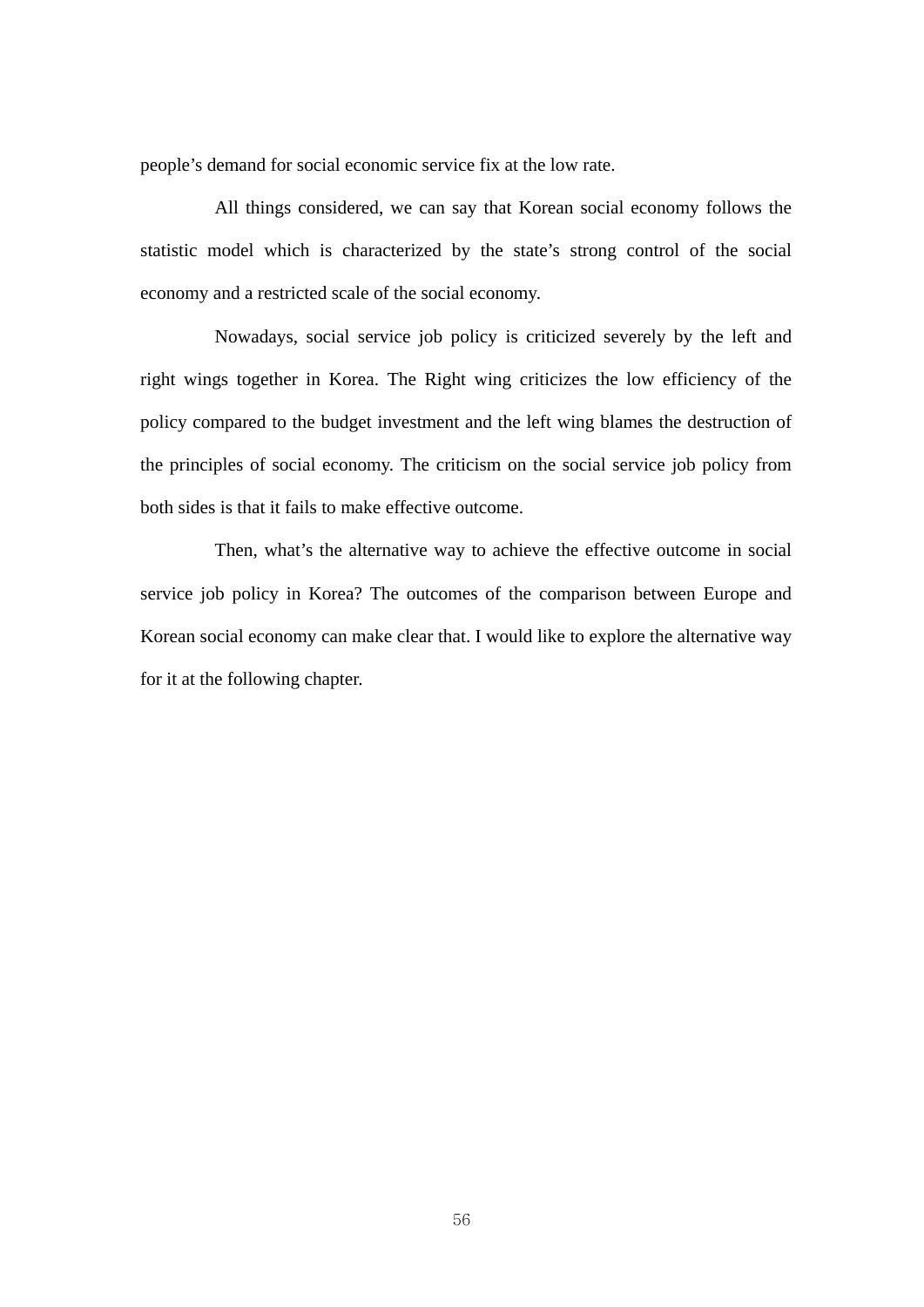# **(2) Towards an alternative policy for success of the social service job policy in Korea: Sangbusangjo economy and economics**

Is it effective tool to evaluate the efficiency of social service job policy by indicators such as profit maximization, output maximization, cost minimization, benefit-cost differential? Does it make efficiency for the social service job policy to introduce competitative concept? Can neo-classical or neo-liberal economic approach always have all round capability in finding the right solution for any areas of economy? My answer is 'No'.

Because social economy's main interest is provisioning of social service which can't be provided due to market missing and job creation at the community base, the criterion of measuring the efficiency should be quite different from the market. If social economy is operated by the neo-classical or neo-liberal economic approach, it will cause inefficiency instead. That's why European countries acknowledge social economy's unique philosophical & theoretical base such as nonprofit, cooperation, self-governance, democracy, contribution to community.

Therefore, we need to create the alternative economic philosophical base for the social service job policy instead of the truncated vision of market economy. I got the inspiration of the concept of 'plural economy' by Laville, French economist, to create the alternative perspective.

According to Laville, economy is divided into three poles. That is the market economy, the non-market economy and the non-monetary economy. Each economy has each area, character and principle. The market economy is an economy in which goods and services are produced based on the motivation of material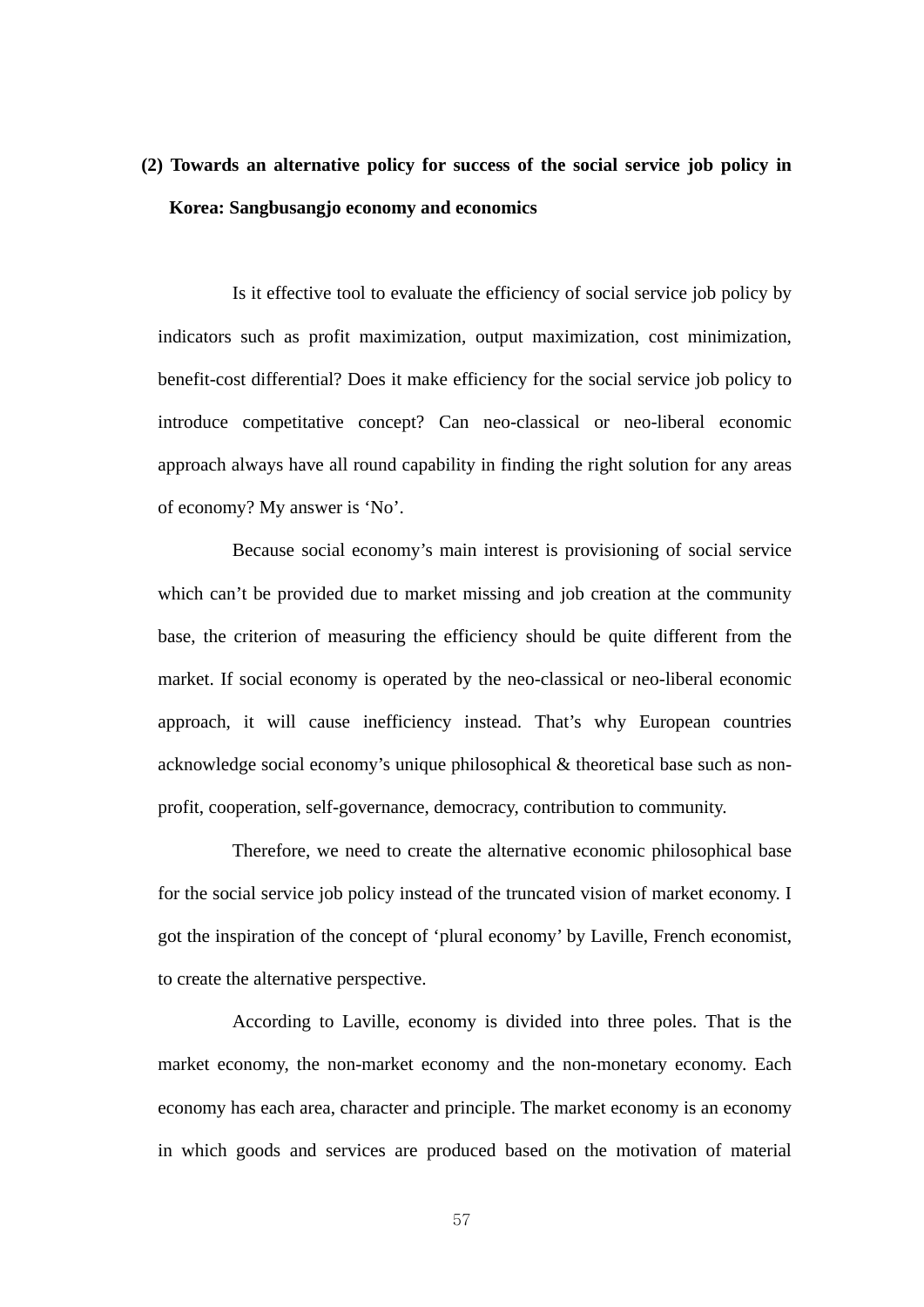interest, with the distribution of goods and services being entrusted to the market, which arrives at the price that brings supply and demand into balance so as to arrive at the exchange of goods and services. The relationship between calculations that allows economy processes to proceed autonomously and unrelated to other nonmarket social relations.

And the non-market economy is an economy in which the production and distribution of goods and services is entrusted to organizations and processes governed by the welfare state. It is not the market but another economic principle, the principles of redistribution that is mobilized to provide citizens with individual rights, and based on these rights to the benefit they receive from social security, welfare or emergency assistance for those who belong to the most disadvantaged groups within society. The public service organized inside the welfare state is defined by a delivery of goods or services involving a redistributive dimension, generally from the rich to the poor, from the active to the inactive, and so forth. The rules governing this redistribution process are spelled out by public authorities that are subject to democratic control.

And lastly, the non-monetary economy is an economy in which production and distribution of goods and services depend on reciprocity. Some feminist economists expressed it as 'gift economy' 'care economy'. Reciprocity is a relationship established between groups or persons through mutual benefits that only acquire meaning if participants decide to establish a social link that allows them to interact. The reciprocity cycle is different from a market exchange relationship because it is inseparable from human relationships that also invariably bring a desire for recognition and power into play. Reciprocal exchange is also distinct from the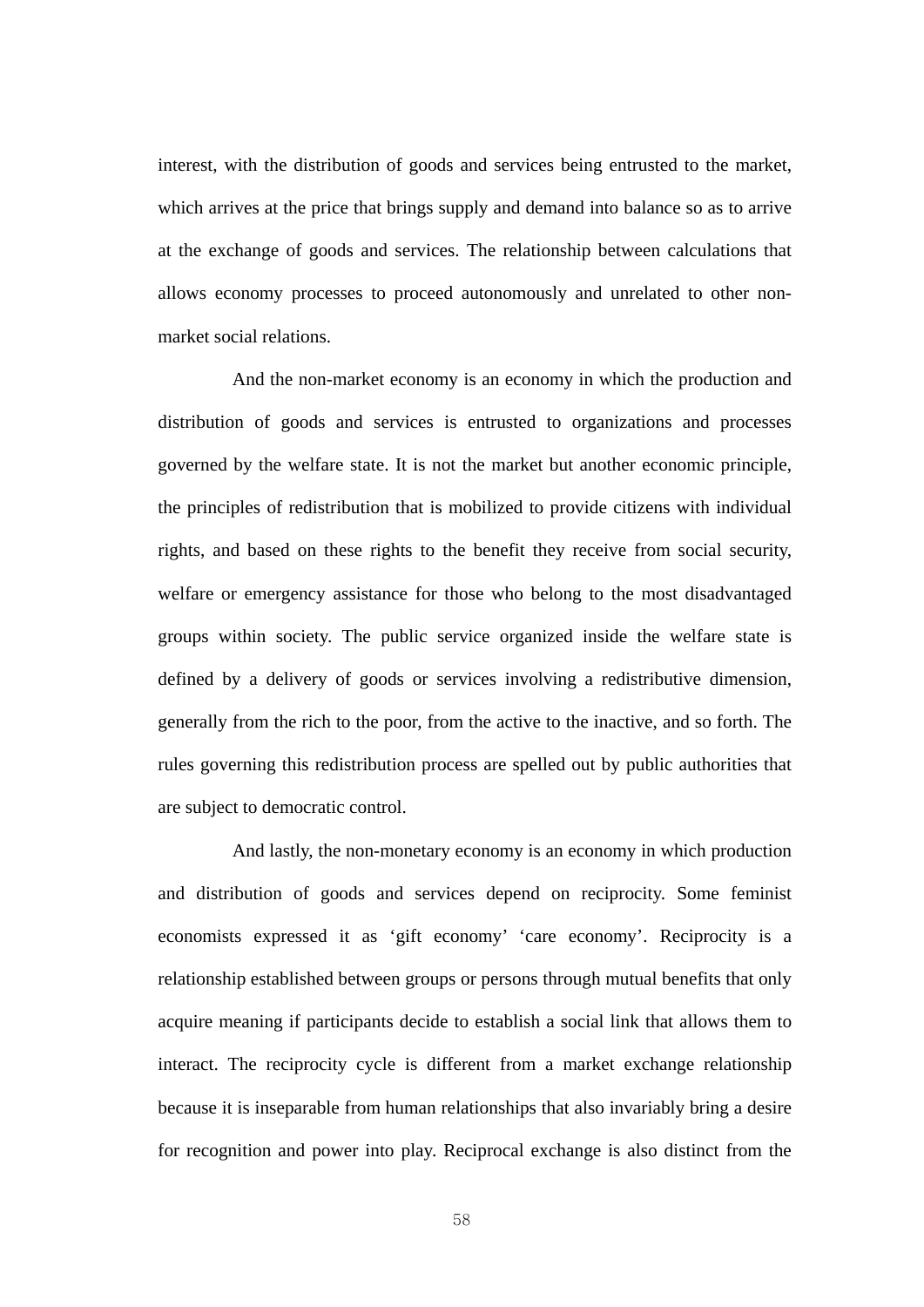redistributive exchange, because it is not imposed by a central authority. The principle of house hold administration which consists of producing for one's own use, providing for the needs of one's 'natural' affiliation group can be understood as a particular form of reciprocity. (Laville, 2003: 400~401)

The feminist economics can complement the principles of non-market and non-monetary economy. Nelson, feminist economist, has proposed an alternative way to evaluate economies based on the notion of 'provisioning'. In the perspective of the 'provisioning', the concept of efficiency needs to be extended toward holistic understanding. Gilman suggested the holistic understanding of efficiency: Allocate efficiency through specialization and economies of scale, distributive efficiency through intrinsic motivation rather than the profit motive, ensuring that what is wanted and needed is what is produced. And dynamic efficiency to a much larger extent than market economics, since the diversification of production reduces uncertainty and risk, and the high levels of trust and responsibility among producers and consumers reduce the occurrence of economic crises while limiting the incidence of negative externalities such as pollution (Staveren, 2003: 65). So, at this alternative concept of efficiency, efficiency and equity should no longer be understood as trade-offs as in pareto optimality but as positively related: the more equity, the more efficiency.

The most important fact earned from 'plural economy' of social economics is that our daily life consists of diverse economic fields which have different principles and values. So, there isn't one-fit-one-solution for these economies and market economics isn't an omnipotent key for other economies. And feminist economics provided the alternative cognition of efficiency.

59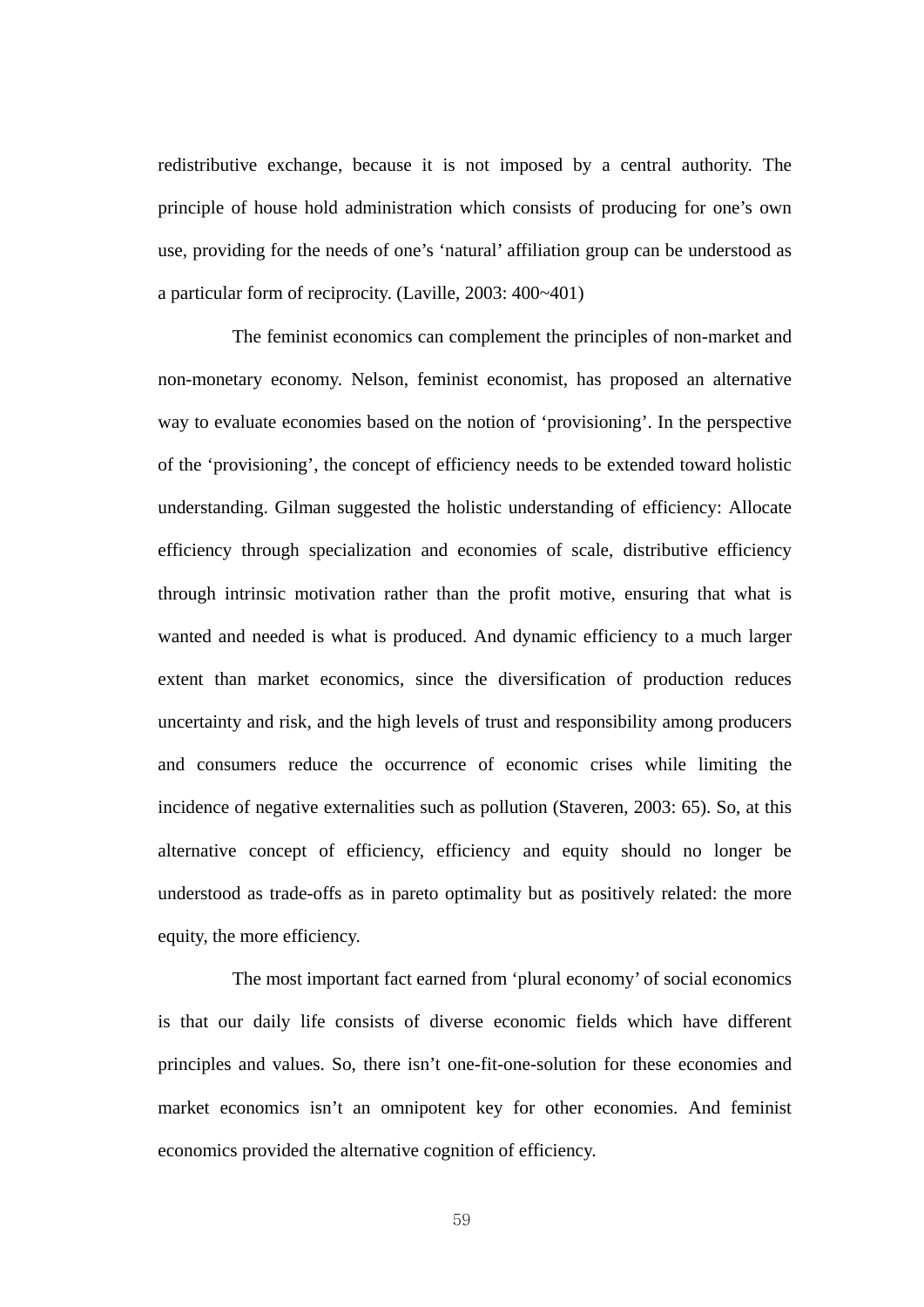All things considered, we can acknowledge that the social service job policy is connected to the non-market economy and partly non-monetary economy. Therefore, it should be evaluated by different economic principle.

To make clear the unique economic philosophy for social service job policy, I would like to create the alternative economic philosophical concept based on Korean traditional experience. That is 'Sangbusangjo economy & economics' (Sanbusangjo means 'mutual help'). Because 'Sangbusangjo' has been an ordinary word used from Korean traditional society and still it has effective role at the daily life, Korean has concrete image of this concept and understand what's the philosophy and principles of it. Besides, traditional Korean social economy 'Durae' and 'Pumaksi' were based on this thought.

In the perspective of Ssanbusangjo economy & economics, the objective of social service job policy should be 'redistribution' and 'provisioning'. Therefore, efficiency should be calculated by how much redistribution is achieved and also, in this course, how much basic principles such as democratic control and reciprocity are satisfied. In other words, social service job policy should consider holistic vision of efficiency such as the allocate efficiency, distributive efficiency and dynamic efficiency not market efficiency such as profit maximization.

If we consider the social service job policy with holistic vision of efficiency, we could understand the importance of social service job policy more deeply and decide the correct policy direction to improve the holistic vision of efficiency. For example, even though social service job doesn't make profit, it can provide the necessary welfare service to the peoples and it helps the benefiters to have better health condition and improve their life quality. Especially, it can give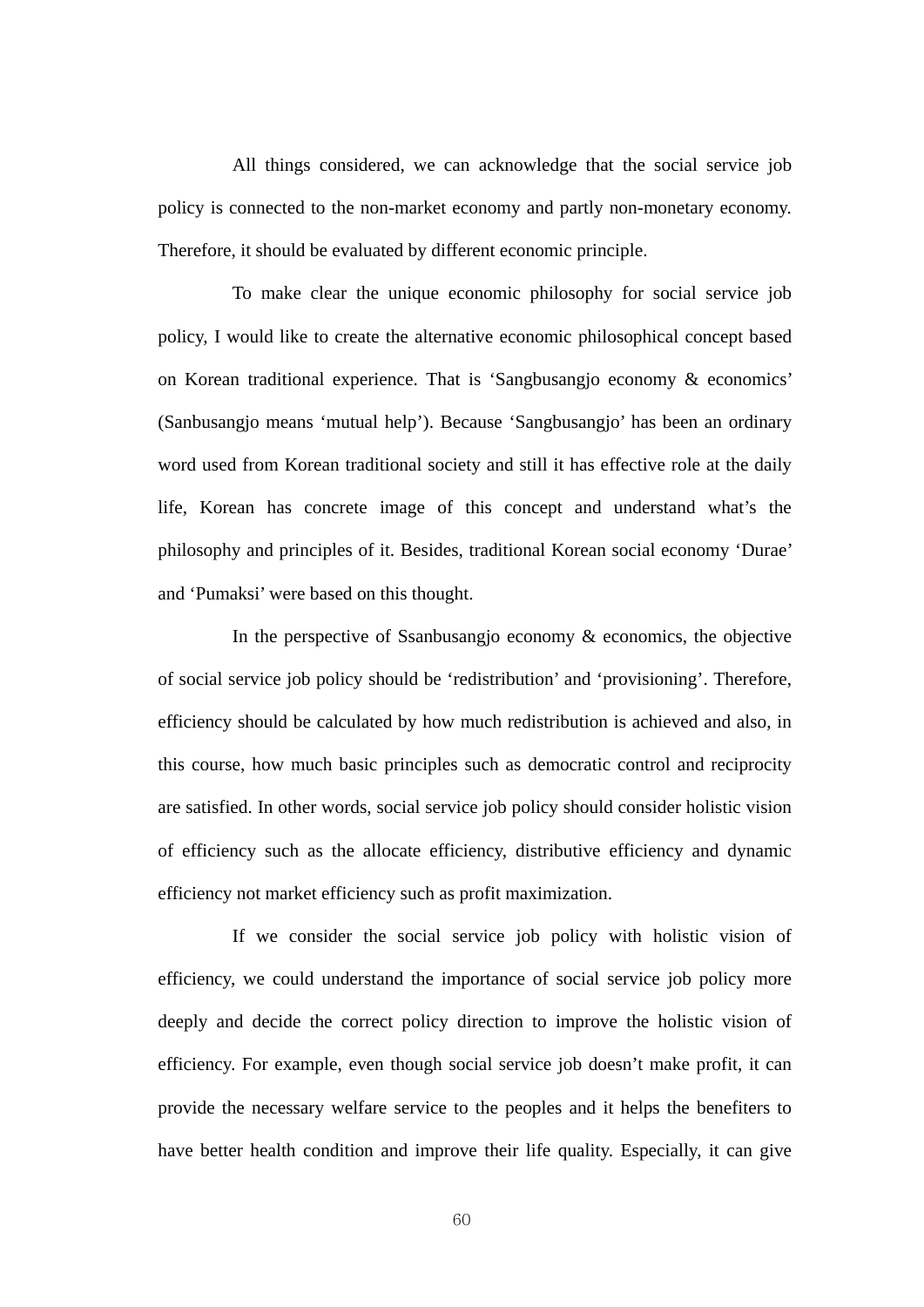women chance for exploring better job through providing caring service carried by women. Also, because social service policy provides the job to unemployed peoples, it can help those peoples to find the hope for their life and make their family member including children get better chance to be educated and treated well. And it increases not only the productivity of local economy but also stir up the domestic market through raising demand power of those peoples. Furthermore, social service job policy can affect the integration of the local community by creating mutual help culture. But if government calculates only material effieicny at the narrow boundary by comparison input with output, it would fail to find the other dynamic efficiencies which produce so many positive externalities.

More debates on the alternative economic philosophy for social service job policy need to be raised. If just the logics of market economy & economics are applied to the social service job policy, this policy must be failed to achieve its ordinary policy goal- provisioning social service and job creation at the community level.

Until now, this thesis has analyzed the difference between European social economy and Korean social service job policy, and through this analysis it suggested the alternative philosophical approach to Korean social service job policy.

Now, Korean social service job policy is standing at the cross road to growth or cutback. This thesis strongly supports that the only way to obtain a good social result in social service job policy is introducing differential philosophy from market oriented economics- that is the sangbusangjo economics.

61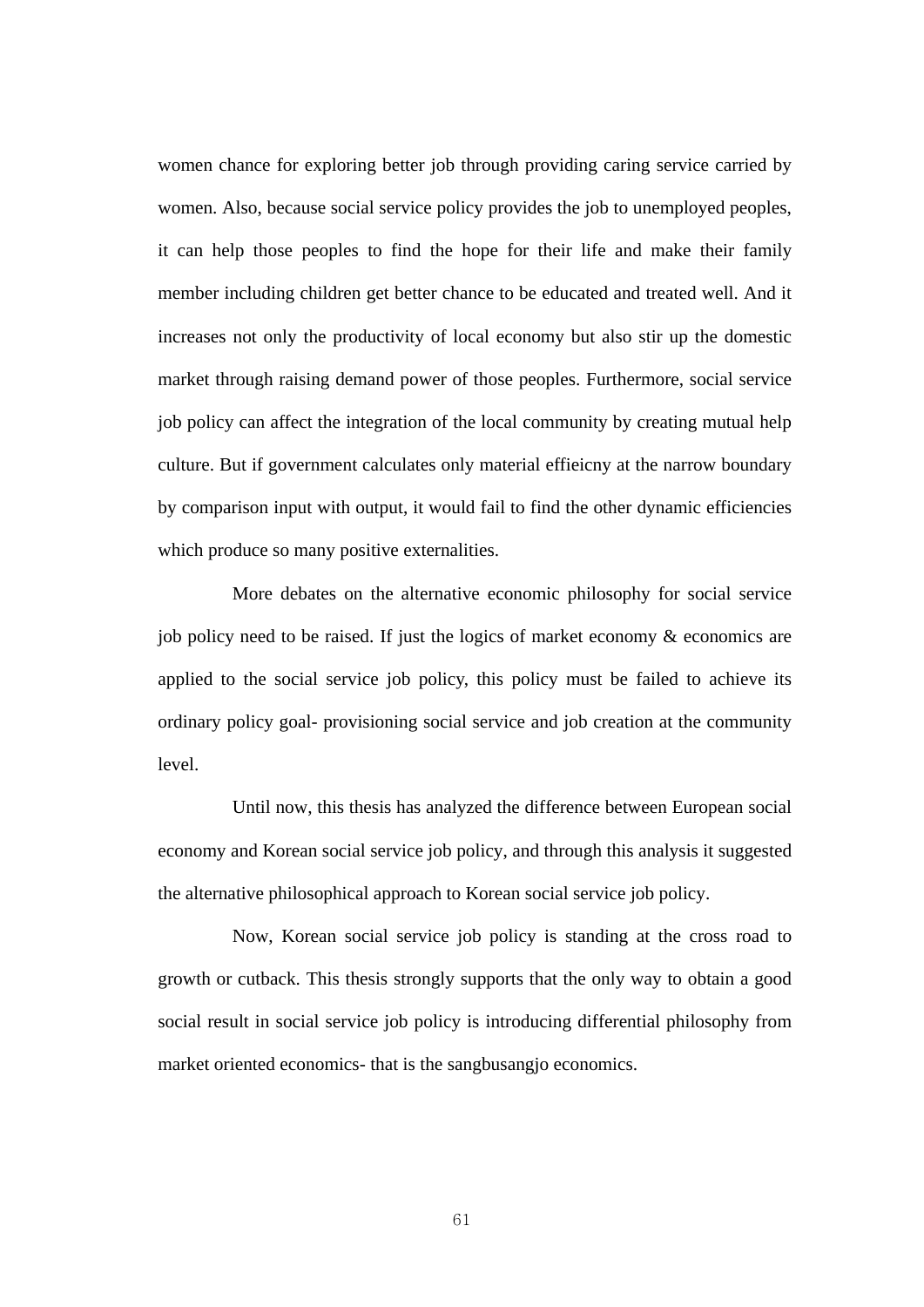#### **<Reference>**

- Altman, Morris, "The Methodology of Economics and the Survival Principle Revisited and Revised: Some Welfare and Public Policy Implications of Modeling the Economic Agent", *Review of Social Economy*, Routledge, 1999.
- Assocation of ICMIF and affiliated to the ICA, ACME position on Commission Document on Mutual Societies in Enlarged Europe, 2004.
- Bland, Rebecca M and Reimers, Cordelia W, "Economics, Policy Analysis, and Feminis", *Feminist Economics Today-Beyond Economic Man*, The University of Cicago Press, 2003.
- Bode, Ingo and Evers, Adalbert, "From Institutional Fixatino to Entrepreneurial Mobility? The German Third Sector and Its Contemporary Chanllenges", *The Third Sector in Europe*, Edward Elgar Publishing, 2004.
- Borzaga, Carlo and Santuari, Alceste, "New Trends in the Non-Porfit Sector in Europe: The Emergence of Social Entrepreneurship", *The Non-Profit Sector in a Changing Economy*, OECD, 2003.
- Cartell, Charlie, "Social Enterprise in UK", 빈곤과 실업극복을 위한 국제포럼 자료집, 2000.
- England, Paula and Folber, Nancy, "Contracting for Care", *Feminist Economics Today-Beyond Economic Man*, The University of Cicago Press, 2003.
- England, Paula, "Separative and Soluble Selves: Dichotomous Thinking in Economics, *Feminist Economics Today-Beyond Economic Man*, The University of Cicago Press, 2003.
- EU, "A Pilot Study on Co-operatives, Mutuals, Associations and Foundations",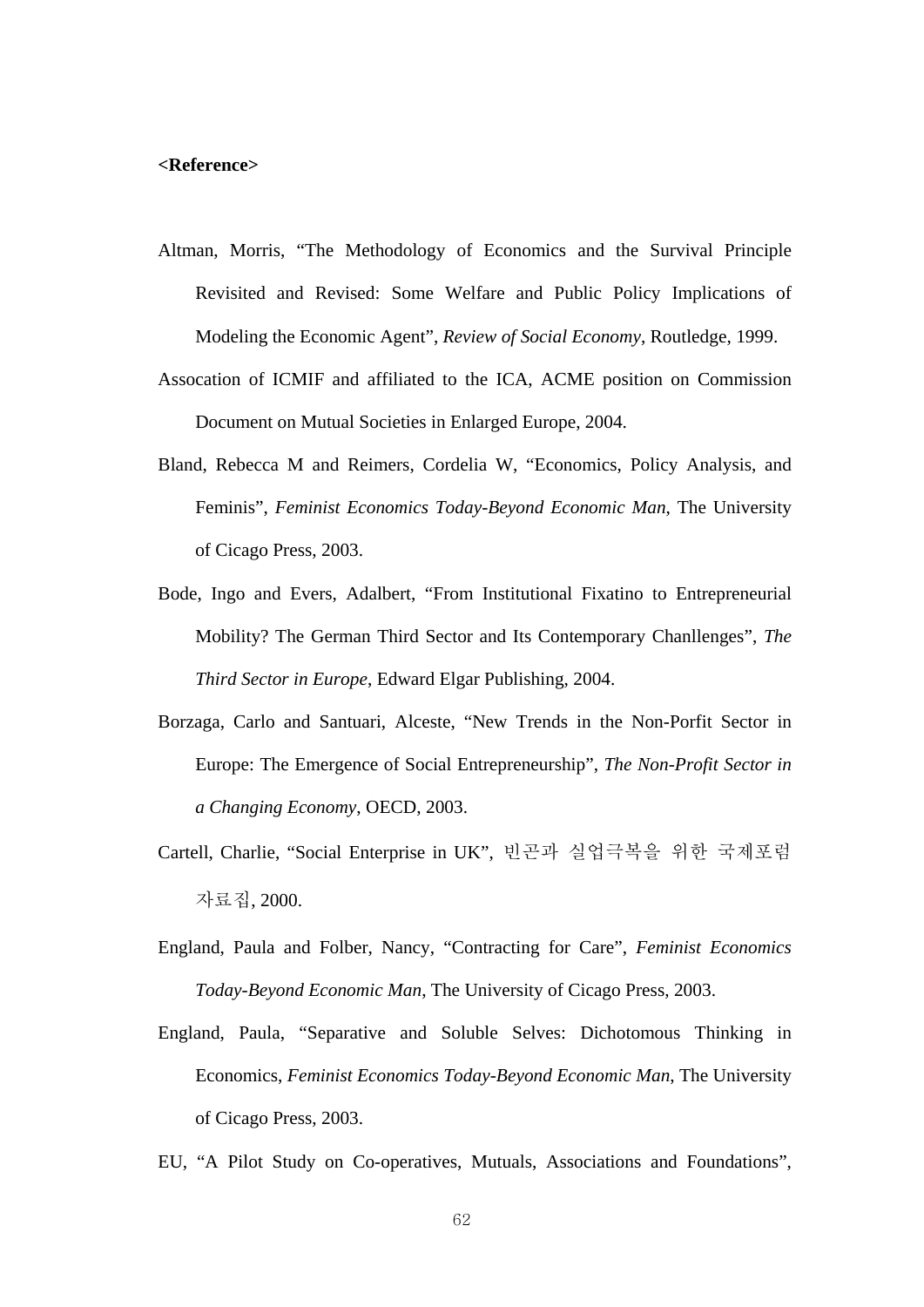2000.

- EU, "Mutual for Drawing up the Statellite Accounts of Companies in the Social Economy; Co-Operatives and Mutual Societies", 2006.
- EU, Communication from the commission on prmoting the role of voluntary organizations and formations in Europe.
- Evans, Mel, "Social Capital and Social Economy in Europe : The Work of the Conscise Project, Institute of Social Science Research, UK, 2001.
- Ferber, Marianne A and Nelson, Julie A, "Beyond Economic Man, The Years Later", *Feminist Economics Today-Beyond Economic Man*, The University of Cicago Press, 2003.
- Finn, Daniel R, "The moral Ecology of Markets: On the Failure of the Amoral Defense of Markets", *Review of Social Economy*, Routledge, 2003.
- Folbre, Nancy and Goodin, Rober E, "Reveling Altruism", *Review of Social Economy*, Routledge, 2004
- Fusfeld, Daniel, "Review Essay on Economics for the Common Good" , *Review of Social Economy*, Routledge, 2004.
- Harding, Sandra, "After Objectivism vs. Relativism", *Toward Feminist Philosophy of Economics*, Routledge, 2003.
- Hodgson, Geoffrey M, "Knowledge at Work: Some Neoliberal Anachronisms" , *Review of Social Economy*, Routledge, 2005.
- Hunt, E. K, "The Normative Foundations of Social Theory: An Essay on the Criteria Defining Social Economics", *Review of Social Economy* , Routledge, 2005.
- Laville, Jean-Louis and Lévesque, Benoît and Mendell, Marguerite, "The Social Economy: Diverse Approaches and Practices in Europe and Canada",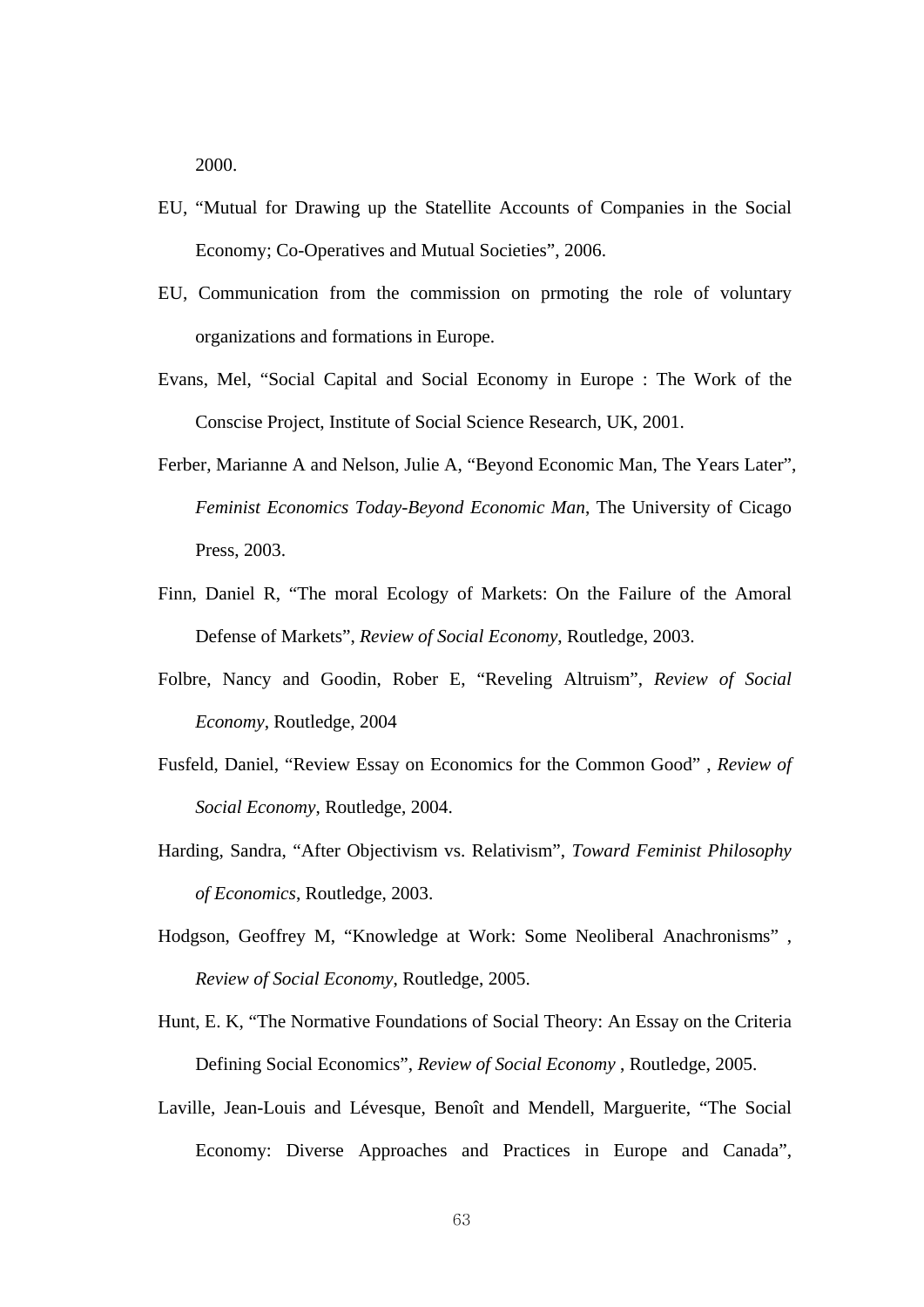S:/APPLIC/ES/72367.doc, 2006.

- Laville, Jean-Louis, "A New European Socioeconomic Perspective", Review of Social Economy, Routledge, 2003.
- Nelson, Julie A, "Separative and Soluble Firms : Androcentric Bias and Business Ethics", *Feminist Economics Today-Beyond Economic Man*, The University of Cicago Press, 2003.
- OECD, The Social Expenditure Database: An Interpretative Guide SOCX 1980- 2003, 2007.
- Peacock, Mark So, "Two-tier Rationality and Reflexivity: An Examination of the Foundations of Economic Reason" , *Review of Social Economy*, Routledge, 2003.
- Pestoff, Victor, "The Development and Future of the Social Economy in Sweden", *The Third Sector in Europe*, Edward Elgar Publishing, 2004.
- Ranci, Costanzo, "The Mixed Economy of Social Care in Europe", *Dilemmas of the Welfare Mix-the New Structure of Welfare in an Era of Privatization*, , New York, 2002
- Rider, Christine, "Art, Ethics and Economic"*, Review of Social Economy, Routledge*, 1999
- Salamon, Lester M and Sokolowski, S. Wojciech, "Nonprofit Organizations: New Insights from QCEW data, *Monthly labor Review*, 2005.
- Salamon, Lester M, "Volunteering in Cross-National Perspective: Evidence from 24 Countries", Johns Hopkins University, 2001.
- Starr, Martha A, "Growth and Conflict in the Developing World : Neo-liberal Narratives and Social-Economy Alternative", , *Review of Social Economy*,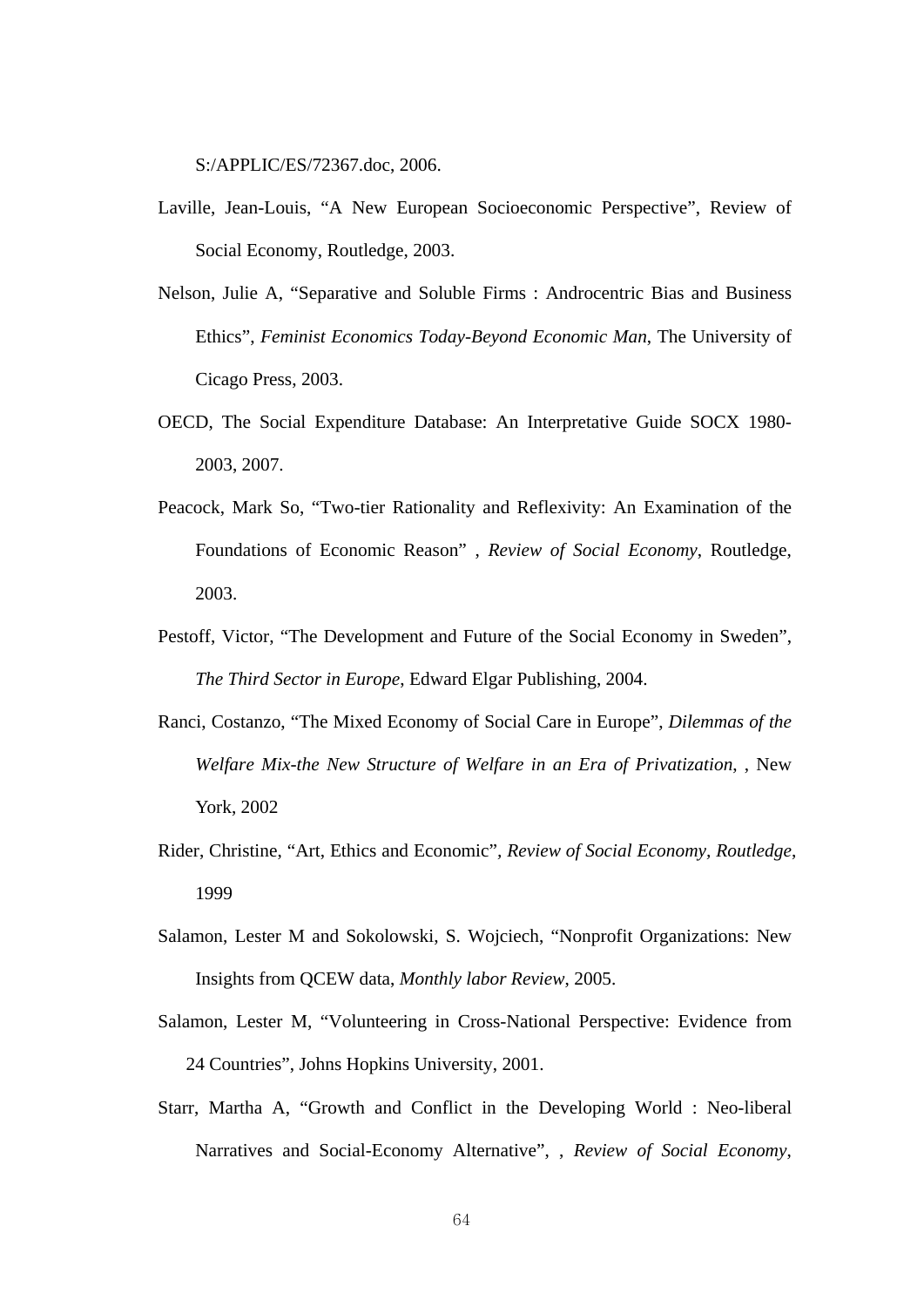Routledge, 2006.

Staveren, Irene Van, "Feminist Fiction and Feminist Economics", *Toward Feminist Philosophy of Economics*, Routledge, 2003.

----------------, "Modeling Care", *Review of Social Economy*, Routledge, 2005.

Strober, Myra H, "Rethinking Economics Through a Feminist Lens", *Review of Social Economy*, Routledge, 2003.

Sybille Mertens, Introduction to the Statelllite Account Approach, 2006.

- Taylor, Marilyn, "The Welfare Mix in the United Kingdom", *The Third Sector in Europe*, Edward Elgar Publishing, 2004.
- Welch, Patrick J, "Common Ground for Thomas Crlyle and Personalist Econmoics" , *Review of Social Economy*, Routledge, 2005.
- Westlund, Hnas, "Social Economy and Employment the Case of Sweden", Review of Social Economy, Routledge, 2003.
- Wisman, Jon D, "The Scope and Promising Future of Social Economics", *Review of Social Economy*, Routledge, 2003.
- Worland, Stephen, "Justice and Welfare Economics", *Review of Social Economy*, Routledge, 2005.

관계부처 합동, 일하는 기쁨, 함께 누리는 행복-사회서비스일자리 보고서, 2007.

기획예산처 총괄보고서, 2006.

김영모, "생산적 복지의 성과와 과제", 중앙대학교 사회복지학회, 2000. 김익성, "질서자유주의에 입각한 한국형 시장경제와 생산적 참여복지", 2005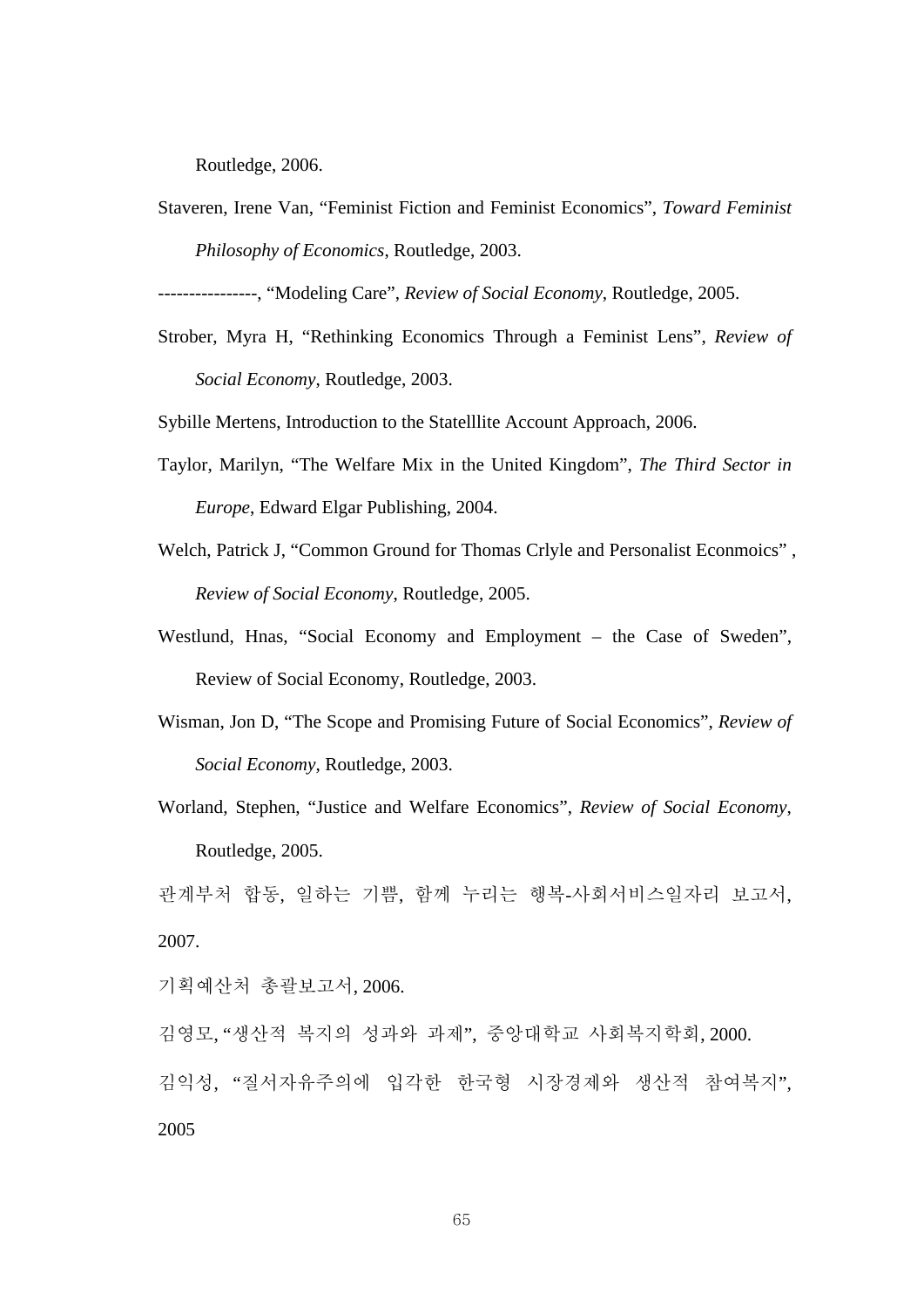김홍일, "한국자활사업의 역사와 과제", 한국자활후련기관협회 워크샵 자료, 2002.

남찬섭, "김대중 정부 복지개혁의 평가 : rhetoric의 실제", 2001.

남찬섭, "복지개혁 및 복지체계 성격 논쟁의 논점과 향후 논의방향",

한국사회복지학계논집,

노동부, "사회적 일자리 사업 추진형황 및 향후 과제", 2006.

노동부, "06년 주요 정책과제 자체평가 보고서", 2007.

박용순, "생산적 복지의 새로운 방향", 성균관대학교 사회과학 연구

박천익, "생산적 복지의 현실화와 정책과제", 2000.

배지영, 자활지원사업의 고용창출에 대한 비판적 고찰-자활지원사업 도입

모델을 중심으로, 성공회대학교 사회복지학과 석사논문, 2005.

복지부, 2007 자활사업 안내, 2007.

복지부, 2007 주요업무계획, 2007.

한국자활후견기관협회, 자활사업종합보고서, 2006

한나라당 고경화 국회의원, "자활지원정책진단과 발전방향", 2004.

장원봉, "사회적 경제에 대한 대안적 개념 구성에 관한 연구",

한국학중앙연구원 한국학대학원 박사논문, 2005.

김여길, 한국의 신용조합운동에 관한 역사적 고찰, 강남대학교 대학원

석사논문, 1998.